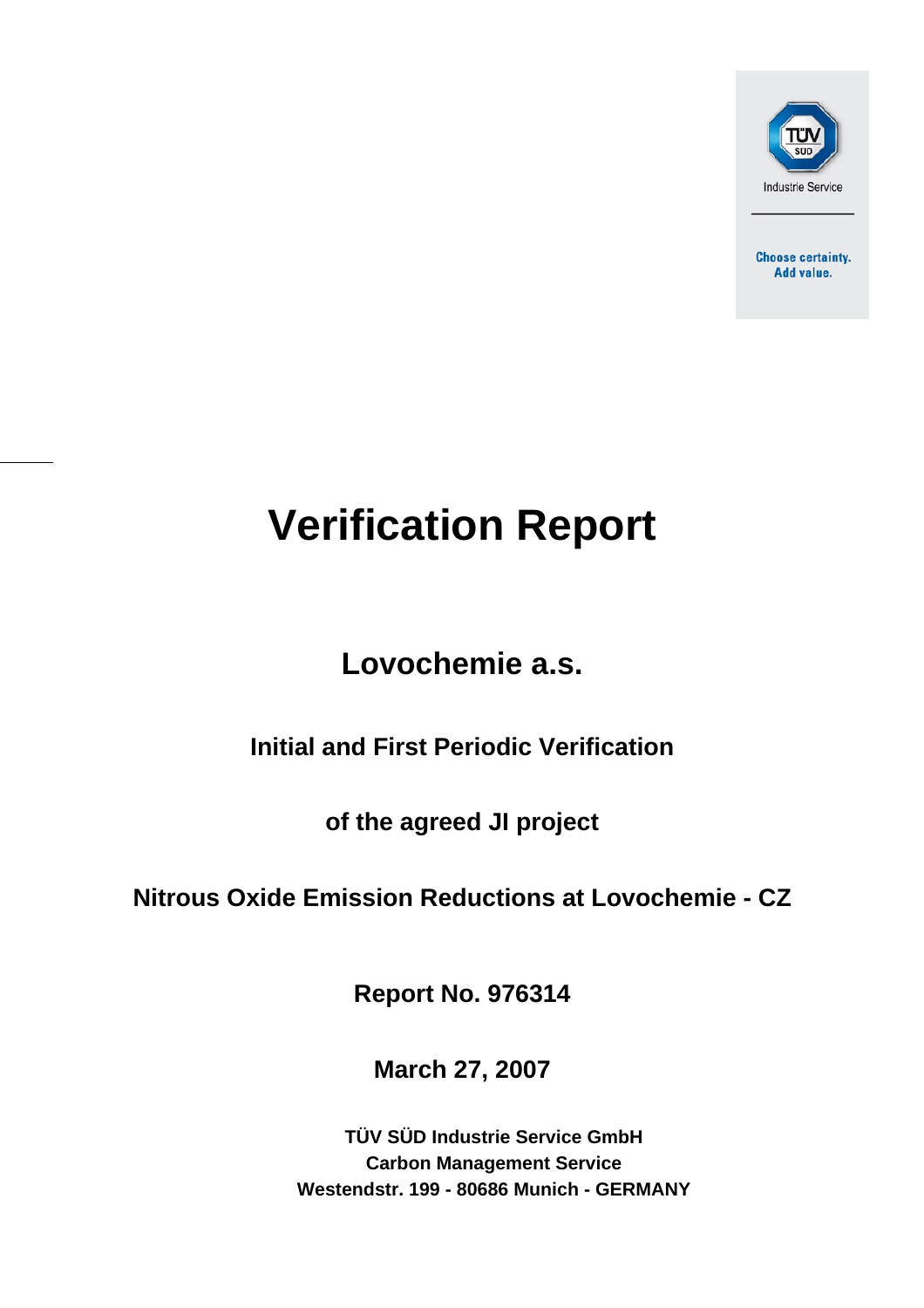

Page 1 of 20

| <b>Report No.</b>                  | Date of first issue   |                                                                                                                | <b>Version</b> | Date of this revision                                   | <b>Certificate No.</b> |
|------------------------------------|-----------------------|----------------------------------------------------------------------------------------------------------------|----------------|---------------------------------------------------------|------------------------|
| 976314                             | <b>March 27, 2007</b> |                                                                                                                | 1              | <b>March 27, 2007</b>                                   |                        |
| Subject:                           |                       |                                                                                                                |                | Initial and first Periodic Verification of a JI Project |                        |
| <b>Executing Operational Unit:</b> |                       | TÜV SÜD Industrie Service GmbH<br><b>Carbon Management Service</b><br>Westendstr. 199 - 80686 Munich, GERMANY  |                |                                                         |                        |
| <b>Client:</b>                     |                       | Lovochemie, a. s.<br>Terezínská 57<br>410 17 Lovosice<br><b>Czech Republic</b>                                 |                |                                                         |                        |
| Contract approved by:              |                       | Werner Betzenbichler                                                                                           |                |                                                         |                        |
| <b>Report Title:</b>               |                       | Initial and First Periodic Verification of the project<br>Nitrous Oxide Emission Reductions at Lovochemie - CZ |                |                                                         |                        |
| <b>Number of pages</b>             |                       | 20 (excluding cover page and annexes)                                                                          |                |                                                         |                        |
|                                    |                       |                                                                                                                |                |                                                         |                        |

#### **Summary:**

The certification body "Climate and Energy" of TÜV SÜD Industrie Service GmbH has been ordered by TÜV NORD to carry out the initial and the first periodic verification of the registered JI project "**Nitrous Oxide Emission Reductions at Lovochemie - CZ**".

The verifier confirms that the project is implemented as planned and described in validated project design documents. Installed equipment being essential for generating emission reduction runs reliably and is calibrated appropriately. The monitoring system is in place and the project does generate GHG emission reductions.

The verifier can confirm that the GHG emission reduction for the whole monitoring period is calculated without material misstatements. Our opinion relates to the project's GHG emissions and resulting GHG emissions reductions reported and related to the valid and registered project baseline and monitoring, and its associated documents. Based on the information we have seen and evaluated we confirm the following statement:

**Reporting period:** from November 04, 2005 to December 31, 2006.

#### **Verified emission in the above reporting period:**

|                            | 2005                     | 2006          |
|----------------------------|--------------------------|---------------|
| Baseline Emissions:        | 128.752 t CO2            | 648.573 t CO2 |
| <b>Project Emissions</b>   | 80.736 t CO <sub>2</sub> | 540.925 t CO2 |
| <b>Emission Reductions</b> | 48.014 t CO <sub>2</sub> | 143.647 t CO2 |
|                            |                          |               |

Emission Reductions (total) **191.661** t CO2

Stated values are correct; however, due to conservative rounding slightly inconsistencies could occur. The verification team also determined some few areas of risks for the project in the context of the management/operation system and of quality assurance. Issues indicated as "Forward Action Request" should be submitted as indispensable information to the verification team of the next periodic verification.

|         | Work carried   Markus Knödlseder (project manager, TÜV SÜD)   Internal Quality Control by: |                      |
|---------|--------------------------------------------------------------------------------------------|----------------------|
| out by: | Konrad Tausche (expert)                                                                    | Werner Betzenbichler |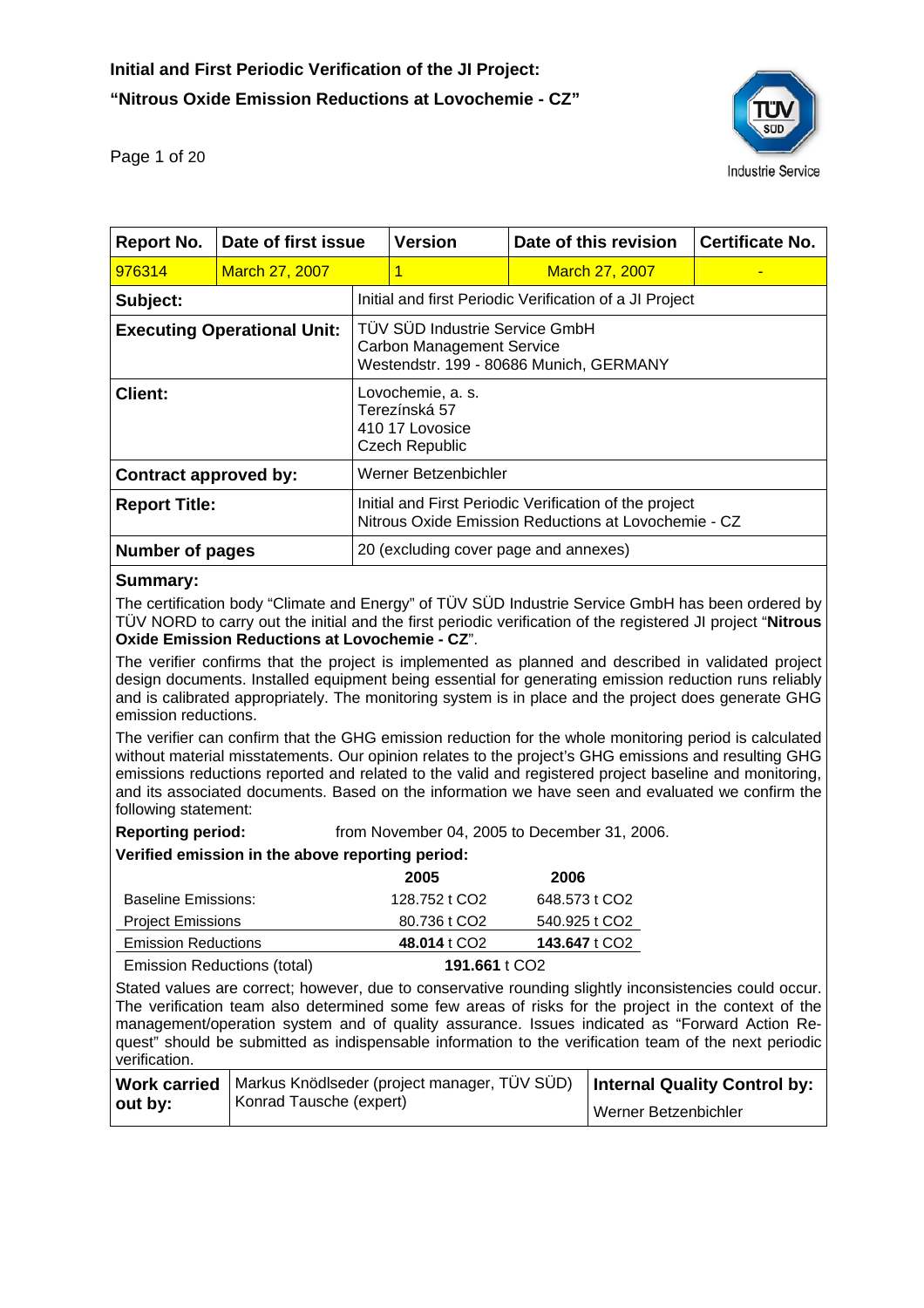**Initial and First Periodic Verification of the JI Project: "Nitrous Oxide Emission Reductions at Lovochemie - CZ"** 



Page 2 of 20

#### **Abbreviations**

Abbreviations that have been used in the report here:

| CAR             | <b>Corrective Action Request</b>                  |
|-----------------|---------------------------------------------------|
| <b>CDM</b>      | Clean Development Mechanism                       |
| CO <sub>2</sub> | Carbon Dioxide                                    |
| <b>DNA</b>      | <b>Designated National Authority</b>              |
| <b>ERPA</b>     | emission reduction purchase agreement             |
| <b>ERU</b>      | <b>Emission Reduction Unit</b>                    |
| <b>FAR</b>      | <b>Forward Action Request</b>                     |
| <b>GHG</b>      | Greenhouse Gas                                    |
| <b>IETA</b>     | <b>International Emission Trading Association</b> |
| <b>IVC</b>      | <b>Initial Verification Checklist</b>             |
| JI              | Joint Implementation                              |
| ΚP              | Kyoto Protocol                                    |
| ΜP              | <b>Monitoring Plan</b>                            |
| <b>MVP</b>      | Monitoring and Verification Protocol              |
| $N_2$ 0         | Nitrous Oxide                                     |
| <b>PDD</b>      | <b>Project Design Document</b>                    |
| <b>PVC</b>      | <b>Periodical Verification Checklist</b>          |
| TÜV SÜD         | TÜV SÜD Industrie Service GmbH                    |
| <b>UNFCCC</b>   | UN Framework Convention on Climate Change         |
| VVM             | Validation and Verification Manual                |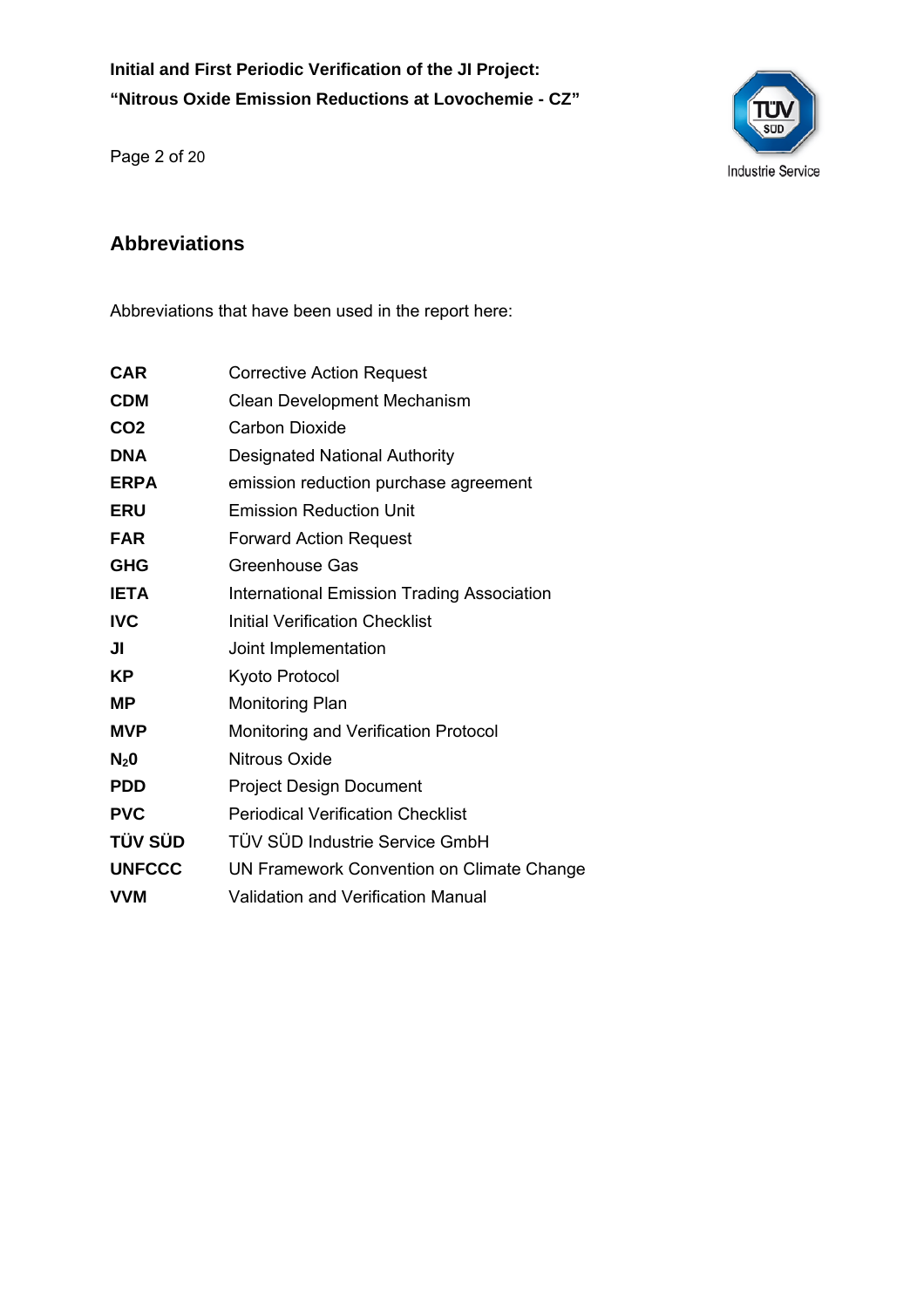Initial and First Periodic Verification of the JI Project: "Nitrous Oxide Emission Reductions at Lovochemie - CZ"

Page 3 of 20



## **Table of Contents**

| 1              |      |  |
|----------------|------|--|
|                | 1.1  |  |
|                | 1.2  |  |
|                | 1.3  |  |
| 2              |      |  |
|                | 2.1  |  |
|                | 2.2  |  |
| 3              |      |  |
|                | 3.1  |  |
|                | 3.2  |  |
|                | 3.3  |  |
|                | 3.4  |  |
|                | 3.5  |  |
|                | 3.6  |  |
|                | 3.7  |  |
|                | 3.8. |  |
|                | 3.9  |  |
| 4 <sub>1</sub> |      |  |
| 5              |      |  |
| 6              |      |  |

**Annex 1: Initial Verification Checklist** 

**Annex 2: Periodic Verification Checklist**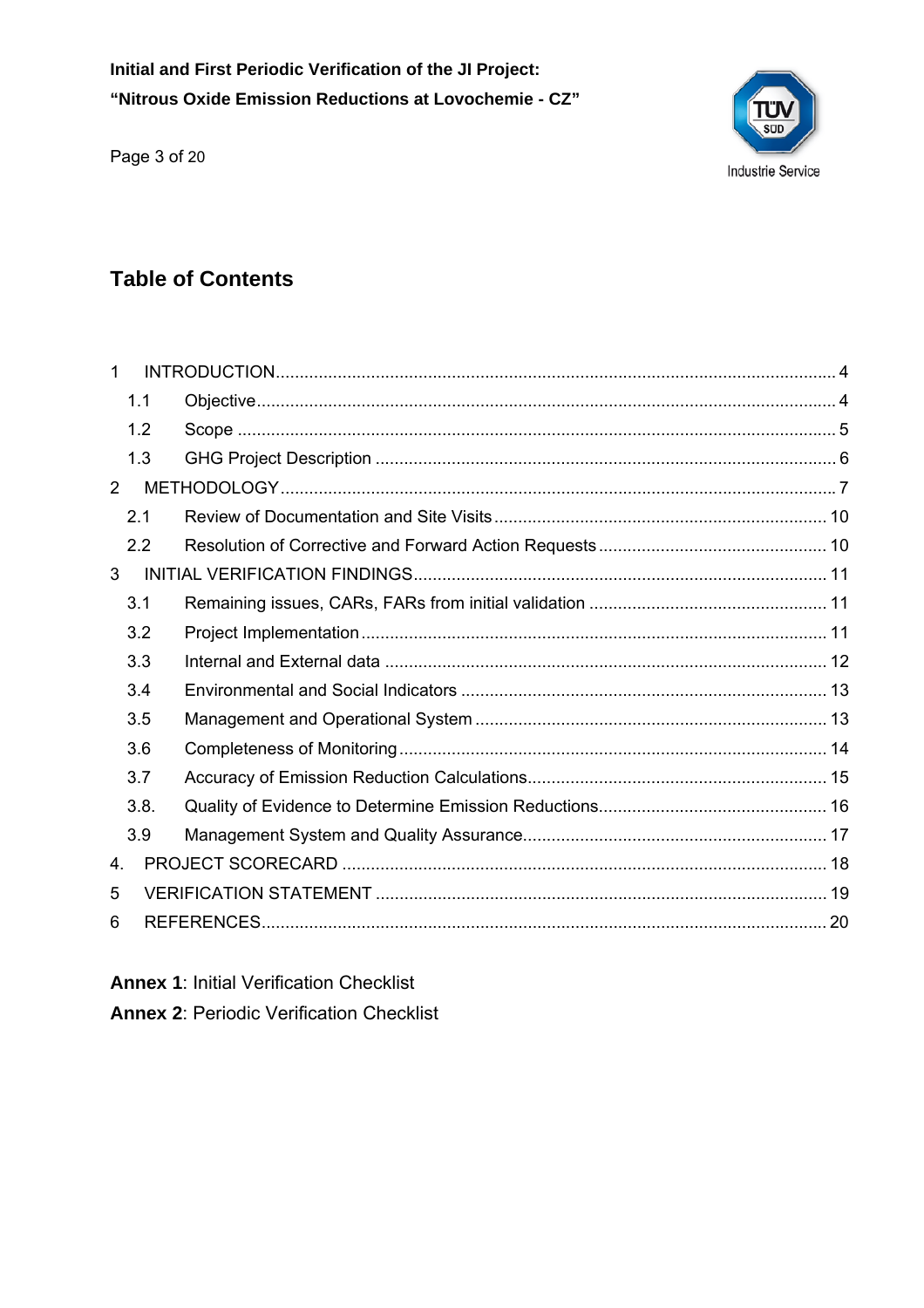Page 4 of 20



#### **1 INTRODUCTION**

TÜV NORD has commissioned an independent verification by TÜV Industrie Service GmbH (TÜV SÜD) of its registered JI project "Nitrous Oxide Emission Reductions at Lovochemie - CZ". The order includes the initial and first periodic verification of the project.

Verification is the periodic independent review and ex post determination by the Designated Operational Entity / Independent Entity of the monitored reductions in GHG emissions during the defined verification period.

This report summarizes the findings of the initial and first periodic verification. It is based on the Initial Verification Report Template Version 3.0, December 2003 and on the Periodic Verification Report Template Version 3.0, December 2003, both part of the Validation and Verification Manual (VVM) published by International Emission Trading Association (IETA).

Initial and first periodic verification has been performed as one integrated activity. It consisted of a desk review of the project documents including PDD, monitoring plan, validation report, Monitoring Manual, draft monitoring report (November 2005 – December 2006) and further documentations.

The results of the determination were documented by DNV in the validation report: "NITROUS OXIDE EMISSION REDUCTIONS AT LOVOCHEMIE - CZ", report no. 2005-1181, rev. 1, dated 12/10/2005.

#### **The verification team consists of the following personnel:**

| Markus Knödlseder | TÜV SÜD, Munich | Project Manager, Team Leader |
|-------------------|-----------------|------------------------------|
| Konrad Tausche    | TÜV SÜD, Munich | Expert                       |

#### **1.1 Objective**

The objective of verification can be divided in Initial Verification and Periodic Verification:

**Initial Verification:** 

The objective of an initial verification is to verify that the project is implemented as planned, to confirm that the monitoring system is in place and fully functional, and to assure that the project will generate verifiable emission reductions. A separate initial verification prior to the project entering into regular operations is not a mandatory requirement.

Periodic Verification:

The objective of the periodic verification is to verify that actual monitoring systems and procedures are in compliance with the monitoring systems and procedures described in the monitoring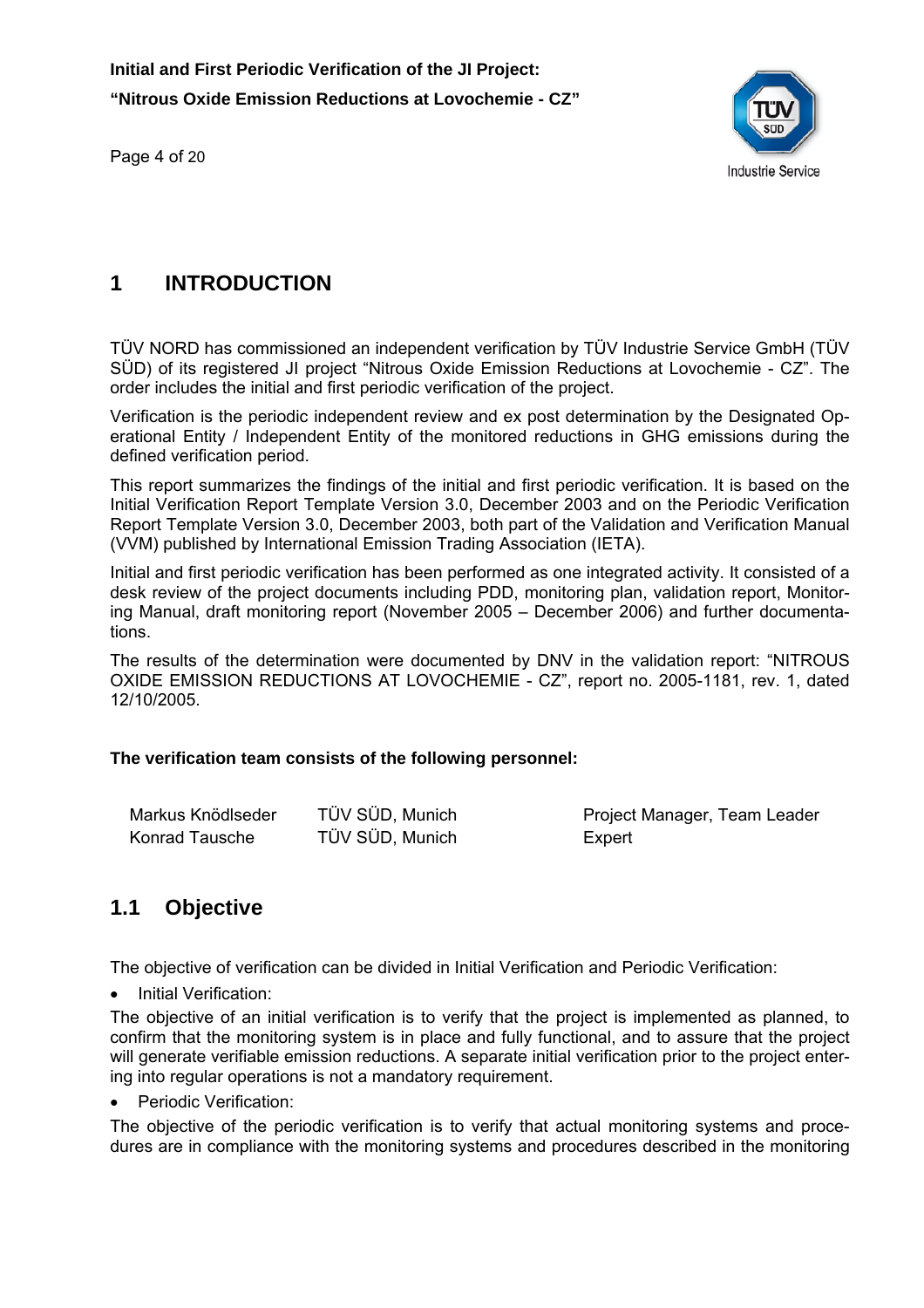

Page 5 of 20

plan; further more the periodic verification evaluates the GHG emission reduction data and express a conclusion with a high, but not absolute, level of assurance about whether the reported GHG emission reduction data is free of material misstatements; and verifies that the reported GHG emission data is sufficiently supported by evidence, i.e. monitoring records. If no prior initial verification has been carried out, the objective of the first periodic verification also includes the objectives of the initial verification.

The verification shall consider both quantitative and qualitative information on emission reductions.

Quantitative data comprises the monitoring reports submitted to the verifier by the project entity. Qualitative data comprises information on internal management controls, calculation procedures, and procedures for transfer, frequency of emissions reports, review and internal audit of calculations/data transfers.

The verification is based on criteria set by UNFCCC, the Kyoto Protocol and the JI modalities and procedures.

#### **1.2 Scope**

Verification scope is defined as an independent and objective review and ex post determination by the Designated Operational Entity of the monitored reductions in GHG emissions. The verification is based on the submitted monitoring report and the validated project design documents including its monitoring plan. The monitoring report and associated documents are reviewed against Kyoto Protocol requirements, UNFCCC rules and associated interpretations. TÜV SÜD has, based on the recommendations in the Validation and Verification Manual employed a riskbased approach in the verification, focusing on the identification of significant risks of the project implementation and the generation of emission reductions.

The verification is not meant to provide any consulting towards the client. However, stated requests for clarifications and/or corrective actions may provide input for improvement of the monitoring activities.

The audit team has been provided with a Monitoring Report and underlying data records in March 16, 2007, covering the period November 04, 2005 to December 31, 2006 which is also the first mentoring period in the agreed crediting period. This document serves as the basis for the assessment presented herewith.

Studying the existing documentation belonging to this project, it was obvious that the competence and capability of the audit team performing the verification has to cover at least the following aspects:

- ¾ Knowledge of Kyoto Protocol and the Marrakech Accords
- ¾ Environmental and Social Impact Assessment
- $\triangleright$  Quality assurance
- $\triangleright$  Technical aspects of geothermal energy
- $\triangleright$  Monitoring technologies and concepts
- $\triangleright$  Political, economical and technical conditions in host country

According to these requirements TÜV SÜD has composed a project team in accordance with the appointment rules of the TÜV certification body "climate and energy":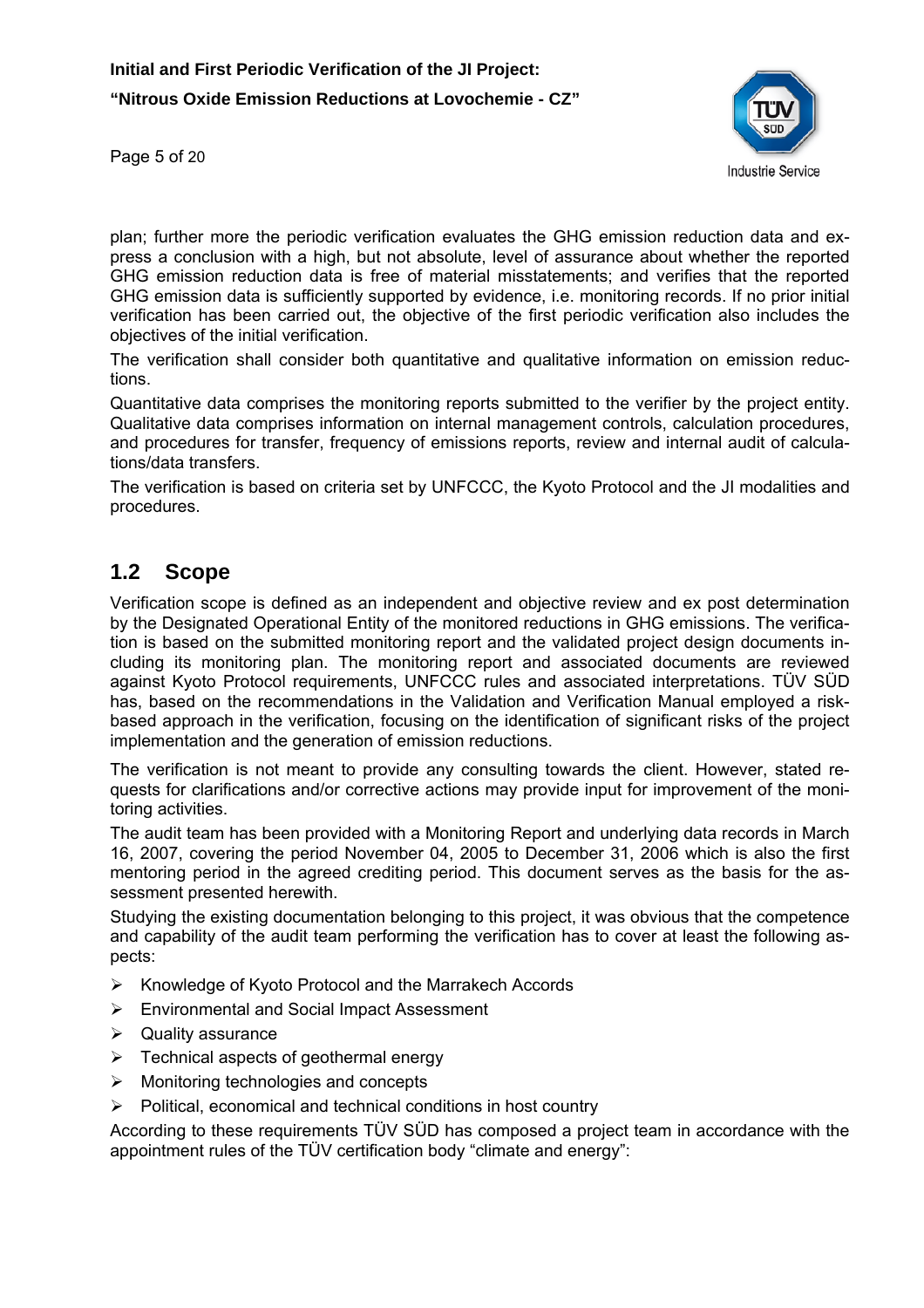

Page 6 of 20

**Markus Knödlseder** is an auditor for climate change projects and GHG emission inventories at the department "Carbon Management Service" in the head office of TÜV SÜD in Munich. He has been involved in the topic of environmental auditing, baselining, monitoring and verification due to the requirements of the Kyoto Protocol since Oct. 2001.

**Konrad Tausche** was head of department of environmental measurement technique at the Frankfurt office of TÜV SÜD Industrie Service GmbH and supports the "TÜV Carbon Management Service" in Munich since Dec. 2006. He has an academic background in physical and chemical engineering. An additional economic study was completed with the academic degree of a Master of Business Administration and Engineering (MBA and Eng.). In his experience of 14 years he verified a lot of different energy, chemical and incineration plants, emission control and mitigation projects.

The audit team covers the above mentioned requirements as follows:

- Knowledge of Kyoto Protocol and the Marrakech Accords (ALL)
- Environmental and Social Impact Assessment (ALL)
- Quality assurance (ALL)
- Technical aspects of geothermal energy production (WELLER)
- Monitoring technologies and concepts (ALL)
- Political, economical and technical conditions in host country (HERNANDEZ)

Responsibility for the internal quality control of the project was with Werner Betzenbichler, head of the certification body "climate and energy".

#### **1.3 GHG Project Description**

Lovochemie a.s. produces nitric acid for further fertilizer production. Lovochemie a.s. is the largest fertilizer producer in the Czech Republic, who produces nitric acid as part of its production process. The GHG Nitrous oxide (N2O) is a known by-product of the production of nitric acid, and has a very high Global Warming Potential. The KD6 nitric acid production plant located at Lovochemie currently has measured quantities of N2O emissions into the atmosphere.

This Joint Implementation project activity consists of Lovochemie's investment in catalytic destruction technology (High Temperature Catalytic Destruction) that will be introduced to the reactors of the nitric acid plant KD6. The catalytic N2O destruction technology is expected to reduce more than 85% of the N2O emissions that would be emitted without the project activity. The project activity will not result in any revenues except the income from the sale of Emission Reductions (ERs).

Lovochemie agrees to sell a specific amount of ERs generated during the first crediting period 2005 - 2012 to Denmark and Lovochemie also agrees to use the total income from selling this specific amount of ERs to Denmark for "Greening elements". The Greening elements will be identified in close cooperation between Lovochemie and the Danish Environmental Protection Agency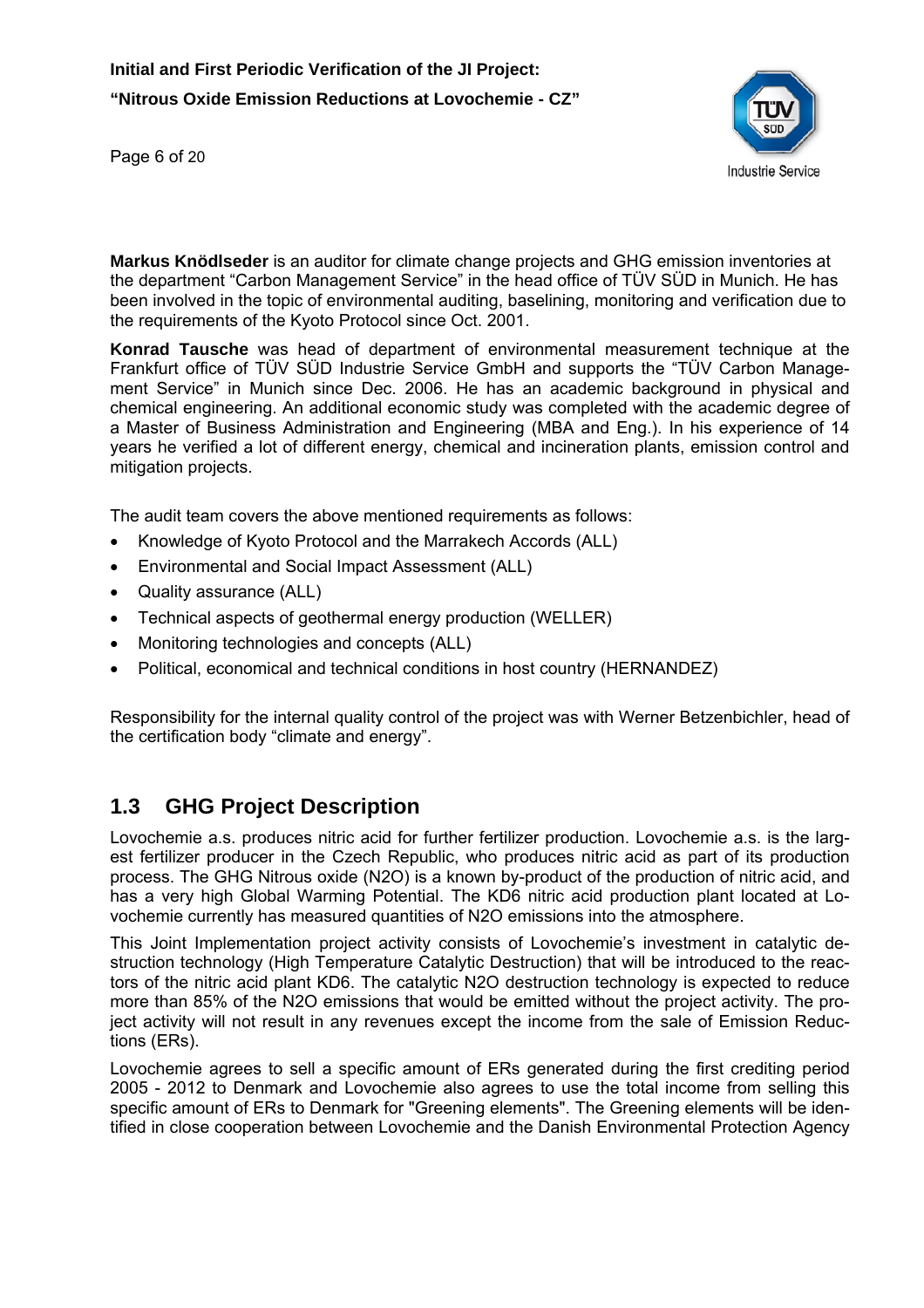Page 7 of 20



(DEPA), and will focus on sustainable activities at Lovochemie which will lead to a positive environmental impact.

From Lovochemie following persons participated the audit:

- o Mr. Vaclav Šmíd (technician) Lovochemie a.s.
- o Ms. Pavla Záklasníková (air protection) Lovochemie a.s.
- o Ms. Stanislava Kadavá (Head of environmental dept.) Lovochemie a.s.
- o Mr. Petr Peterka (technician for metering) Lovochemie a.s.
- o Mr. Petr Cermánek (JI project manager) Lovochemie a.s.

#### **2 METHODOLOGY**

Starting the initial verification the verifier's first task has been to familiarize with the project. Based on the received documents (see Annex 1) a verification checklist (VC) has been prepared, consisting of the Initial Verification Checklist (IVC) and the Periodic Verification Checklist (PVC) according to the VVM.

These combined checklists serve the following purposes:

- it organizes details of the audit procedure and clarifies the requirements the project is expected to meet; and
- it documents how a particular requirement has been validated and the result of the verification.

During the verification a special focus was given to:

- the correct implementation of the project (installations, monitoring equipment and procedures, quality assurance procedures)
- the correctness of assumptions with impacts on the monitoring and verification process (e.g. baseline assumptions)
- sustainable development and environmental performance parameters
- training programs
- allocation of responsibilities
- the day-to-day operation of the system

The findings are the essential part of this verification report, which is based on the verification protocols of the VVM. Those protocols consist of four tables – one from the IVC, three from the PVC. The completed protocol is enclosed in Annex 1 and Annex 2 to this report. The structure of the tables is shown in the following:

| l Initial Verification Checklist – table 1 |      |                 |                         |  |
|--------------------------------------------|------|-----------------|-------------------------|--|
| I OBJECTIVE                                | Ref. | <b>COMMENTS</b> | Concl. (incl FARs/CARs) |  |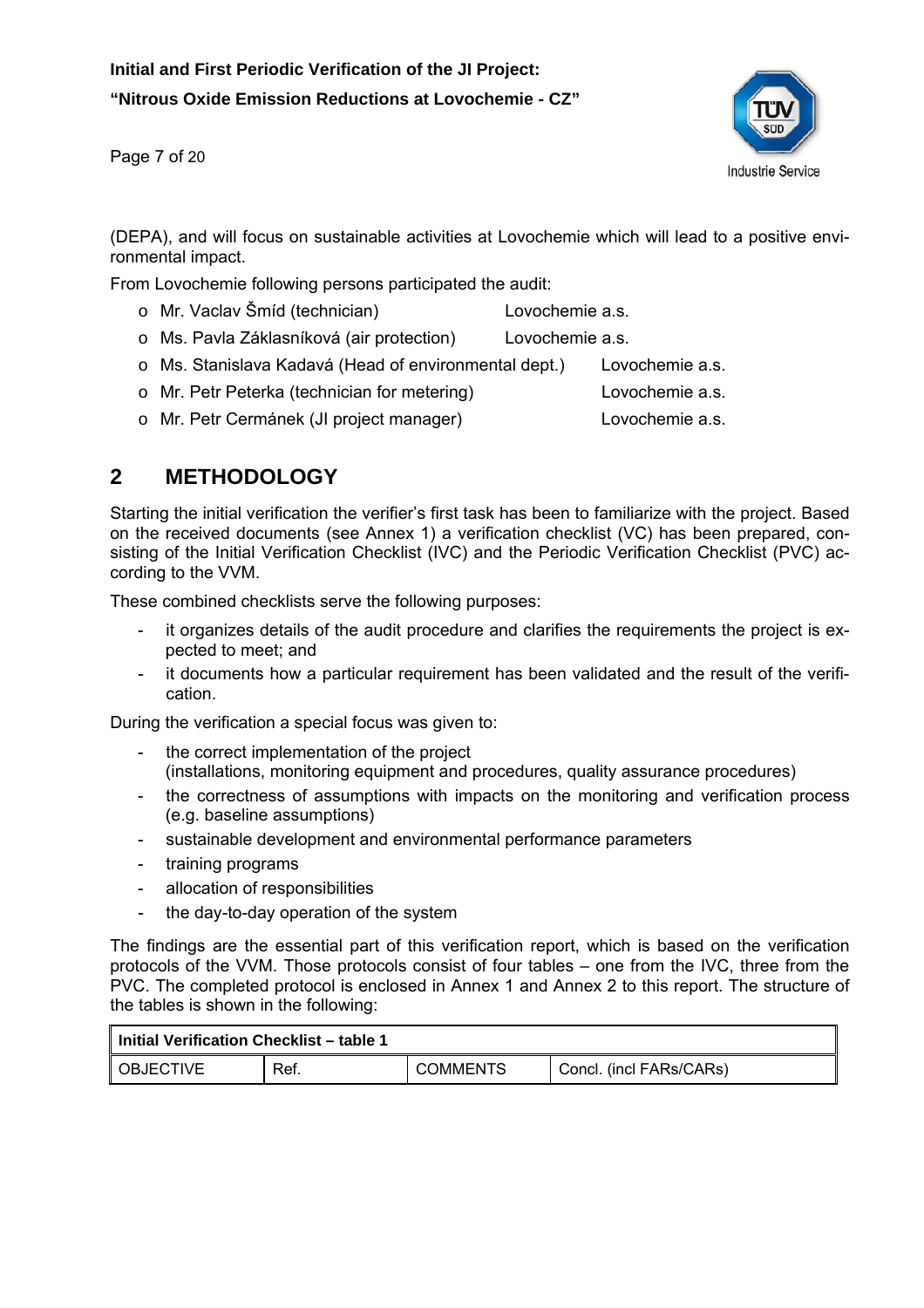

Page 8 of 20

| <b>Initial Verification Checklist - table 1</b> |                                                                                                  |                                                                  |                                                                                                                                                                                                                                                                                                                                                                                       |  |
|-------------------------------------------------|--------------------------------------------------------------------------------------------------|------------------------------------------------------------------|---------------------------------------------------------------------------------------------------------------------------------------------------------------------------------------------------------------------------------------------------------------------------------------------------------------------------------------------------------------------------------------|--|
| <b>OBJECTIVE</b>                                | Ref.                                                                                             | <b>COMMENTS</b>                                                  | Concl. (incl FARs/CARs)                                                                                                                                                                                                                                                                                                                                                               |  |
| The requirements<br>the project must<br>meet.   | Gives reference<br>to the legislation<br>or agreement<br>where the re-<br>quirement is<br>found. | Description of<br>circumstances<br>and further con-<br>clusions. | This is either acceptable based on<br>evidence provided (OK), or a Correc-<br>tive Action Request (CAR) of risk or<br>non-compliance with stated require-<br>ments. The corrective action requests<br>are numbered and presented to the<br>client in the Verification report. For-<br>ward Action Requests (FARs) indicate<br>essential risks for further periodic veri-<br>fications |  |

| <b>Periodic Verification Checklist</b>                                                                                                                                                                                                                                                                                          |                                                                                                                                                                                                                                                                                                  |                                                                                                                                                                                                                                                                                                                                                                                                                                                                                                                                                     |  |  |
|---------------------------------------------------------------------------------------------------------------------------------------------------------------------------------------------------------------------------------------------------------------------------------------------------------------------------------|--------------------------------------------------------------------------------------------------------------------------------------------------------------------------------------------------------------------------------------------------------------------------------------------------|-----------------------------------------------------------------------------------------------------------------------------------------------------------------------------------------------------------------------------------------------------------------------------------------------------------------------------------------------------------------------------------------------------------------------------------------------------------------------------------------------------------------------------------------------------|--|--|
| Table 1: Data Management System/Controls                                                                                                                                                                                                                                                                                        |                                                                                                                                                                                                                                                                                                  |                                                                                                                                                                                                                                                                                                                                                                                                                                                                                                                                                     |  |  |
| Expectations for GHG data man-<br>agement system/controls                                                                                                                                                                                                                                                                       | Score                                                                                                                                                                                                                                                                                            | <b>Verifiers Comments</b><br>(including Forward Action<br>Requests)                                                                                                                                                                                                                                                                                                                                                                                                                                                                                 |  |  |
| The project operator's data man-<br>agement system/controls are<br>assessed to identify reporting<br>risks and to assess the data man-<br>agement system's/control's ability<br>to mitigate reporting risks. The<br>GHG data management sys-<br>tem/controls are assessed<br>against the expectations detailed<br>in the table. | A score is assigned as follows:<br><b>Full</b><br>all best-practice expecta-<br>tions are implemented.<br>a proportion of the best<br><b>Partial</b><br>practice expectations is implemented<br><b>Limited</b> this should be given if little<br>or none of the system component is<br>in place. | Description of circum-<br>stances and further com-<br>mendation to the conclu-<br>sion. This is either accept-<br>able based on evidence<br>provided (OK), or a Cor-<br>rective Action Request<br>(CAR) of risk or non-<br>compliance with stated<br>requirements. The correc-<br>tive action requests are<br>numbered and presented<br>to the client in the Verifica-<br>tion report. The Initial Veri-<br>fication has additional For-<br>ward Action Requests<br>(FAR). FAR indicates es-<br>sential risks for further<br>periodic verifications |  |  |

| Periodic Verification Checklist                                    |                                                                  |                         |  |  |
|--------------------------------------------------------------------|------------------------------------------------------------------|-------------------------|--|--|
| Table 2: GHG calculation procedures and management control testing |                                                                  |                         |  |  |
| Identification of potential report-<br>ing risk                    | Identification, assessment and testing<br>of management controls | Areas of residual risks |  |  |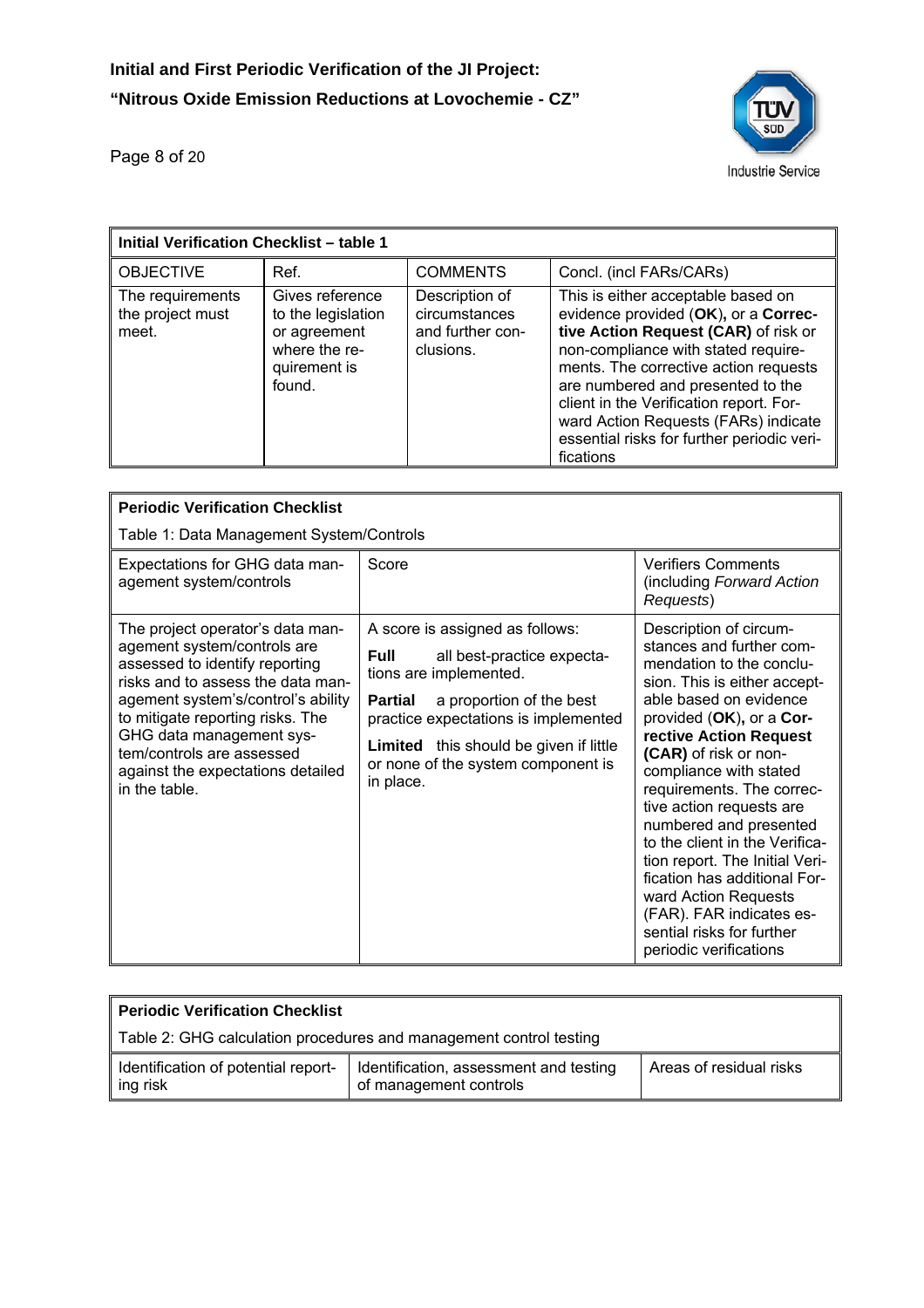Page 9 of 20



| <b>Periodic Verification Checklist</b>                                                                                                                                                                                                                                       |                                                                                                                                                                                                                                                                                                                                                                                                                                                                                                 |                                                                                                                                                                                                                                                                                                           |  |  |
|------------------------------------------------------------------------------------------------------------------------------------------------------------------------------------------------------------------------------------------------------------------------------|-------------------------------------------------------------------------------------------------------------------------------------------------------------------------------------------------------------------------------------------------------------------------------------------------------------------------------------------------------------------------------------------------------------------------------------------------------------------------------------------------|-----------------------------------------------------------------------------------------------------------------------------------------------------------------------------------------------------------------------------------------------------------------------------------------------------------|--|--|
|                                                                                                                                                                                                                                                                              | Table 2: GHG calculation procedures and management control testing                                                                                                                                                                                                                                                                                                                                                                                                                              |                                                                                                                                                                                                                                                                                                           |  |  |
| Identification of potential report-<br>ing risk                                                                                                                                                                                                                              | Identification, assessment and testing<br>of management controls                                                                                                                                                                                                                                                                                                                                                                                                                                | Areas of residual risks                                                                                                                                                                                                                                                                                   |  |  |
| Identification of potential report-<br>ing risks based on an assess-<br>ment of the emission estimation<br>procedures.<br>Identification of key source<br>data. Focus on those risks that<br>impact the accuracy, complete-<br>ness and consistency of the<br>reported data. | Identification of the key controls for<br>each area with potential reporting risks.<br>Assessment of adequacy of the key<br>controls and eventually test that the key<br>controls are actually in operation.<br>Internal controls include, Understanding<br>of responsibilities and roles,<br>Reporting, reviewing and formal man-<br>agement approval of data;<br>Procedures for ensuring data com-<br>pleteness, conformance with reporting<br>guidelines, maintenance of data trails<br>etc. | Identification of areas of<br>residual risks, i.e. areas of<br>potential reporting risks<br>where there are no ade-<br>quate management con-<br>trols to mitigate potential<br>reporting risks<br>Areas where data accu-<br>racy, completeness and<br>consistency could be im-<br>proved are highlighted. |  |  |

| <b>Periodic Verification Checklist</b>                                                                                                                                                                                           |                                                                                                                                                                                                                                                                                                                                                                                                                                                                                |                                                                                                                              |  |
|----------------------------------------------------------------------------------------------------------------------------------------------------------------------------------------------------------------------------------|--------------------------------------------------------------------------------------------------------------------------------------------------------------------------------------------------------------------------------------------------------------------------------------------------------------------------------------------------------------------------------------------------------------------------------------------------------------------------------|------------------------------------------------------------------------------------------------------------------------------|--|
|                                                                                                                                                                                                                                  | Table 3: Detailed audit testing of residual risk areas and random testing                                                                                                                                                                                                                                                                                                                                                                                                      |                                                                                                                              |  |
| Areas of residual risks                                                                                                                                                                                                          | Additional verification testing per-<br>formed                                                                                                                                                                                                                                                                                                                                                                                                                                 | <b>Conclusions and Areas</b><br><b>Requiring Improvement</b><br>(including FARs)                                             |  |
| List of residual areas of risks of<br><b>Periodic Verification Checklist</b><br>Table 2 where detailed audit<br>testing is necessary.<br>In addition, other material ar-<br>eas may be selected for de-<br>tailed audit testing. | The additional verification testing<br>performed is described. Testing may<br>include:<br>Sample cross checking of<br>٠<br>manual transfers of data<br>Recalculation<br>Spreadsheet 'walk throughs'<br>٠<br>to check links and equations<br>Inspection of calibration and<br>٠<br>maintenance records for key<br>equipment<br>Check sampling analysis re-<br>sults<br>Discussions with process engineers<br>who have detailed knowledge of<br>process uncertainty/error bands. | Having investigated the re-<br>sidual risks, the conclusions<br>are noted here. Errors and<br>uncertainties are highlighted. |  |

CARs were not encountered during the verification process. However, the verification team has defined FARs, whenever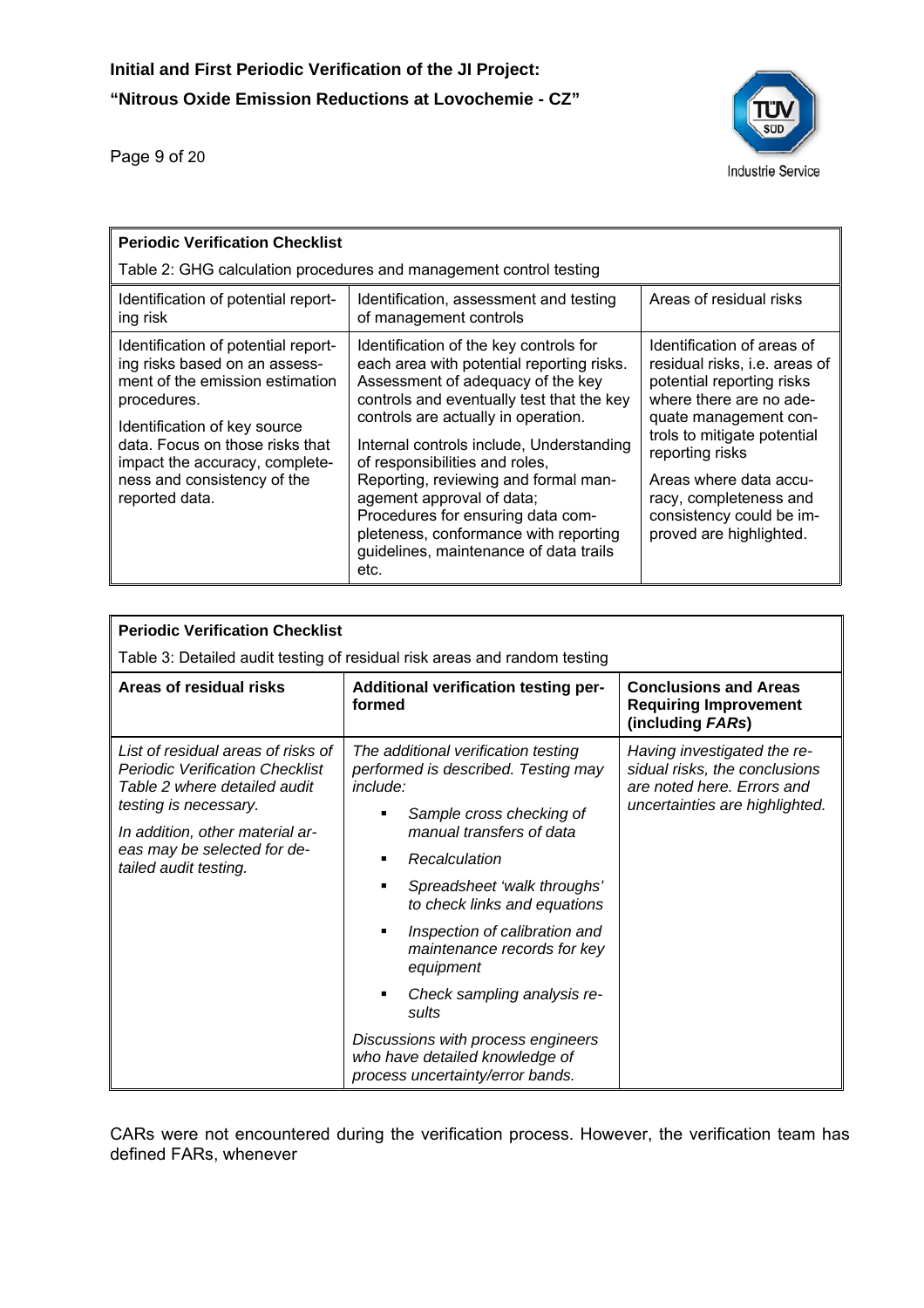Page 10 of 20

![](_page_10_Picture_2.jpeg)

- the current status requires a special focus on this item for the next consecutive verification, or
- an adjustment of the MVP is recommended.

All FARs have to be reported to the verification team of the next Periodic Verification, which has to take into account all such findings.

#### **Duration of the verification**

Preparations: from March 16 to 20, 2007 On-site verification: March 20, 2007

#### **Monitoring Period:**

From November 04, 2005 to December 31, 2006

#### **2.1 Review of Documentation and Site Visits**

The verification was performed as a desk review of the project documents including PDD, monitoring plan, validation report, Monitoring Manual, draft monitoring report (November 2005 – December 2006) and further documentations. The results of the determination were documented by the results of the determination were documented by DNV in the validation report: "NITROUS OXIDE EMISSION REDUCTIONS AT LOVOCHEMIE - CZ", report no. 2005-1181, rev. 1, dated 12/10/2005. This final validation report indicates no remaining issues.

## **2.2 Resolution of Corrective and Forward Action Requests**

The objective of this phase of the verification was to resolve the requests for corrective actions and any other outstanding issues which needed to be clarified for TÜV SÜD`s positive conclusion on the GHG emission reduction calculation. Quality and accuracy of the data and documents presented during the on site visit was high and therefore no CARs have to be reported. Forward Action Requests are defined for issues which do not effect the generation of emission reduction in the verified period, but shall be improved in order to ensure the reliability of future data. To guarantee the transparency of the verification process, the FARs raised and responses that have been given are summarized in chapter 3 below and documented in more detail in the verification protocol in annex 1 and 2.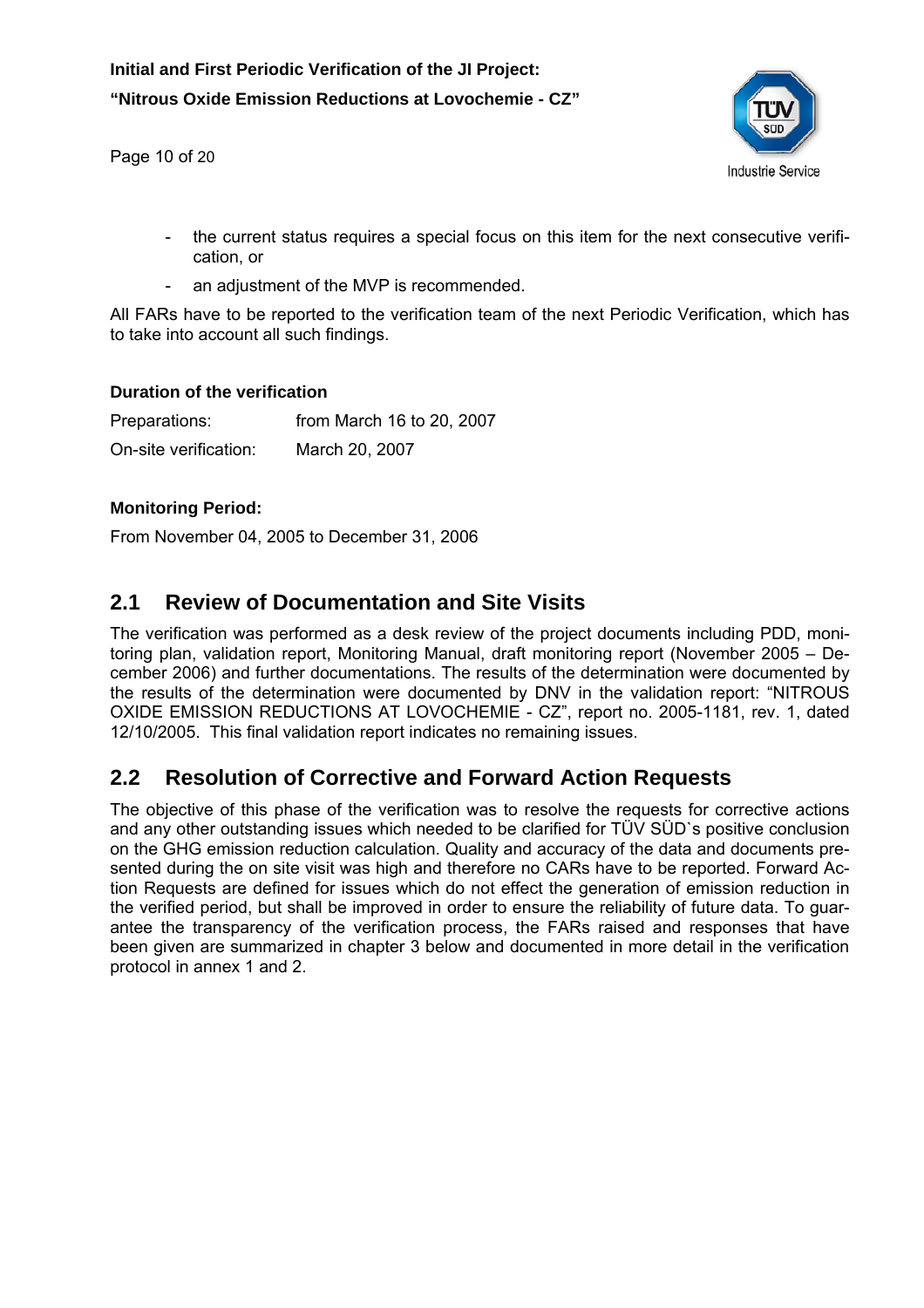Page 11 of 20

![](_page_11_Picture_2.jpeg)

## **3 INITIAL VERIFICATION FINDINGS**

In the following sections the findings of the verification are stated. The verification findings for each verification subject are presented as follows:

The findings from the desk review of the final monitoring report and the findings from interviews during the follow up visit are summarized. A more detailed record of these findings can be found in the Verification Protocol in annex 1.

- 1) Where TÜV SÜD had identified issues that needed clarification or that represented a risk to the fulfillment of the project objectives, a Corrective or Forward Action Request, respectively, have been issued. The Corrective and Forward Action Requests are stated, where applicable, in the following sections and are further documented in the Verification Protocol in annex 1. The verification of the project resulted in one Forward Action Requests, one Corrective and one Clarification Request.
- 2) In the context of Forward Action Requests, risks have been identified, which may endanger the delivery of high quality ERs in the future, i.e. by deviations from standard procedures as defined by the MP. As a consequence, such aspects should receive a special focus during the next consecutive verification. A FAR may originate from lack of data sustaining claimed emission reductions. Forward Action Requests are understood as recommendation for future project monitoring; they are stated, where applicable, in the following sections and are further documented in the Verification Protocol in annex 1.
- 3) The final conclusions for verification subject are presented.

The verification findings relate to the project implementation as documented and described in the final monitoring report.

The verification team wants to emphasize that the applied methodology of the project, namely NM0111, is not exact according to the later approved methodology AM0028. Aspects of NM0111 are adopted in AM0028, but also some aspects that are more related to this project are defined in approved methodology AM0034. Since NM0111 is not an approved and sufficient developed methodology like in AM0028. In case of scope of interpretation the validated and contracted monitoring plan of PDD has been considered.

#### **3.1 Remaining issues, CARs, FARs from initial validation**

One task of verification is to check the remaining issues from the previous validation or issues which are clearly defined for assessment in the PDD. The validation report, prepared by DNV, Norway, notes no open issues.

#### **3.2 Project Implementation**

#### **3.2.1 Discussion**

As stated in the monitoring report, Lovochemie changed the catalyst for reducing N2O two times. At first a catalyst from Heraeus, Hanau (German), secondly a catalyst from BASF (German) and later on Lovochemie has changed back to Haraeus.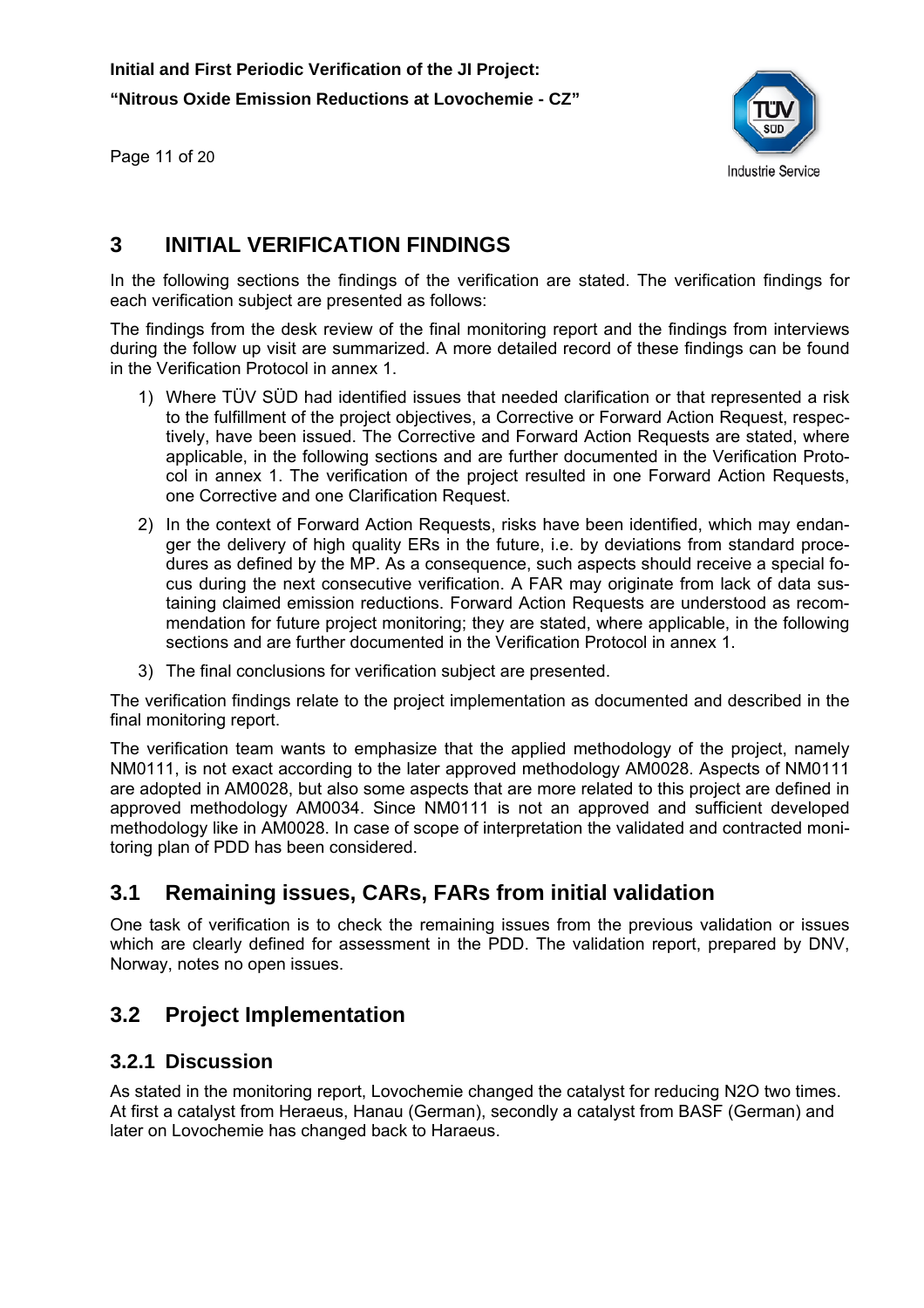![](_page_12_Picture_1.jpeg)

Page 12 of 20

The tail gas analyzer which has been used already before installation of the secondary catalyst is a multi-gas analyzer from Rosemount Analytics (Type NGA 2000, MTL3), the annual calibration is done by the Czech company ANTEC, s.r.o Engineering Service, which is an authorized service provider for Emerson Process Management (former Fischer-Rosemount). This calibration is not an expert calibration according to ISO 14181. The gas analyzer is connected to an automatic emission data processing and evaluation system called MiniTAL from Elidis s.r.o (www.elidis.cz).

The flow meter equipment (pressure transmitter) for ammonia (NH<sub>3</sub>) is also from Emerson Process Management and it is calibrated by Mattech, s.r.o - a national authorized institute for calibration.

The nitric acid production is determined through the level changes in the tanks. The level of the each tank is measured with a self calibrating APEX<sup>™</sup> Sentry radar system from Emerson Process Management.

The flow of NH3 is monitored with internal process control system (internally called DCS).

The production of nitric acid production is determined per shift. Shift changes are at 5:00 am, 13:00 and 21:00.

Some data which are processed at MiniTAL are also processed in the DCS in parallel. The monitoring is considered as a continuous measuring. Signals are recorded either once per 10 sec. (DCS) or average gas concentrations once per minute at MiniTAL; this is considered as continuous.

#### **3.2.2 Findings**

None

#### **3.2.3 Conclusion**

The project boundary has not changed according the PDD. The project complies with the requirements.

#### **3.3 Internal and External data**

#### **3.3.1 Discussion**

Internal data can be identified as: Amount of produced nitric acid, amount of ammonia, flow of total gas in the tail gas, concentration of N2O and oxygen in the tail gas. The data are measured as described above. Details can be seen in the attachments.

External data can be identified as: national regulations to mandatory measures regarding N2O reduction. It an essential task of the environmental manager Ms. Stanislava Kadavá to follow national regulations.

At the time of verification national regulations are neither in place nor discussed in the Czech Republic.

#### **3.3.2 Findings**

None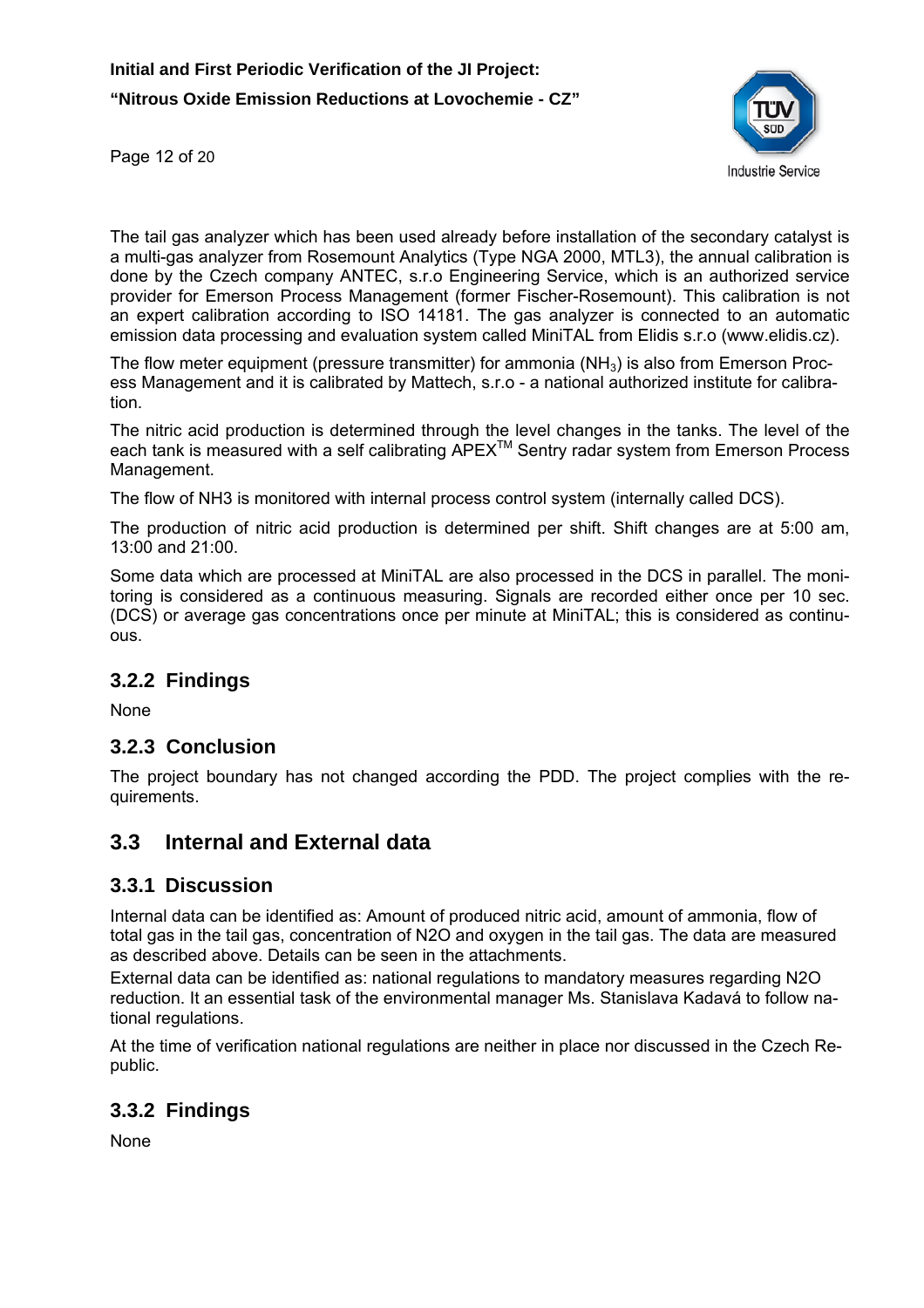Page 13 of 20

![](_page_13_Picture_2.jpeg)

#### **3.3.3 Conclusion**

The sources of internal or external data and its use are without any doubts. The project complies with the requirements.

## **3.4 Environmental and Social Indicators**

#### **3.4.1 Discussion**

No environmental and social indicators are defined in the monitoring plan. No additional negative environmental and social indicators were identified. National and EU wide legal standards ensure that environmental effects will be minimized.

#### **3.4.2 Findings**

**None** 

#### **3.4.3. Conclusion**

The project complies with the requirements.

#### **3.5 Management and Operational System**

#### **3.5.1 Discussion**

Lovochemie has an implemented and certified quality and environmental management system. It has been certified in 2006 by TÜV Nord Czech, s.r.o.TÜV. The project related processes were already before project implementation part of usual operational documentation and processing. Regarding monitoring, calibration and maintenance instructions are included in the existing quality management system as far as necessary. Ms. Stanislava Kadavá (environmental manager) takes care about national regulations.

Procedures for calibration and maintenance of used equipment are embedded in the certified quality management system. Lovochemie is certified by TÜV Nord against ISO 9000 and 14000 standard. Responsible for calibration and maintenance of used equipment is Ms. Plackova.

There are ISO 9000/14000 embedded procedures for project related reporting. Tasks and responsibilities are defined in the monitoring plan.

The involved people are enough qualified due to their specific education or specific trainings. In case that people participated in a special training it is documented according to the quality management system. For example the internal adjustment of the gas analyser is preformed only by technicians that have been trained by the supplier.

During onsite visits Lovochemie explained that in case of missing data due to equipment problems will substituted by average data from previous days. That procedure is part of the monitoring plan. However, Lovochemie emphasized that this situation has never happened before.

In the current verification any lack of data or records were not identified.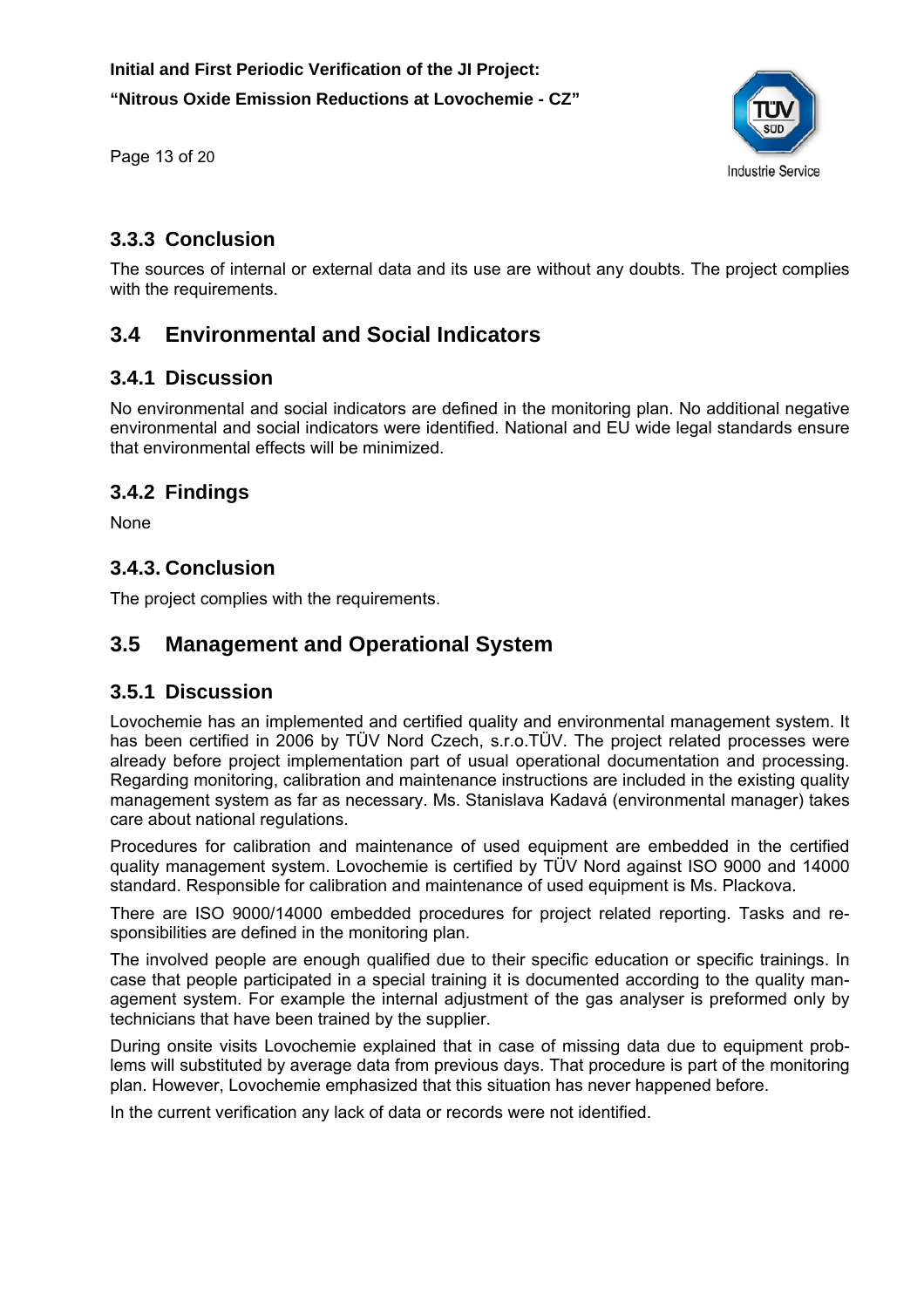![](_page_14_Picture_1.jpeg)

Page 14 of 20

#### **3.5.2 Findings**

The verifier identified following findings related to the Initial Verification Checklist V.3.0 of the VVM, annex "Initial Verification" objectives G1, G5, G7, and related to the Periodic Verification Checklist V.3.0 of the VVM, annex 3.2.

| <b>OBJECTIVE</b>                                               | <b>COMMENTS</b>                                                                                                                                                                                                                           | Concl. |
|----------------------------------------------------------------|-------------------------------------------------------------------------------------------------------------------------------------------------------------------------------------------------------------------------------------------|--------|
| <b>Calibration</b>                                             | <b>Clarification Request 1:</b>                                                                                                                                                                                                           |        |
| and quality<br>assurance<br>(IVC C5)                           | During the onsite visit it could not be finally clarified according to<br>which (inter-)national standard the gas analyzer is calibrated by<br>the external company a/o by the internal staff. Appropriate in-<br>formation is requested. |        |
|                                                                | Further information is requested if the hired laboratoryatory atory<br>for calibrating the analyzer is certified according to ISO 17025.                                                                                                  |        |
| Data acquisi-                                                  | <b>Forward Action Request 1:</b>                                                                                                                                                                                                          | FAR#1  |
| tion and data<br>processing<br>systems<br>(IVC <sub>C6</sub> ) | The development of a documented procedure and software ma-<br>nual for the data export has to be completed within 4 months. Its<br>implementation shall be part of the next verification.                                                 |        |

#### **3.5.3 Conclusion**

The internal adjustment is performed according to supplier's guidance by trained and qualified technicians. Neither the applied methodology NM0111 nor the monitoring plan commonly agreed by parties requires that an external laboratoryatory has to be certified according to ISO 17025 or that ISO 14181 has to be respected. Furthermore, the validator of the project emphasized that issue also and the agreement was signed on that basis. The evidence that the laboratoryatory is authorized by the equipments supplier and the signed agreement is considered as sufficient for verification.

The project complies with the requirements.

## **Periodic Verification Findings**

## **3.6 Completeness of Monitoring**

#### **3.6.1 Discussion**

The reporting procedures reflect the monitoring plan completely. All parameters were determined as prescribed.

No changes to the monitoring plan are required.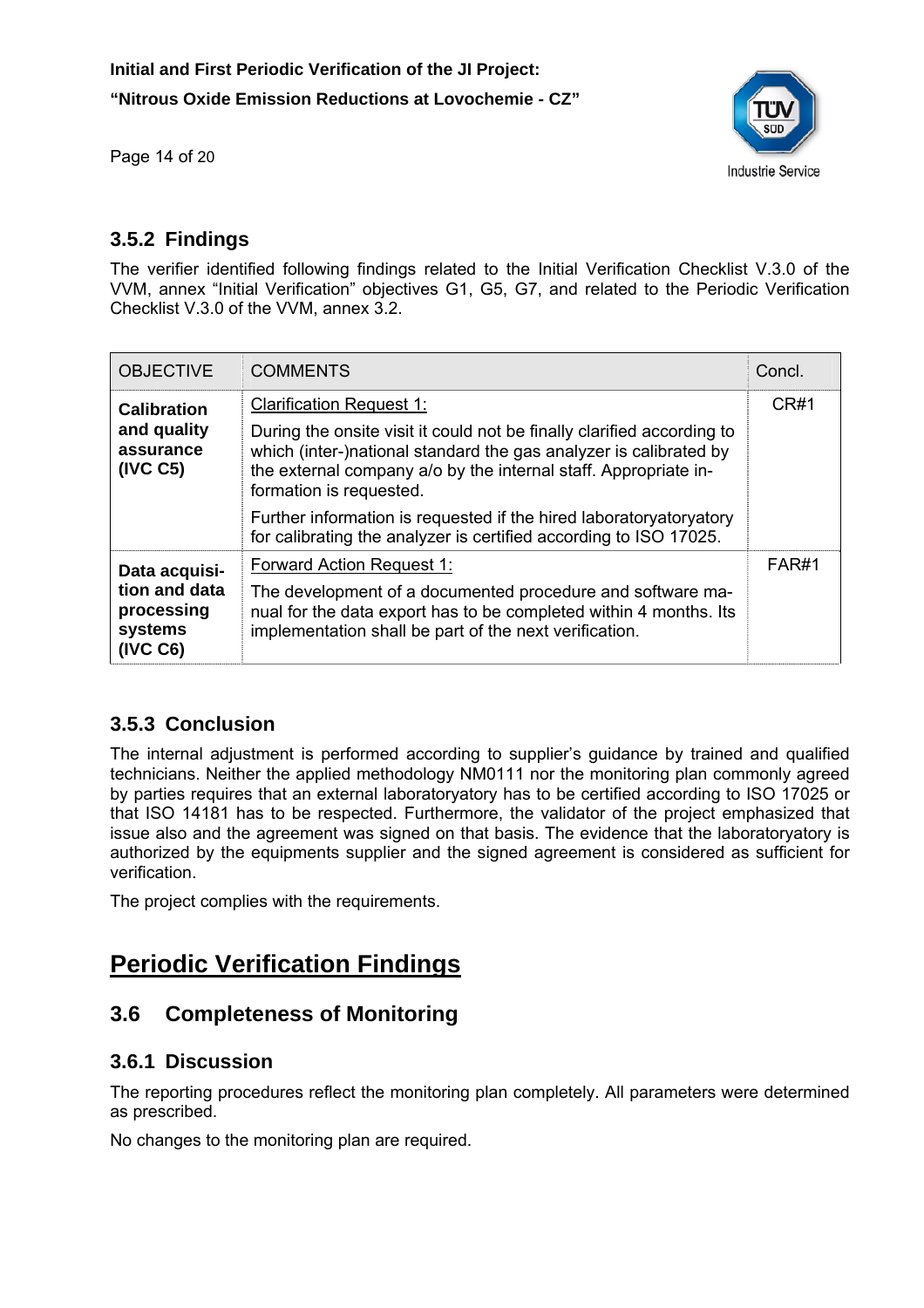**Initial and First Periodic Verification of the JI Project: "Nitrous Oxide Emission Reductions at Lovochemie - CZ"** 

![](_page_15_Picture_1.jpeg)

Page 15 of 20

#### **3.6.2 Findings**

None.

#### **3.6.3 Conclusion**

The project complies with the requirements.

#### **3.7 Accuracy of Emission Reduction Calculations**

#### **3.7.1 Discussion**

According to the well documented procedures and the well documented calibrations and maintenance of used equipment the residual main risk can be identified in human errors in practise and systematic errors. Reporting risks due to accuracy of used equipment seems not to be relevant as those uncertainties have been considered in determination of the baseline factor of t N<sub>2</sub>O/t HNO<sub>3</sub>. The applied equipment has not changed since that time.

o Systematic error:

The submitted data records indicates that the daily period of nitric acid production and flow of ammonia dos not match with recorded data from tail gas measurements. The reason for that is that the data of nitric acid is determined per each shift and is summarized for 3 shifts running from 5 am to 5 am. The data from the tail gas, however, are determined automatically with the emission control system MiniTAL. For legal purposes the MiniTAL measures and submits data from 0:00 to 24:00. So in total there is a 5 hours balance difference in the records.

o Human errors

Human errors can be reasoned due to lack of trainings, qualification or simply because of carelessness.

The systematic error because to different daily monitoring periods is considered as negligible, because this time difference is effective only at the beginning or in opposite at the end of reported monitoring period; so in this verification it is 5 hours in 14 months.

Staffs that are responsible for internal have been trained on the equipment by the equipment supplier. Training documentation has been provided. The documentation of conducted own calibrations indicates that it was done by the same trained persons. Since the frequency of internal calibration is about every 2-3 days the staffs should have enough routine to perform it professionally.

As mentioned above and expressed in FAR 1: the export of data is not easy and needs special know how of the data base. For that reason the stored and archived original data has been checked data and the process of exporting has been demonstrated.

Human errors due to carelessness are tried minimized due to internal check routines. Nevertheless the verification team verified randomly the original measured and stored data and compared it with reported ones.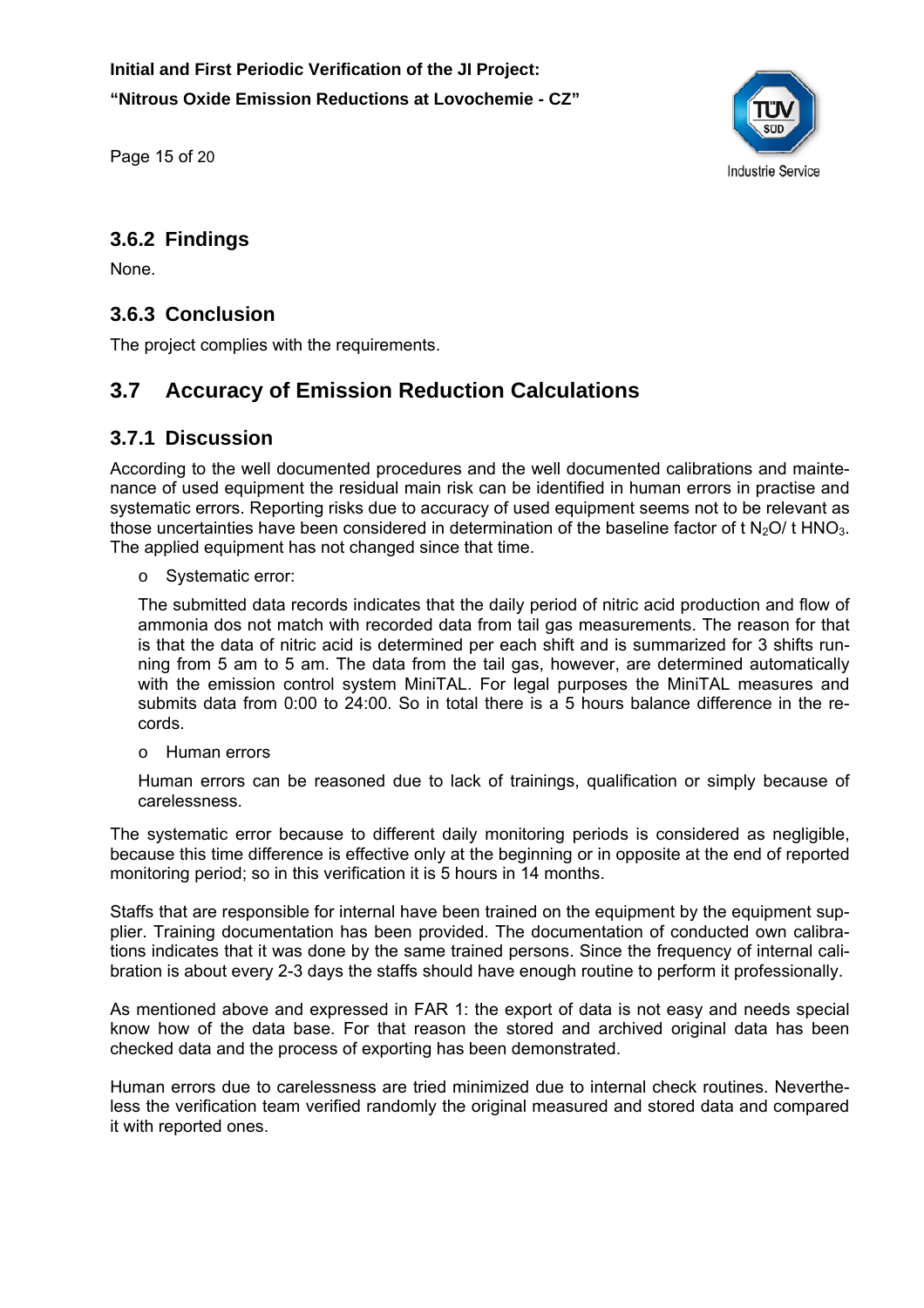![](_page_16_Picture_1.jpeg)

Page 16 of 20

The check of historical stored data has been performed on a representative partly randomly partly risk based. Risk based means periods of start ups and shuts downs has been checked more detailed because of mentioned time shifts. From each variable at least 25 values have been checked. All values are correct reported except the ammonia flow during December 15 and 31 of 2006. It needs to be corrected.

#### **3.7.2 Findings**

| <b>OBJECTIVE</b> | <b>COMMENTS</b>                                                                                                                                                                                                                                         | Concl. |
|------------------|---------------------------------------------------------------------------------------------------------------------------------------------------------------------------------------------------------------------------------------------------------|--------|
| Table 3<br>(PVC) | Corrective Action Request 1:<br>The data has to be corrected. Furthermore the verification team<br>emphasize the need for documented procedures to ensure that<br>data are exported correctly and always according to the same<br>procedure, see FAR 1. | CAR#1  |

#### **3.7.3 Conclusion**

The wrong data has been submitted corrected - determined in the same way as eligible and consistent with previous reported data.

## **3.8. Quality of Evidence to Determine Emission Reductions**

#### **3.8.1 Discussion**

Concerning verification the calculation of emission reductions is based on internal data (the external grid emission factor is fixed). The origin of those data was explicitly checked. Further on, entering and processing of those data in the monitoring workbook Excel sheet was checked, where predefined algorithms compute the annual value of the emission reductions. All equations and algorithms used in the different workbook sheets were checked. Inspection of calibration and maintenance records for key equipment was performed for all relevant meters.

Human errors due to carelessness are tried minimized due to internal check routines. Nevertheless the verification team verified randomly the original measured and stored data and compared it with reported ones.

The check of historical stored data has been performed on a representative partly randomly partly risk based. Risk based means periods of start ups and shuts downs has been checked more detailed because of mentioned time shifts. From each variable at least 25 values have been checked. All values are correct reported except the ammonia flow during December 15 and 31 of 2006. It needs to be corrected see CAR#1 above.

#### **3.8.2 Findings**

None.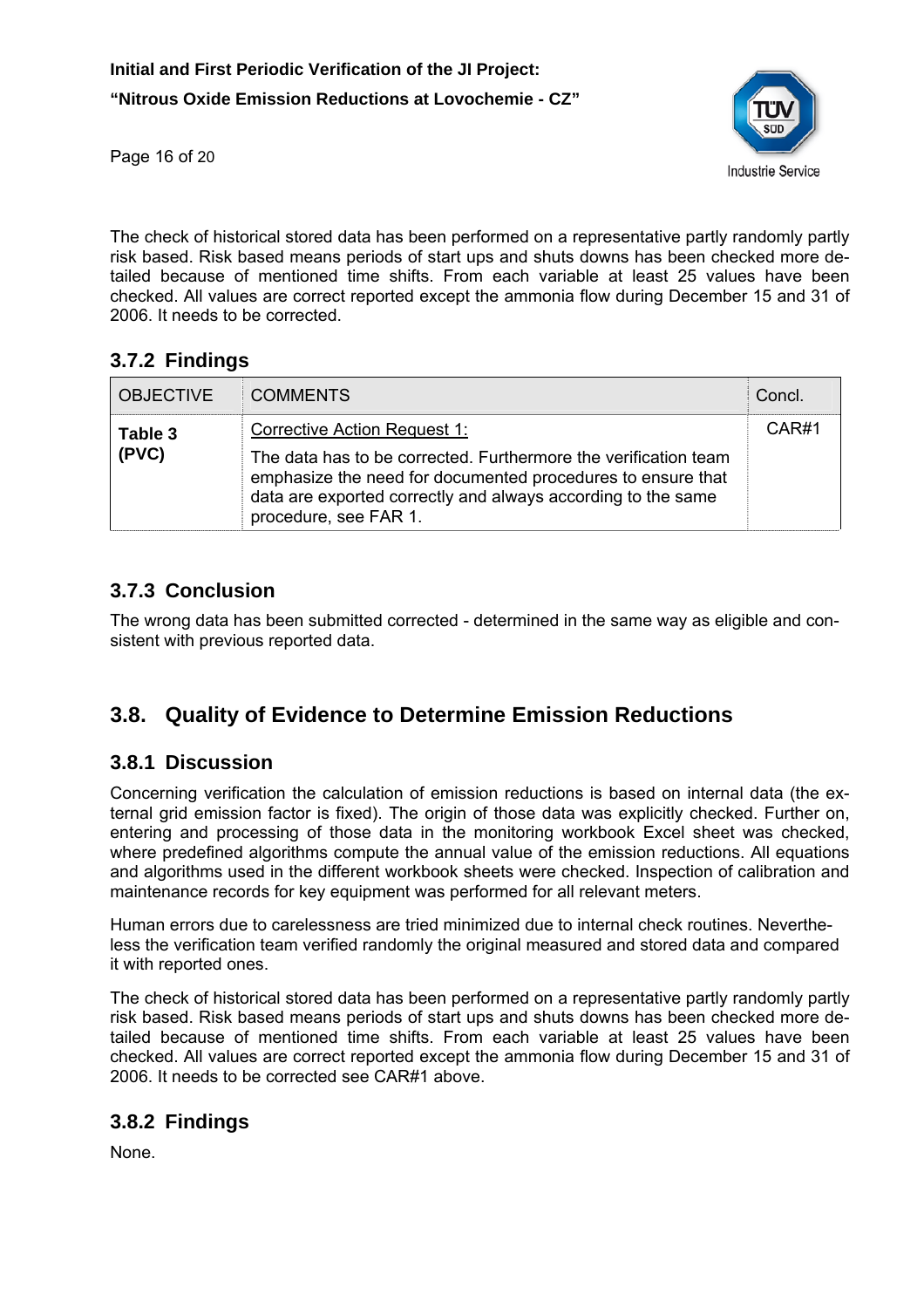![](_page_17_Picture_1.jpeg)

Page 17 of 20

#### **3.8.3 Conclusion**

The project complies with the requirements.

#### **3.9 Management System and Quality Assurance**

#### **3.9.1 Discussion**

Due to the straightforward approach for calculating GHG emission reductions the existing management system is appropriate and quality assurance is guaranteed. There are some areas where improvement is needed; those are listed in section 3.5.

#### **3.9.2 Findings**

See section 3.5 above.

#### **3.9.3 Conclusion**

The project complies with the requirements.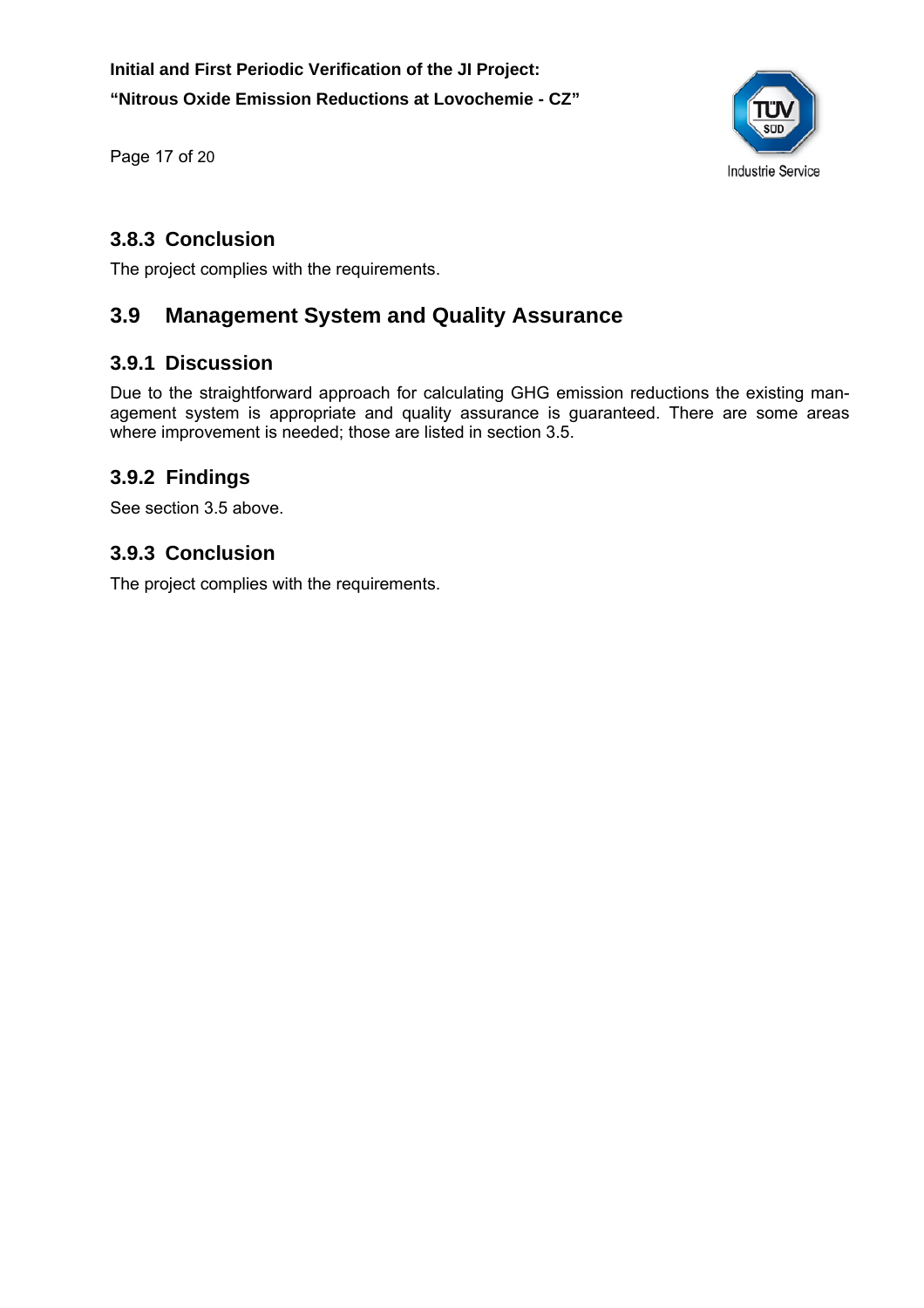Page 18 of 20

![](_page_18_Picture_2.jpeg)

## **4. PROJECT SCORECARD**

The conclusions on this scorecard are based on the revised CDM monitoring report.

| <b>Risk Areas</b>  |                                              | <b>Conclusions</b>           |                      | <b>Summary of findings</b><br>and comments |                                                                                                                                                  |
|--------------------|----------------------------------------------|------------------------------|----------------------|--------------------------------------------|--------------------------------------------------------------------------------------------------------------------------------------------------|
|                    |                                              | <b>Baseline</b><br>Emissions | Project<br>Emissions | Emission<br><b>Reductions</b>              |                                                                                                                                                  |
| Complete-<br>ness  | Source cover-<br>age/ boundary<br>definition | ✓                            |                      | ✓                                          | All relevant sources are cov-<br>ered by the monitoring plan<br>and the boundaries of the<br>project are defined correctly<br>and transparently. |
| <b>Accuracy</b>    | Physical<br>Measurement<br>✓<br>and Analysis |                              | ✓                    |                                            | State-of-the-art technology is<br>applied in an appropriate<br>manner. Appropriate back-up<br>solutions are provided.                            |
|                    | Data calcula-<br>tions                       |                              | ✓                    |                                            | Emission reductions are cal-<br>culated correctly.                                                                                               |
|                    | Data man-<br>agement<br>& reporting          | ✓                            | ✓                    | $\checkmark$                               | Data management and re-<br>porting were found to be<br>satisfying. Potential for im-<br>provement is indicated by<br>FAR <sub>s</sub> 1          |
| <b>Consistency</b> | Changes in the<br>project                    | ✓                            |                      |                                            | Results are consistent to<br>underlying raw data.                                                                                                |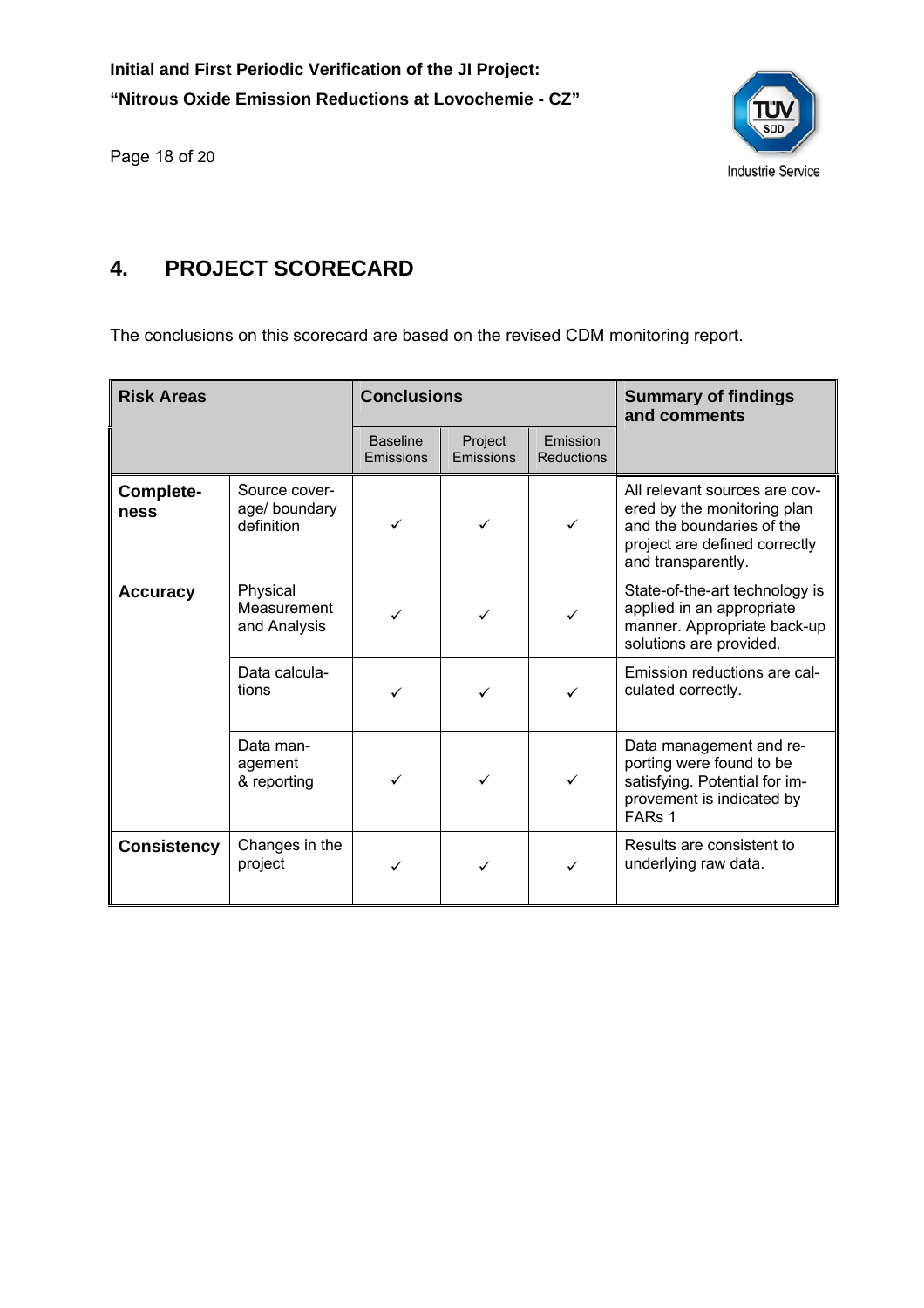![](_page_19_Picture_1.jpeg)

Page 19 of 20

## **5 VERIFICATION STATEMENT**

TÜV SÜD Industrie Service GmbH has performed an initial and first periodic verification of the registered JI project: **Nitrous Oxide Emission Reductions at Lovochemie - CZ**. The verification is based on requirements of the UN Framework Convention on Climate Change (UNFCCC). In this context, the relevant documents are the "Marrakech Accords".

The management of Lovochemie a.s. is responsible for the preparation of the GHG emissions data and the reported GHG emissions reductions on the basis set out within the document Monitoring Report; period November 4, 2005 up to December 31, 2006).

The verifier confirms that the project is implemented as planned and described in validated project design documents. Installed equipment being essential for generating emission reduction runs reliably and is calibrated appropriately. The monitoring system is in place and the project does generate GHG emission reductions.

The verifier can confirm that the GHG emission reduction for the whole monitoring period is calculated without material misstatements. Our opinion relates to the project's GHG emissions and resulting GHG emissions reductions reported and related to the valid and registered project baseline and monitoring, and its associated documents. Based on the information we have seen and evaluated, we confirm the following statement:

**Reporting period:** from November 04, 2005 to December 31, 2006.

**Verified emission in the above reporting period:** 

|                             | 2005                     | 2006          |
|-----------------------------|--------------------------|---------------|
| <b>Baseline Emissions:</b>  | 128.752 t CO2            | 648.573 t CO2 |
| <b>Project Emissions</b>    | 80.736 t CO <sub>2</sub> | 540.925 t CO2 |
| <b>Emission Reductions</b>  | 48.014 t CO <sub>2</sub> | 143.647 t CO2 |
| Emission Reductions (total) | 191.661 t CO2            |               |

Stated values are correct; however, due to conservative rounding slightly inconsistencies could occur. The verification team also determined some areas of risks for the project in the context of the management system. Those issues indicated as "Forward Action Request" and should be submitted as indispensable information to the verification team of the next periodic verification.

Munich, 3/21/2007 Munich, 3/21/2007

Markus Knödlseder

Project manager

Werner Betzenbichler of certification bo "Climate and Energy"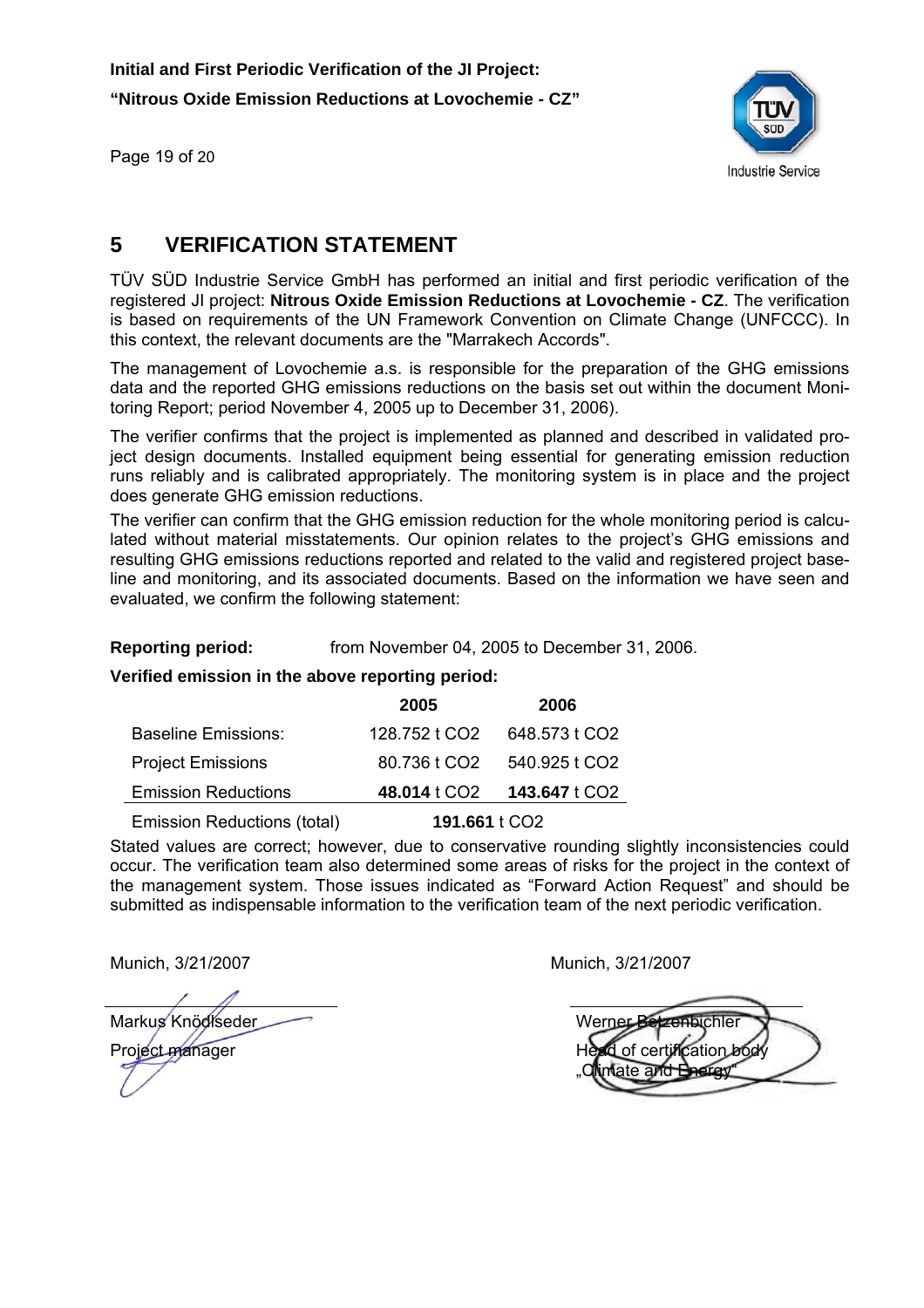Page 20 of 20

![](_page_20_Picture_2.jpeg)

#### **6 REFERENCES**

#### Category 1 Documents:

Documents provided by the Client that relate directly to the GHG components of the project. These have been used as direct sources of evidence for the initial verification conclusions.

| Emission reduction purchase agreement (ERPA),                                                                                              |
|--------------------------------------------------------------------------------------------------------------------------------------------|
| Calibration protocols 61222 and 61223, preformed by ANTEC, s.r.o Engineering Service                                                       |
| Calibration protocols 2152/06, performed by Mattech, s.r.o.                                                                                |
| PDD version 2.0, validated by DNV                                                                                                          |
| PDD version 2.1, annex one of ERPA                                                                                                         |
| Specific Monitoring plan of N2O emissions from the KD6 nitric acid production plant, in-<br>ternal document of Lovochemie, a.s.            |
| Monitoring Report of November 2005 – December 2006, Lovochemie, a.s.                                                                       |
| DNV in the validation report: "NITROUS OXIDE EMISSION REDUCTIONS AT LO-<br>VOCHEMIE - CZ", report no. 2005-1181, rev. 1, dated 12/10/2005. |
|                                                                                                                                            |

#### Category 2 Documents:

.

Background documents related to the design and/or methodologies employed in the design or other reference documents. These documents have been used to cross-check project assumptions and confirm the validity of information given in the Category 1 documents and in verification interviews.

| $2 - 1$ | Participation list of performed audit on 20.3.2007 onsite at the utility of Lovochemie a.s.                                                          |
|---------|------------------------------------------------------------------------------------------------------------------------------------------------------|
| $2 - 2$ | General quality assurance procedure for calibration and maintenance of equipment,<br>document no. TOP-B05-66                                         |
| $2 - 3$ | Quality management handbook for ISO 9000 and 14000                                                                                                   |
| $2 - 4$ | Internal verification report, ZIP IMS-2006-100, Lovochemie a.s., Jan. 2007                                                                           |
| $2 - 5$ | "Katalog kvalifikačních požadavků" (Catalogue of qualification requirements) for all<br>positions in Lovochemie and TOP C04 - 38 "Výcvik" (Training) |
| $2 - 6$ | "Popis pracovní funkce" (Description of a job position)                                                                                              |
| $2 - 7$ | Document TOP - C08 - 64 "Řízení dokumentů a záznamů" (Administration of docu-<br>ments and records)                                                  |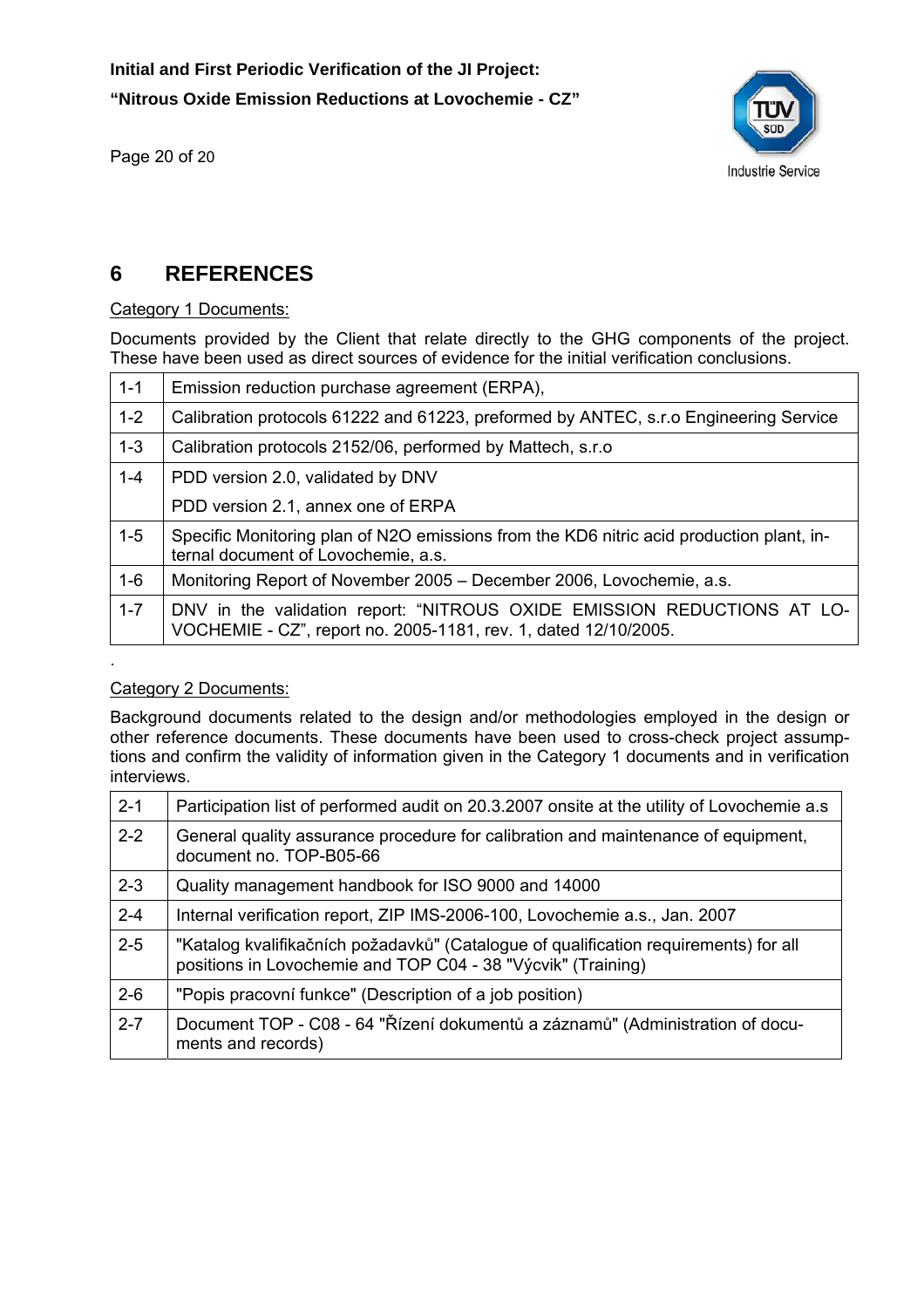| Author:<br>Markus Knödlseder | 30.03.2007 | Initial and first periodic verification of the JI project<br>Nitrious Oxide Emission Reductions at Lovochemie - CZ<br><b>Initial Verification Checklist -</b> | Page<br>1 of 10 | TUV<br><b>Industrie Service</b> |
|------------------------------|------------|---------------------------------------------------------------------------------------------------------------------------------------------------------------|-----------------|---------------------------------|
|------------------------------|------------|---------------------------------------------------------------------------------------------------------------------------------------------------------------|-----------------|---------------------------------|

### **1 INITIAL VERIFICATION CHECKLIST**

| <b>OBJECTIVE</b>            | Ref.    | <b>COMMENTS</b>                                                                                                                                                                                           |                                   | <b>Concl.(incl</b><br><b>FARs/CARs)</b> |
|-----------------------------|---------|-----------------------------------------------------------------------------------------------------------------------------------------------------------------------------------------------------------|-----------------------------------|-----------------------------------------|
| <b>A. Opening Session</b>   |         |                                                                                                                                                                                                           |                                   |                                         |
| A.1. Introduction to audits | $2 - 1$ | On March 20, 2007 TÜV SÜD Industrie Service GmbH conducted an<br>onsite audit at Lovochemie a.s.                                                                                                          |                                   | ☑                                       |
|                             |         | The audit was performed by:                                                                                                                                                                               |                                   |                                         |
|                             |         | o Mr. Markus Knödlseder (GHG Auditor)                                                                                                                                                                     | TÜV SÜD Industrie<br>Service GmbH |                                         |
|                             |         | Mr. Petr Matušinský<br>$\circ$                                                                                                                                                                            | TÜV Nord Czech,<br>S.I.O.         |                                         |
|                             |         | From Lovochemie following persons participated the audit:                                                                                                                                                 |                                   |                                         |
|                             |         | o Mr. Vaclav Šmíd (technician)                                                                                                                                                                            | Lovochemie a.s.                   |                                         |
|                             |         | Ms. Pavla Záklasníková (air protection)<br>$\circ$                                                                                                                                                        | Lovochemie a.s.                   |                                         |
|                             |         | Ms. Stanislava Kadavá (Head of environmental dept.)<br>$\circ$                                                                                                                                            | Lovochemie a.s.                   |                                         |
|                             |         | Mr. Petr Peterka (technician for metering) Lovochemie a.s.<br>$\circ$                                                                                                                                     |                                   |                                         |
|                             |         | o Mr. Petr Cermánek (JI project manager)                                                                                                                                                                  | Lovochemie a.s.                   |                                         |
|                             |         | An emission reduction purchase agreement (ERPA) between Lo-<br>vochemie and the Government of the Kingdom of Denmark, and a let-<br>ter of approval from Environmental Ministry of the Czech Republic de- |                                   |                                         |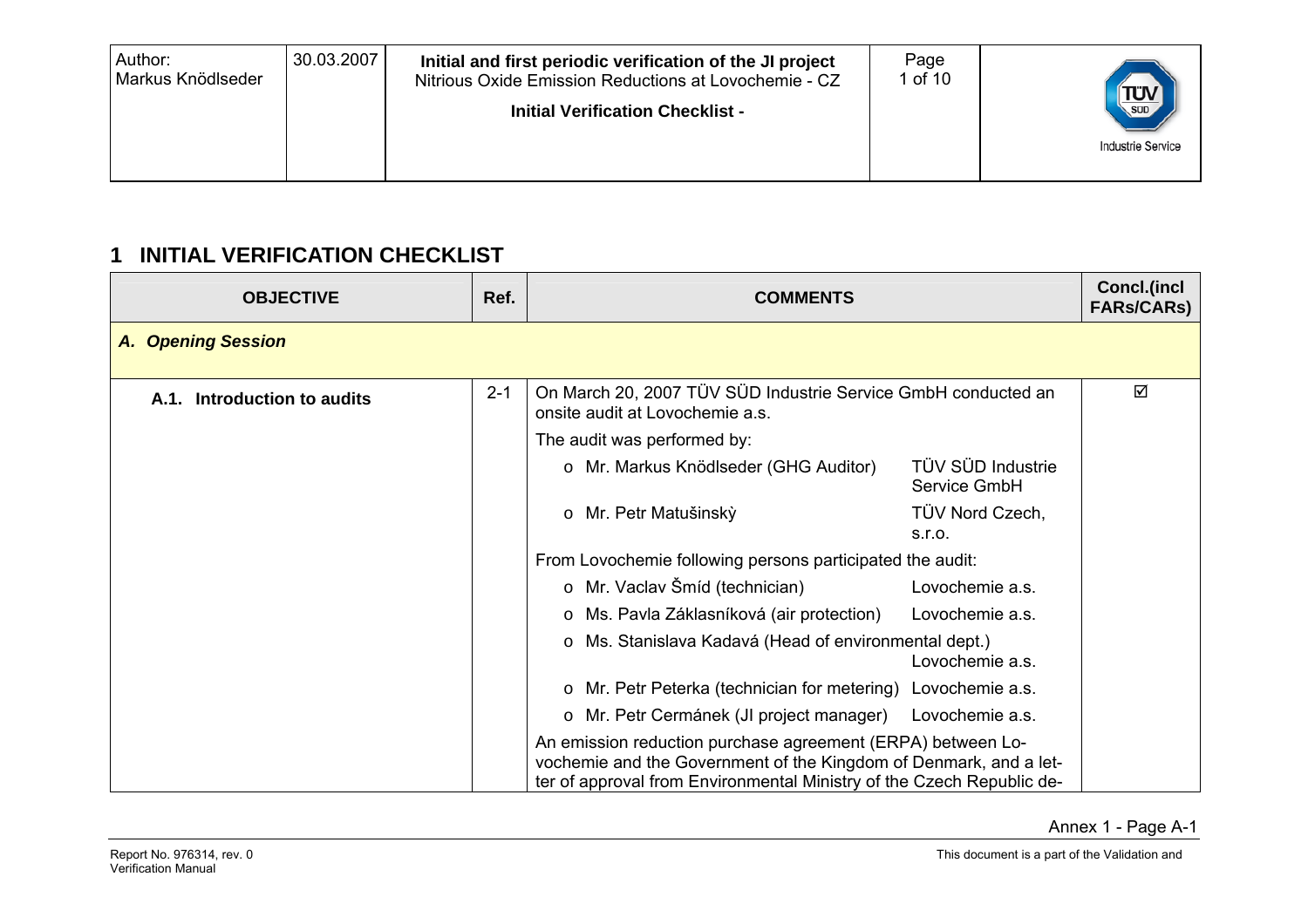| 30.03.2007<br>Author:<br>Page<br>Initial and first periodic verification of the JI project<br>2 of 10<br>Markus Knödlseder<br>Nitrious Oxide Emission Reductions at Lovochemie - CZ<br>$T_{\text{sub}}$<br><b>Initial Verification Checklist -</b><br><b>Industrie Service</b> |
|--------------------------------------------------------------------------------------------------------------------------------------------------------------------------------------------------------------------------------------------------------------------------------|
|--------------------------------------------------------------------------------------------------------------------------------------------------------------------------------------------------------------------------------------------------------------------------------|

| <b>OBJECTIVE</b>                                                                   | Ref.               | <b>COMMENTS</b>                                                                                                                                                                                                                                                                                                                                                                     | Concl.(incl<br><b>FARs/CARS)</b> |
|------------------------------------------------------------------------------------|--------------------|-------------------------------------------------------------------------------------------------------------------------------------------------------------------------------------------------------------------------------------------------------------------------------------------------------------------------------------------------------------------------------------|----------------------------------|
|                                                                                    |                    | termines that the project shall be treated JI track one defined in the<br>Kyoto Protocol.                                                                                                                                                                                                                                                                                           |                                  |
| A.2. Clarification of access to data<br>archives, records, plans,<br>drawings etc. |                    | The verification team had access to all demanded archives, records<br>and facilities.                                                                                                                                                                                                                                                                                               | ☑                                |
| A.3. Contractors for equipment and<br>installation works                           | $1 - 2$<br>$1 - 3$ | As stated in the monitoring report, Lovochemie changed the catalyst<br>two times. At first a catalyst from Heraeus, Hanau (German), secondly<br>a catalyst from BASF (German) and later on Lovochemie has changed<br>back to Heraeus.                                                                                                                                               | ☑                                |
|                                                                                    |                    | The tail gas analyzer which has been used already before installation<br>of the secondary catalyst is a multi-gas analyzer from Rosemount Ana-<br>lytics (Type NGA 2000, MTL3), the annual calibration is done by the<br>Czech company ANTEC, s.r.o Engineering Service, which is an au-<br>thorized service provider for Emerson Process Management (former<br>Fischer-Rosemount). |                                  |
|                                                                                    |                    | The flow meter equipment (pressure transmitter) for ammonia $(NH_3)$ is<br>also from Emerson Process Management and it is calibrated by Mat-<br>tech, s.r.o - a national authorized institute for calibration.                                                                                                                                                                      |                                  |
|                                                                                    |                    | The nitric acid production is determined through the level changes in<br>the tanks. The level of the each tank is measured with a self calibrating<br>APEX <sup>™</sup> Sentry radar system from Emerson Process Management.                                                                                                                                                        |                                  |
| A.4. Actual status of installation<br>works                                        |                    | The use of the secondary catalyst does not cause any installation work<br>vs. the pre project situation. All equipments mentioned above had been<br>used already before project implementation for production control pur-                                                                                                                                                          | ☑                                |

Annex 1 - Page A-2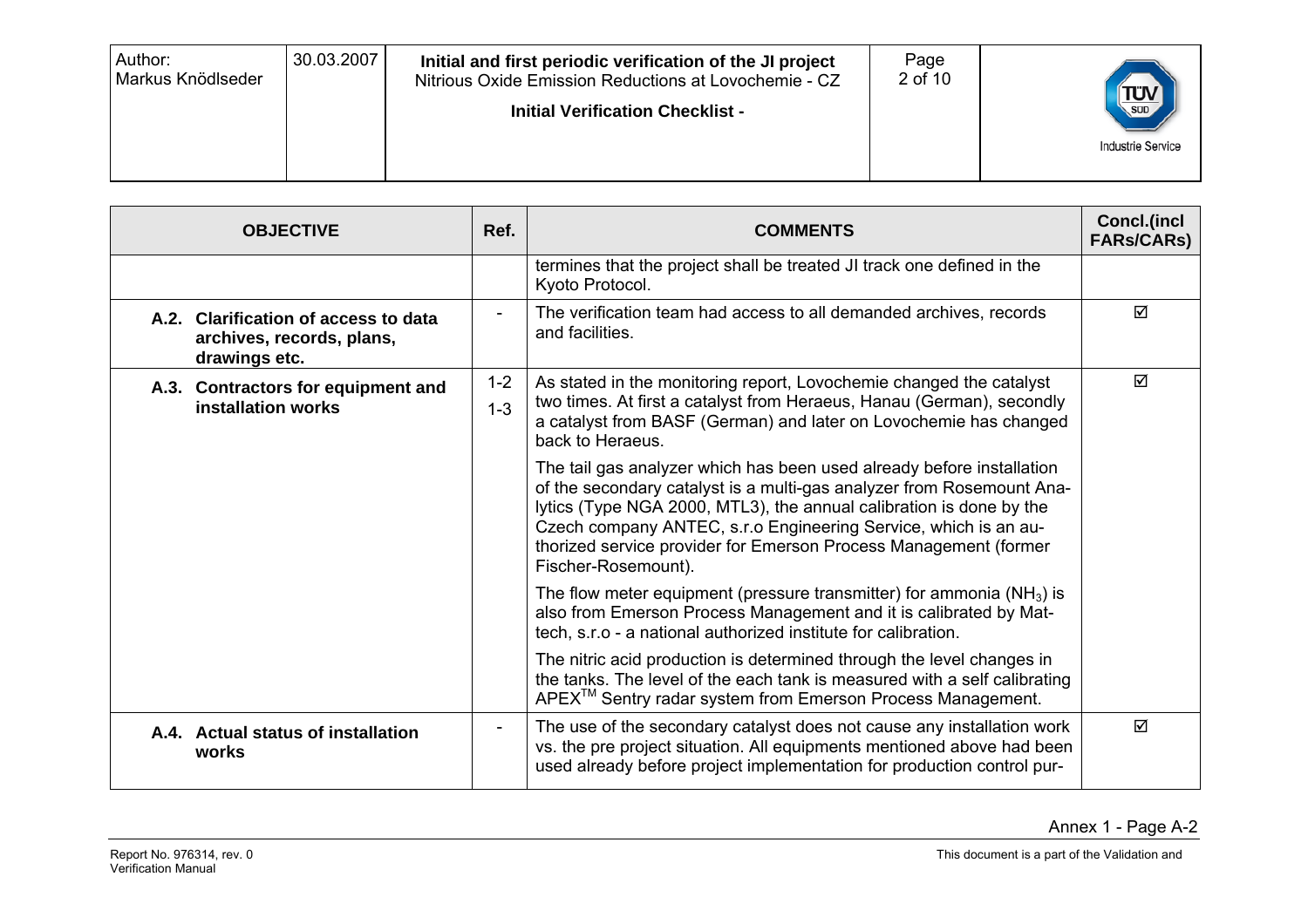| 30.03.2007<br>Author:<br>Initial and first periodic verification of the JI project<br>Markus Knödlseder<br>Nitrious Oxide Emission Reductions at Lovochemie - CZ<br><b>Initial Verification Checklist -</b> | Page<br>3 of 10 | $T_{\text{SUD}}$<br><b>Industrie Service</b> |
|-------------------------------------------------------------------------------------------------------------------------------------------------------------------------------------------------------------|-----------------|----------------------------------------------|
|-------------------------------------------------------------------------------------------------------------------------------------------------------------------------------------------------------------|-----------------|----------------------------------------------|

| <b>OBJECTIVE</b>                                                                                                                                                                                                                     | Ref.               | <b>COMMENTS</b>                                                                                                                                                                                                                                                                                        | Concl.(incl<br><b>FARs/CARs)</b> |  |  |  |
|--------------------------------------------------------------------------------------------------------------------------------------------------------------------------------------------------------------------------------------|--------------------|--------------------------------------------------------------------------------------------------------------------------------------------------------------------------------------------------------------------------------------------------------------------------------------------------------|----------------------------------|--|--|--|
|                                                                                                                                                                                                                                      |                    | poses. So all needed installations are in place.                                                                                                                                                                                                                                                       |                                  |  |  |  |
| <b>B.</b> Open issues indicated in validation report<br>Especially in projects which are not yet registered at CDM-EB or JI-SB, there might be some outstanding issues which should have been indicated by the<br>validation report. |                    |                                                                                                                                                                                                                                                                                                        |                                  |  |  |  |
| B.1. Missing steps to final approval                                                                                                                                                                                                 | $1 - 1$            | An emission reduction purchase agreement (ERPA) between Lo-<br>vochemie and the Government of the Kingdom of Denmark, and a let-<br>ter of approval from Environmental Ministry of the Czech Republic de-<br>termines that the project shall be treated JI track one defined in the<br>Kyoto Protocol. | ☑                                |  |  |  |
|                                                                                                                                                                                                                                      |                    | From the point of view of Lovochemie there are no missing steps iden-<br>tifiable.                                                                                                                                                                                                                     |                                  |  |  |  |
| C. Implementation of the project                                                                                                                                                                                                     |                    | This part is covering the essential checks during the on-site inspection at the project's site, which is indispensably for an initial verification                                                                                                                                                     |                                  |  |  |  |
| C.1. Physical components                                                                                                                                                                                                             | $1 - 2$<br>$1 - 3$ | As mentioned above in section A3 and A4 all required installations had<br>been installed already before project implementation for production<br>control purposes. So all needed installations are in place.                                                                                           | ☑                                |  |  |  |
| <b>C.2. Project boundaries</b>                                                                                                                                                                                                       | $1 - 4$            | The project boundary has not changed according the PDD                                                                                                                                                                                                                                                 | ☑                                |  |  |  |
| C.3. Monitoring and metering sys-<br>tems                                                                                                                                                                                            | $1 - 1$<br>$1 - 2$ | The metering systems are mentioned above in section A3 and A4. The<br>gas analyzer is connected to an automatic emission data processing<br>and evaluation system called MiniTAL from Elidis s.r.o (www.elidis.cz).                                                                                    | ⊠                                |  |  |  |
|                                                                                                                                                                                                                                      |                    | The flow of NH3 is monitored with internal process control system (in-<br>ternally called DCS).                                                                                                                                                                                                        |                                  |  |  |  |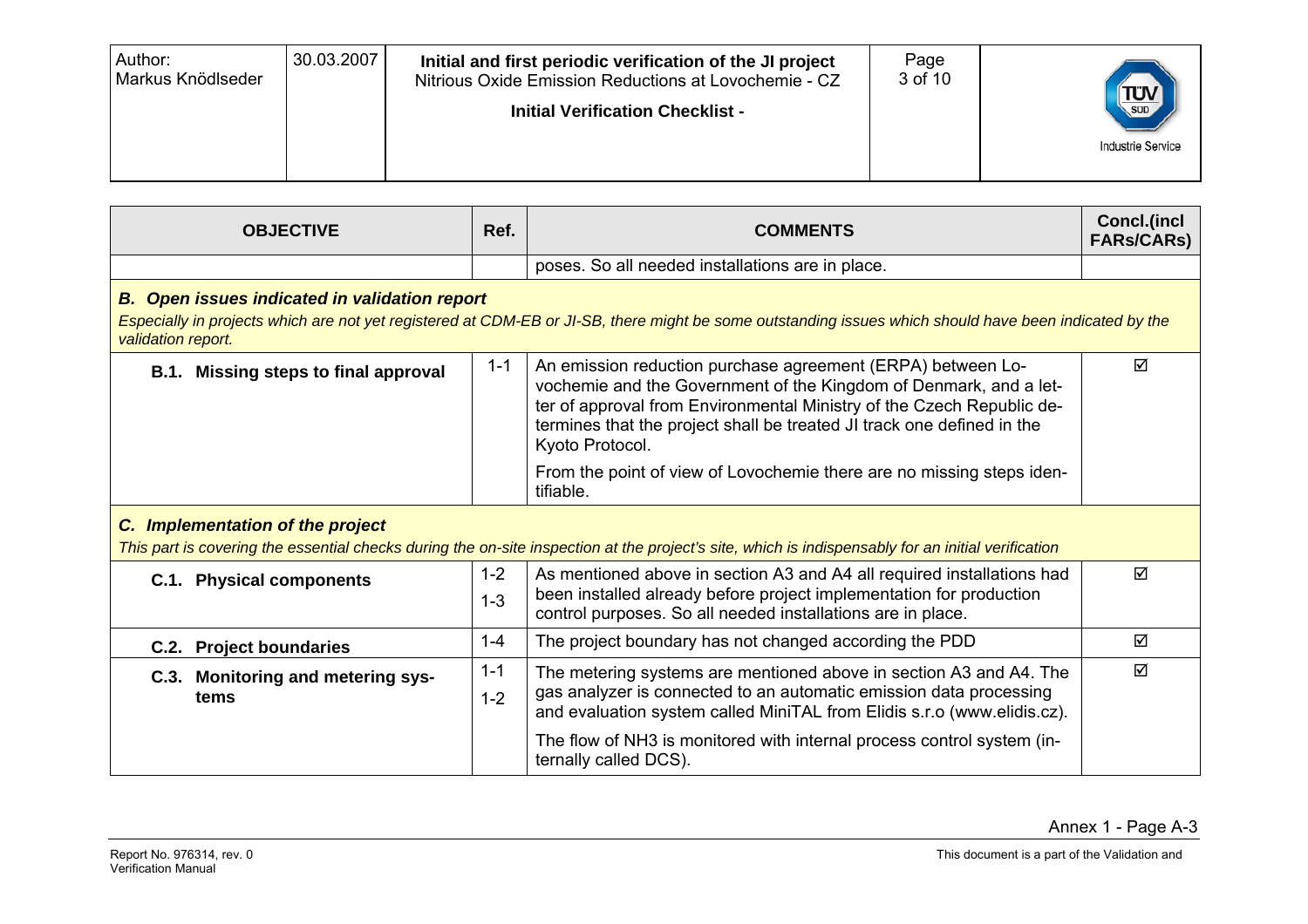| 30.03.2007<br>Author:<br>Initial and first periodic verification of the JI project<br>Markus Knödlseder<br>Nitrious Oxide Emission Reductions at Lovochemie - CZ<br><b>Initial Verification Checklist -</b> | Page<br>4 of 10 | $\left(\frac{\text{TV}}{\text{sup}}\right)$<br><b>Industrie Service</b> |
|-------------------------------------------------------------------------------------------------------------------------------------------------------------------------------------------------------------|-----------------|-------------------------------------------------------------------------|
|-------------------------------------------------------------------------------------------------------------------------------------------------------------------------------------------------------------|-----------------|-------------------------------------------------------------------------|

| <b>OBJECTIVE</b>                            | Ref.    | <b>COMMENTS</b>                                                                                                                                                                                                                                                                                               | <b>Concl.(incl</b><br><b>FARs/CARS)</b> |
|---------------------------------------------|---------|---------------------------------------------------------------------------------------------------------------------------------------------------------------------------------------------------------------------------------------------------------------------------------------------------------------|-----------------------------------------|
|                                             |         | The production of nitric acid is determined per shift. Shift changes are<br>at 5:00 am, 13:00 and 21:00.                                                                                                                                                                                                      |                                         |
|                                             |         | Some data which are processed at MiniTAL are also processed in the<br>DCS in parallel.                                                                                                                                                                                                                        |                                         |
|                                             |         | The monitoring is considered as a continuous measuring. Signals are<br>recorded either once per 10 sec. (DCS) or average gas concentrations<br>once per minute at MiniTAL                                                                                                                                     |                                         |
| C.4. Data uncertainty                       | $1 - 4$ | In general main sources for data uncertainty are identified due to me-<br>tering equipment and data processing.                                                                                                                                                                                               | ☑                                       |
|                                             |         | Uncertainties of used metering equipment are addressed in the PDD<br>and can be confirmed by submitted specifications. Those uncertainties<br>have been considered in the determination of the baseline factor.                                                                                               |                                         |
|                                             |         | As mentioned above all data are monitored and recorded automatically<br>in appropriate data bases. The data are rounded at least at the fifth<br>digit. Furthermore archived data are not condensed.                                                                                                          |                                         |
|                                             |         | For calculating emission reductions, needed data are exported from<br>those data bases to Excel spreadsheets. That data export does not cut<br>any digits, so the calculation is done by using rounded values; only the<br>final displayed amount emission reduction is rounded according to<br>good practice |                                         |
|                                             |         | Further potential source of uncertainties are not identified.                                                                                                                                                                                                                                                 |                                         |
| C.5. Calibration and quality assur-<br>ance | $2 - 2$ | Procedures for calibration and maintenance of used equipment are<br>embedded in the certified quality management system. Lovochemie is                                                                                                                                                                        | CR <sub>1</sub>                         |

Annex 1 - Page A-4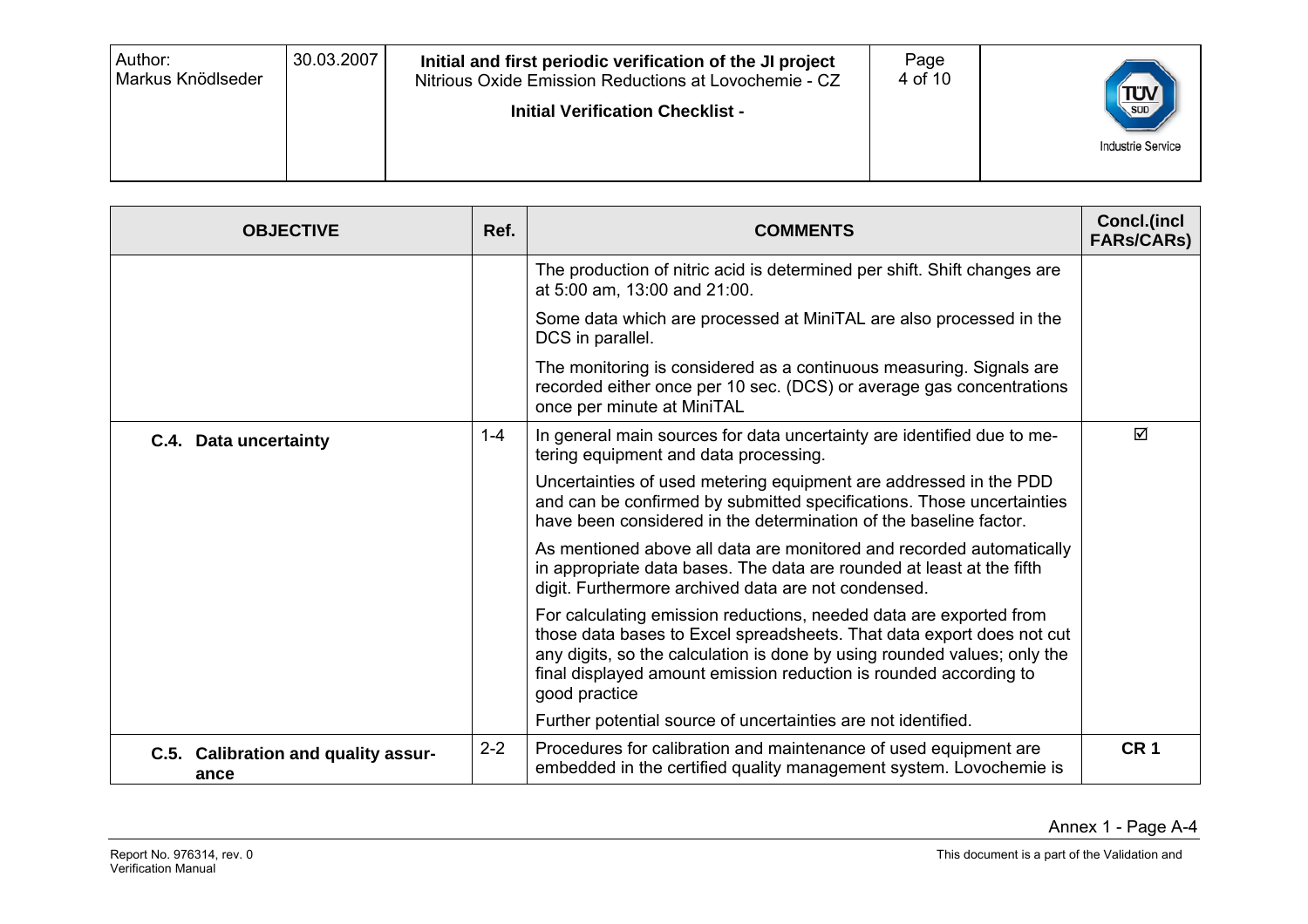| 30.03.2007<br>Author:<br>Initial and first periodic verification of the JI project<br>Markus Knödlseder<br>Nitrious Oxide Emission Reductions at Lovochemie - CZ<br><b>Initial Verification Checklist -</b> | Page<br>5 of 10 | $\frac{1}{\sqrt{\frac{1}{500}}}$<br><b>Industrie Service</b> |
|-------------------------------------------------------------------------------------------------------------------------------------------------------------------------------------------------------------|-----------------|--------------------------------------------------------------|
|-------------------------------------------------------------------------------------------------------------------------------------------------------------------------------------------------------------|-----------------|--------------------------------------------------------------|

| <b>OBJECTIVE</b>                                       | Ref.               | <b>COMMENTS</b>                                                                                                                                                                                                                                                                                                                                                                                                                               | <b>Concl.(incl</b><br><b>FARs/CARs)</b> |
|--------------------------------------------------------|--------------------|-----------------------------------------------------------------------------------------------------------------------------------------------------------------------------------------------------------------------------------------------------------------------------------------------------------------------------------------------------------------------------------------------------------------------------------------------|-----------------------------------------|
|                                                        |                    | certified by TÜV Nord against ISO 9000 and 14000 standard.                                                                                                                                                                                                                                                                                                                                                                                    |                                         |
|                                                        |                    | Responsible for calibration and maintenance of used equipment is Ms.<br>Plackova.                                                                                                                                                                                                                                                                                                                                                             |                                         |
|                                                        |                    | It can be confirmed that calibration has been performed before and<br>during project activity. All equipment is calibrated by external compa-<br>nies according to a given period. Beyond that the gas analyzer is ad-<br>justed internally by trained people at least once per week.                                                                                                                                                         |                                         |
|                                                        |                    | The established procedures minimize the risk that required calibrations<br>will be missed.                                                                                                                                                                                                                                                                                                                                                    |                                         |
|                                                        |                    | <b>Clarification Request 1:</b>                                                                                                                                                                                                                                                                                                                                                                                                               |                                         |
|                                                        |                    | During the onsite visit it could not be finally clarified according to which<br>(inter-)national standard the gas analyzer is calibrated by the external<br>company a/o by the internal staff. Appropriate information is requested.                                                                                                                                                                                                          |                                         |
|                                                        |                    | Further information is requested if the hired laboratory for calibrating<br>the analyzer is certified according to ISO 17025.                                                                                                                                                                                                                                                                                                                 |                                         |
| C.6. Data acquisition and data proc-<br>essing systems | $1 - 1$<br>$1 - 2$ | The Data acquisition and data processing system is described in sec-<br>tion C.3.                                                                                                                                                                                                                                                                                                                                                             | FAR <sub>1</sub>                        |
|                                                        |                    | The nitric acid production is determined in each shift of the nitric acid<br>production unit. In operational notes those amount is recorded. At the<br>end of each shift the leader of the shift has to aggregate the opera-<br>tional data to a second sheet. Nitric acid that is pumped to other units<br>is measured and balanced against the for further nitric acid production<br>unit. The balanced data are typed into the SAP system. |                                         |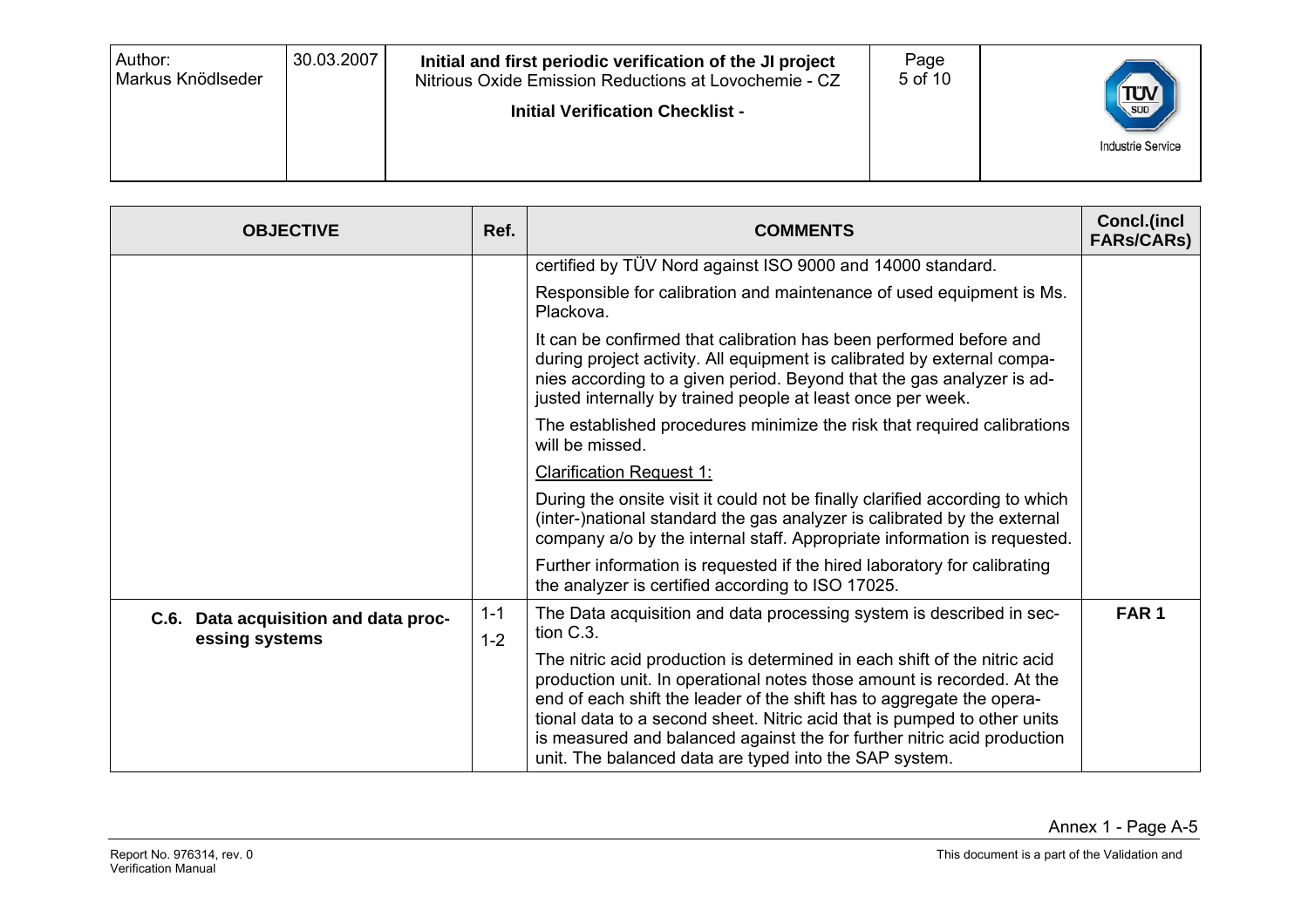| 30.03.2007<br>Author:<br>Initial and first periodic verification of the JI project<br>Markus Knödlseder<br>Nitrious Oxide Emission Reductions at Lovochemie - CZ<br><b>Initial Verification Checklist -</b> | Page<br>6 of 10<br>$\left(\frac{\text{TV}}{\text{sup}}\right)$<br><b>Industrie Service</b> |
|-------------------------------------------------------------------------------------------------------------------------------------------------------------------------------------------------------------|--------------------------------------------------------------------------------------------|
|-------------------------------------------------------------------------------------------------------------------------------------------------------------------------------------------------------------|--------------------------------------------------------------------------------------------|

| <b>OBJECTIVE</b>                    | Ref.               | <b>COMMENTS</b>                                                                                                                                                                                                                                                                                                                                                         | Concl.(incl<br><b>FARs/CARs)</b> |
|-------------------------------------|--------------------|-------------------------------------------------------------------------------------------------------------------------------------------------------------------------------------------------------------------------------------------------------------------------------------------------------------------------------------------------------------------------|----------------------------------|
|                                     |                    | For JI project purposes the data from SAP, MiniTAL as well as from<br>DCS are exported manually into Excel. During the onsite visit the dem-<br>onstration of that export indicated that the procedure has an inherent<br>risk to get wrong data, if the staffs are not aware about it. At the mo-<br>ment only Mr. Vaclav Šmíd knows about the handling of the export. |                                  |
|                                     |                    | <b>Forward Action Request 1:</b>                                                                                                                                                                                                                                                                                                                                        |                                  |
|                                     |                    | The development of a documented procedure and software manual for<br>the data export has to be completed with in 4 months. Its implementa-<br>tion shall be part of the next verification.                                                                                                                                                                              |                                  |
| C.7. Reporting procedures           | $1 - 5$            | There are ISO 9000/14000 embedded procedures for reporting. Tasks<br>and responsibilities are defined in the monitoring plan.                                                                                                                                                                                                                                           | ☑                                |
| <b>C.8. Documented instructions</b> | $1 - 5$<br>$2 - 3$ | Regarding monitoring, calibration and maintenance instructions are<br>included in the existing quality management system as far as neces-<br>sary. Mr. Kadava (environmental manager) takes care about national<br>regulations.                                                                                                                                         | ☑                                |
|                                     |                    | Further instruction except from FAR 1 above has not been identified.                                                                                                                                                                                                                                                                                                    |                                  |
| C.9. Qualification and training     | $1 - 2$<br>$2 - 3$ | The involved people are enough qualified due to their specific educa-<br>tion or specific trainings. In case that people participated in a special<br>training it is documented according to the quality management system.<br>For example the internal calibration of the gas analyser is preformed<br>only by technicians that have been trained by the supplier.     | ☑                                |
| <b>C.10. Responsibilities</b>       | $1 - 2$<br>$1-5$   | Responsibilities are usually allocated clearly in the quality manage-<br>ment system. Regarding the specific task for emission reduction moni-                                                                                                                                                                                                                          | ☑                                |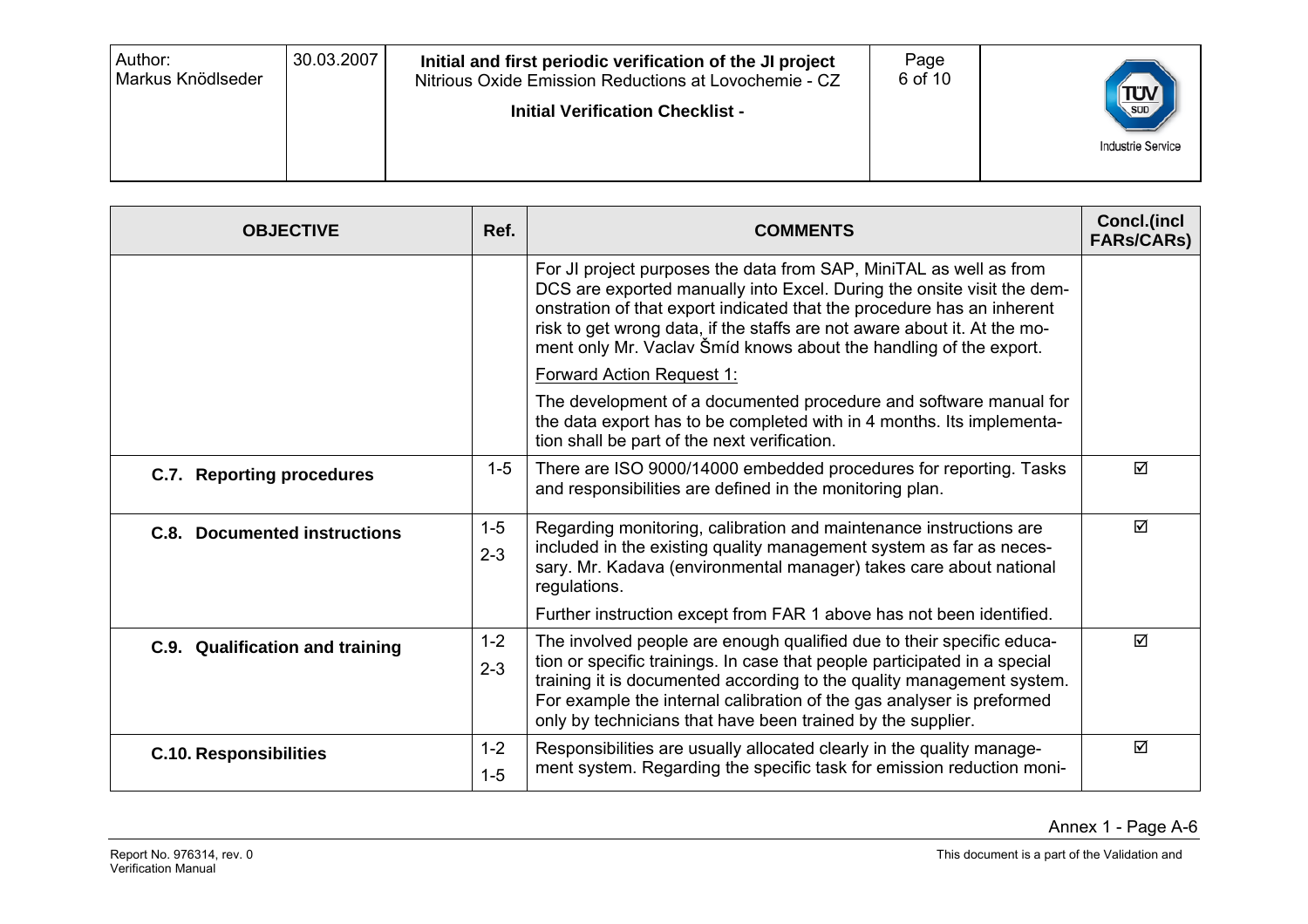| 30.03.2007<br>Author:<br>Initial and first periodic verification of the JI project<br>Markus Knödlseder<br>Nitrious Oxide Emission Reductions at Lovochemie - CZ<br><b>Initial Verification Checklist -</b> | Page<br>7 of 10<br>$\left(\frac{\text{TV}}{\text{sup}}\right)$<br><b>Industrie Service</b> |
|-------------------------------------------------------------------------------------------------------------------------------------------------------------------------------------------------------------|--------------------------------------------------------------------------------------------|
|-------------------------------------------------------------------------------------------------------------------------------------------------------------------------------------------------------------|--------------------------------------------------------------------------------------------|

| <b>OBJECTIVE</b>                 | Ref.         | <b>COMMENTS</b>                                                                                                                                                                                                                                                                                                                                                               | Concl.(incl<br><b>FARs/CARs)</b> |
|----------------------------------|--------------|-------------------------------------------------------------------------------------------------------------------------------------------------------------------------------------------------------------------------------------------------------------------------------------------------------------------------------------------------------------------------------|----------------------------------|
|                                  | $2 - 3$      | toring and reporting procedures responsibilities are mentioned in the<br>Monitoring Plan, too.                                                                                                                                                                                                                                                                                |                                  |
| C.11. Troubleshooting procedures | 1-4<br>$1-5$ | During onsite visits Lovochemie explained that in case of missing data<br>due to equipment problems will substituted by average data from pre-<br>vious days. That procedure is part of the monitoring plan. However,<br>Lovochemie emphasized that this situation has never happened be-<br>fore.<br>In the current verification no lack of data or records were identified. | ☑                                |

#### *D. Internal Data*

Identifying the internal GHG data sources and ways in which the data have been collected, calculated, processed, aggregated and stored should be part of *initial verification to assess accuracy and reliability of the internal GHG data..* 

| D.1. Type and sources of internal<br>data | 1-6 | Internal data can be identified as: Amount of produced nitric acid,<br>amount of ammonia, flow of total gas in the tail gas, concentration of<br>N2O and oxygen in the tail gas. The data are measured as described<br>above. | ☑                |
|-------------------------------------------|-----|-------------------------------------------------------------------------------------------------------------------------------------------------------------------------------------------------------------------------------|------------------|
| D.2. Data collection                      |     | See above                                                                                                                                                                                                                     | ☑                |
| D.3. Quality assurance                    |     | See above                                                                                                                                                                                                                     | ☑                |
| D.4. Significance and reporting risks     |     | DCS export in Excel seems to be critical. See FAR 1                                                                                                                                                                           | FAR <sub>1</sub> |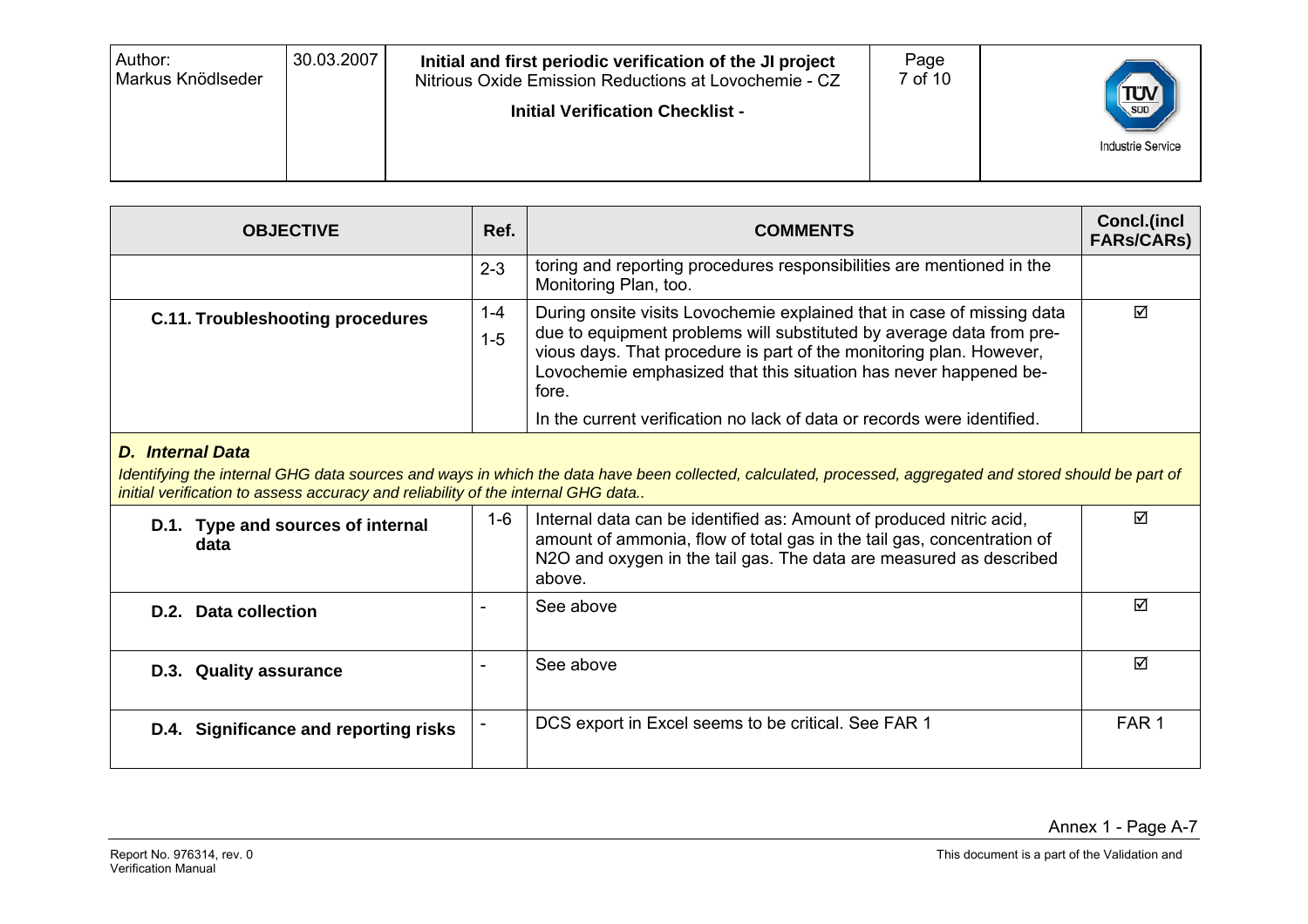| Author:<br>Markus Knödlseder | 30.03.2007 | Initial and first periodic verification of the JI project<br>Nitrious Oxide Emission Reductions at Lovochemie - CZ<br><b>Initial Verification Checklist -</b> | Page<br>8 of 10 | $\left(\frac{1}{\sqrt{2}}\right)$<br><b>Industrie Service</b> |
|------------------------------|------------|---------------------------------------------------------------------------------------------------------------------------------------------------------------|-----------------|---------------------------------------------------------------|
|------------------------------|------------|---------------------------------------------------------------------------------------------------------------------------------------------------------------|-----------------|---------------------------------------------------------------|

| <b>OBJECTIVE</b><br>Ref.<br><b>COMMENTS</b>                                                                                                                                                                                                                                                                                                                                  |                                                                                                                                                                                  |                                                                                                                                                                                                                       | Concl.(incl<br><b>FARs/CARs)</b> |  |  |
|------------------------------------------------------------------------------------------------------------------------------------------------------------------------------------------------------------------------------------------------------------------------------------------------------------------------------------------------------------------------------|----------------------------------------------------------------------------------------------------------------------------------------------------------------------------------|-----------------------------------------------------------------------------------------------------------------------------------------------------------------------------------------------------------------------|----------------------------------|--|--|
| E. External Data<br>Especially for data of baseline emissions there might be the necessity to include external data sources. The access to such data and a proof of data quality<br>should be part of initial verification. If it is deemed to be necessary, an entity delivering such data should be audited.                                                               |                                                                                                                                                                                  |                                                                                                                                                                                                                       |                                  |  |  |
| $1 - 5$<br>External data can be identified as: national regulations to mandatory<br>E.1. Type and sources of external<br>measures regarding N2O reduction. It an essential task of the envi-<br>$2 - 3$<br>data<br>ronmental manager Ms. Stanislavá Kadava to follow national regula-<br>tions.<br>At the time of verification national regulations are neither in place nor |                                                                                                                                                                                  |                                                                                                                                                                                                                       |                                  |  |  |
| E.2. Access to external data                                                                                                                                                                                                                                                                                                                                                 | $2 - 3$                                                                                                                                                                          | discussed in the Czech Republic.<br>The access to national regulations is crucial in general for the com-<br>pany. Appropriate procedures are part of the established quality and<br>environmental management system. | ☑                                |  |  |
| E.3. Quality assurance                                                                                                                                                                                                                                                                                                                                                       | $2 - 3$<br>The compliance with national regulation is crucial generally. Appropri-<br>ate procedures are part of the established quality and environmental<br>management system. |                                                                                                                                                                                                                       | ☑                                |  |  |
| E.4. Data uncertainty                                                                                                                                                                                                                                                                                                                                                        |                                                                                                                                                                                  | Regarding external data no uncertainty can be identified.                                                                                                                                                             |                                  |  |  |
| E.5. Emergency procedures                                                                                                                                                                                                                                                                                                                                                    |                                                                                                                                                                                  | Regarding external data any need for emergency procedures can be<br>identified.                                                                                                                                       | ☑                                |  |  |
| <b>F. Environmental and Social Indicators</b>                                                                                                                                                                                                                                                                                                                                |                                                                                                                                                                                  |                                                                                                                                                                                                                       |                                  |  |  |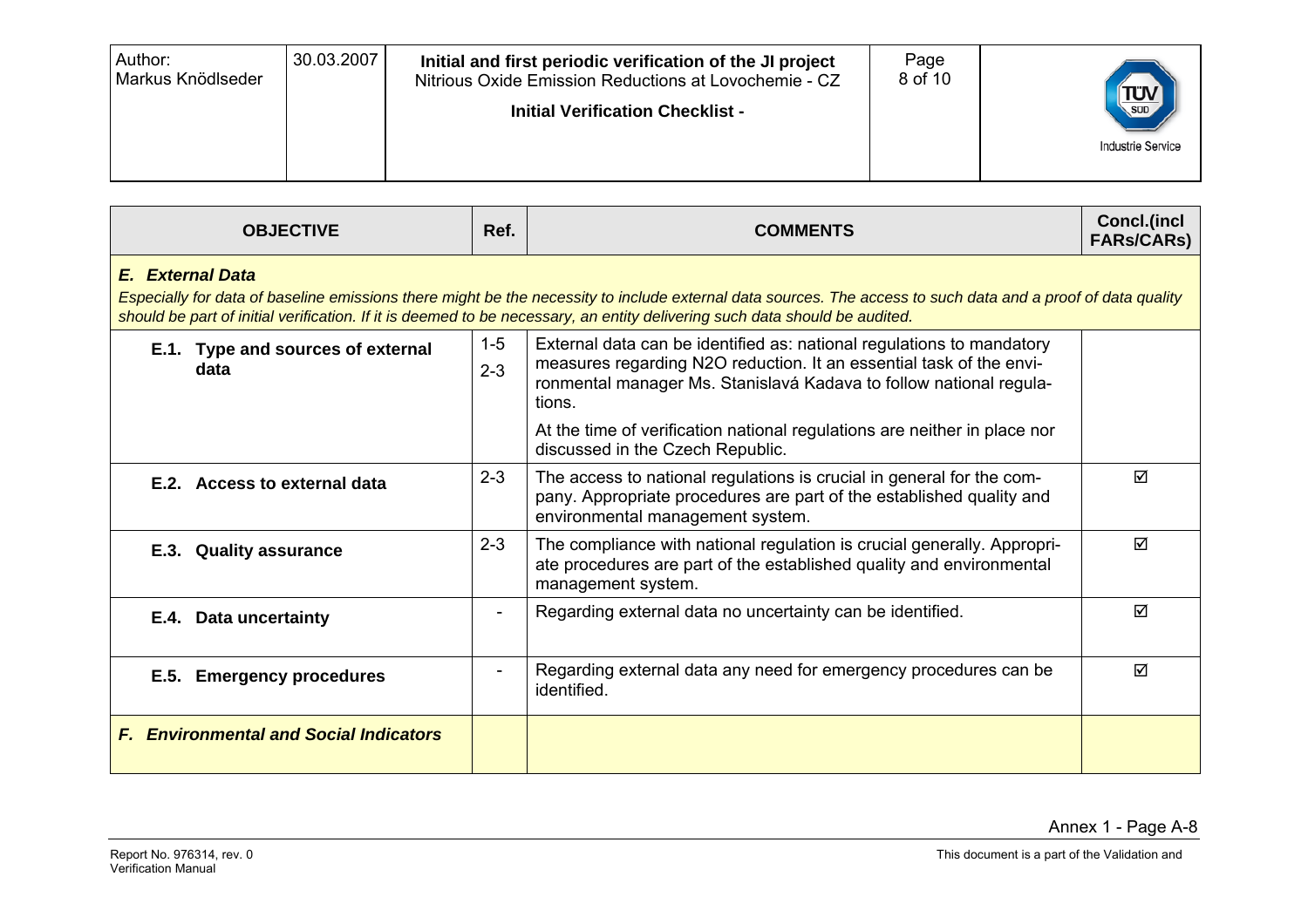| Author:<br>Markus Knödlseder | 30.03.2007 | Initial and first periodic verification of the JI project<br>Nitrious Oxide Emission Reductions at Lovochemie - CZ<br><b>Initial Verification Checklist -</b> | Page<br>9 of 10 | $T_{\text{sub}}$<br><b>Industrie Service</b> |
|------------------------------|------------|---------------------------------------------------------------------------------------------------------------------------------------------------------------|-----------------|----------------------------------------------|
|                              |            |                                                                                                                                                               |                 |                                              |
|                              |            |                                                                                                                                                               |                 |                                              |

| <b>OBJECTIVE</b>                  | Ref.                | <b>COMMENTS</b>                                                                                                                                                       | Concl.(incl<br><b>FARs/CARs)</b> |
|-----------------------------------|---------------------|-----------------------------------------------------------------------------------------------------------------------------------------------------------------------|----------------------------------|
| F.1. Implementation of measures   | 1-4<br>$1-5$<br>1-6 | The monitoring plan does not comprise any environmental and/or so-<br>cial indicators which could be necessary to monitor for the success of<br>the project activity. | ☑                                |
| F.2. Monitoring equipment         |                     | See comment in section F.1                                                                                                                                            | ☑                                |
| F.3. Quality assurance procedures |                     | See comment in section F.1                                                                                                                                            | ☑                                |
| F.4. External data                |                     | See comment in section F.1                                                                                                                                            | ☑                                |

#### *G. Management and Operational System*

*In order to ensure a successful operation of a Client project and the credibility and verifiability of the ERs achieved, the project must have a well defined management and operational system.*

| G.1. Documentation                  | $2 - 3$            | The documentation of the management and operational system where<br>the GHG emission reduction monitoring is an inherent part of is defined<br>in the quality management system.                                  | ☑ |
|-------------------------------------|--------------------|-------------------------------------------------------------------------------------------------------------------------------------------------------------------------------------------------------------------|---|
| G.2. Qualification and training     | $2 - 3$<br>$2 - 5$ | Qualification and training are 'defined in the document "Katalog kvalifikačních<br>požadavků" (Catalogue of qualification requirements) for all positions in Lo-<br>vochemie and TOP C04 - 38 "Výcvik" (Training) | ⊠ |
| G.3. Allocation of responsibilities | $2 - 3$<br>$2 - 6$ | The allocation of responsibilities is ruled in the existing quality man-<br>agement system in the document "Popis pracovní funkce" (Description of a<br>job position)                                             | ☑ |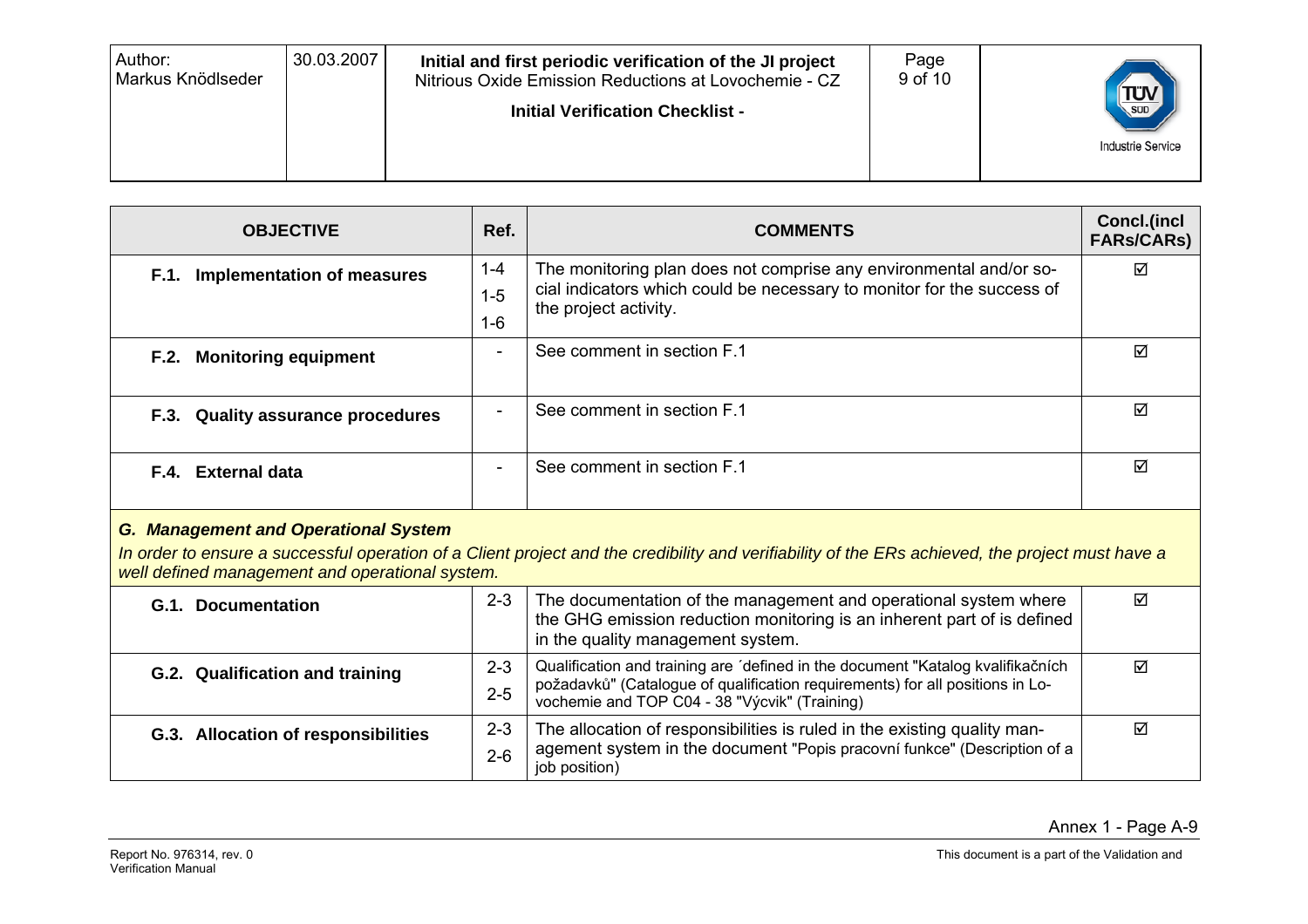| 30.03.2007<br>Author:<br>Page<br>Initial and first periodic verification of the JI project<br>10 of 10<br>Markus Knödlseder<br>Nitrious Oxide Emission Reductions at Lovochemie - CZ<br><b>Initial Verification Checklist -</b> | TUV<br><b>Industrie Service</b> |
|---------------------------------------------------------------------------------------------------------------------------------------------------------------------------------------------------------------------------------|---------------------------------|
|---------------------------------------------------------------------------------------------------------------------------------------------------------------------------------------------------------------------------------|---------------------------------|

| <b>OBJECTIVE</b>                              | Ref.                     | <b>COMMENTS</b>                                                                                                                                                                                                                  | Concl.(incl<br><b>FARs/CARs)</b> |
|-----------------------------------------------|--------------------------|----------------------------------------------------------------------------------------------------------------------------------------------------------------------------------------------------------------------------------|----------------------------------|
| G.4. Emergency procedures                     | $\overline{\phantom{0}}$ | See C.11 and E.5.                                                                                                                                                                                                                | ⊻                                |
| G.5. Data archiving                           | $2 - 3$<br>$2 - 7$       | Procedures for Data archiving are also in place and documented according to<br>the document TOP - C08 - 64 "Řízení dokumentů a záznamů" (Administration<br>of documents and records)                                             | ✓                                |
| G.6. Monitoring report                        | $2 - 3$<br>$1 - 5$       | Project specific procedure for monitoring report is based on the detailed Moni-<br>toring plan (a part of TOP - E14 - 9 "Monitorování BOZP a ŽP" - Monitoring of<br>a working environment, occupational hygiene and environment) | ☑                                |
| G.7. Internal audits and management<br>review | $2 - 3$<br>$2 - 4$       | The performance of internal audits regarding the project activity and<br>emission reduction monitoring has been documented.                                                                                                      | ☑                                |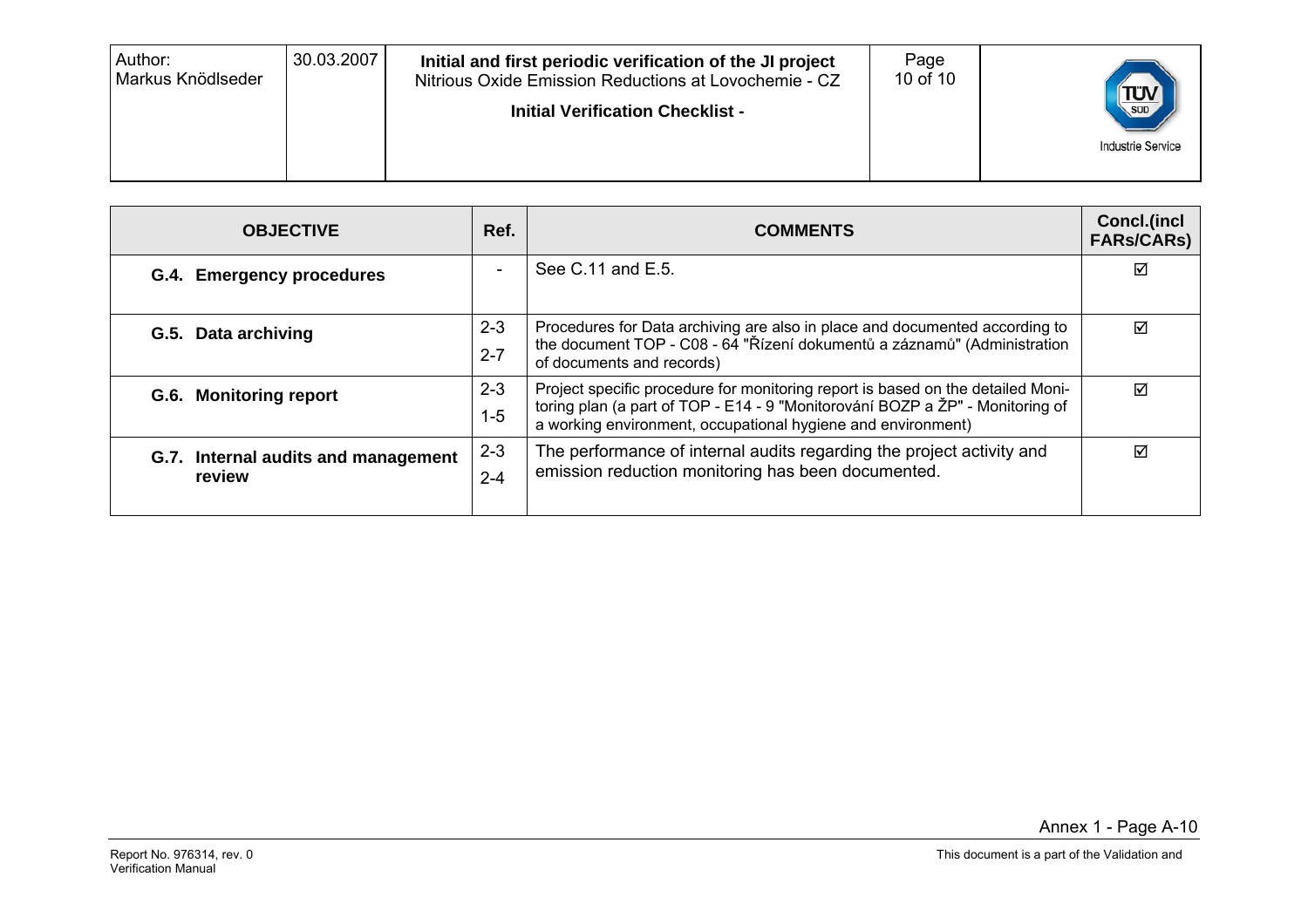#### **Table 1: Data Management System/Controls**

The project operator's data management system/controls are assessed to identify reporting risks and to assess the data management system's/control's ability to mitigate reporting risks. The GHG data management system/controls are assessed against the expectations detailed in the table. A score is assigned as follows:

- $\triangleright$  Full all best-practice expectations are implemented.
- $\triangleright$  Partial a proportion of the best practice expectations is implemented
- $\triangleright$  Limited this should be given if little or none of the system component is in place.

| <b>Expectations for GHG data man-</b><br>agement system/controls                                | <b>Score</b> | <b>Verifiers Comments (including Forward Action Requests)</b>                                                                                                                                                                                                  |
|-------------------------------------------------------------------------------------------------|--------------|----------------------------------------------------------------------------------------------------------------------------------------------------------------------------------------------------------------------------------------------------------------|
| <b>Defined organisational structure,</b><br>1.<br>responsibilities and competen-<br><b>cies</b> |              |                                                                                                                                                                                                                                                                |
| <b>Position and roles</b><br>1.1.                                                               | <b>Full</b>  | Position and role of each person in the GHG data management process is clearly defined<br>and implemented, from raw data generation to submission of the final data. Accountability<br>of senior management must also be demonstrated.                         |
| <b>Responsibilities</b>                                                                         | <b>Full</b>  | Specific monitoring and reporting tasks and responsibilities are not included in job descrip-<br>tions or special instructions for employees. However, operational monitoring and responsi-<br>bilities are covered by the existing quality management system. |

Annex 2 -Page A-1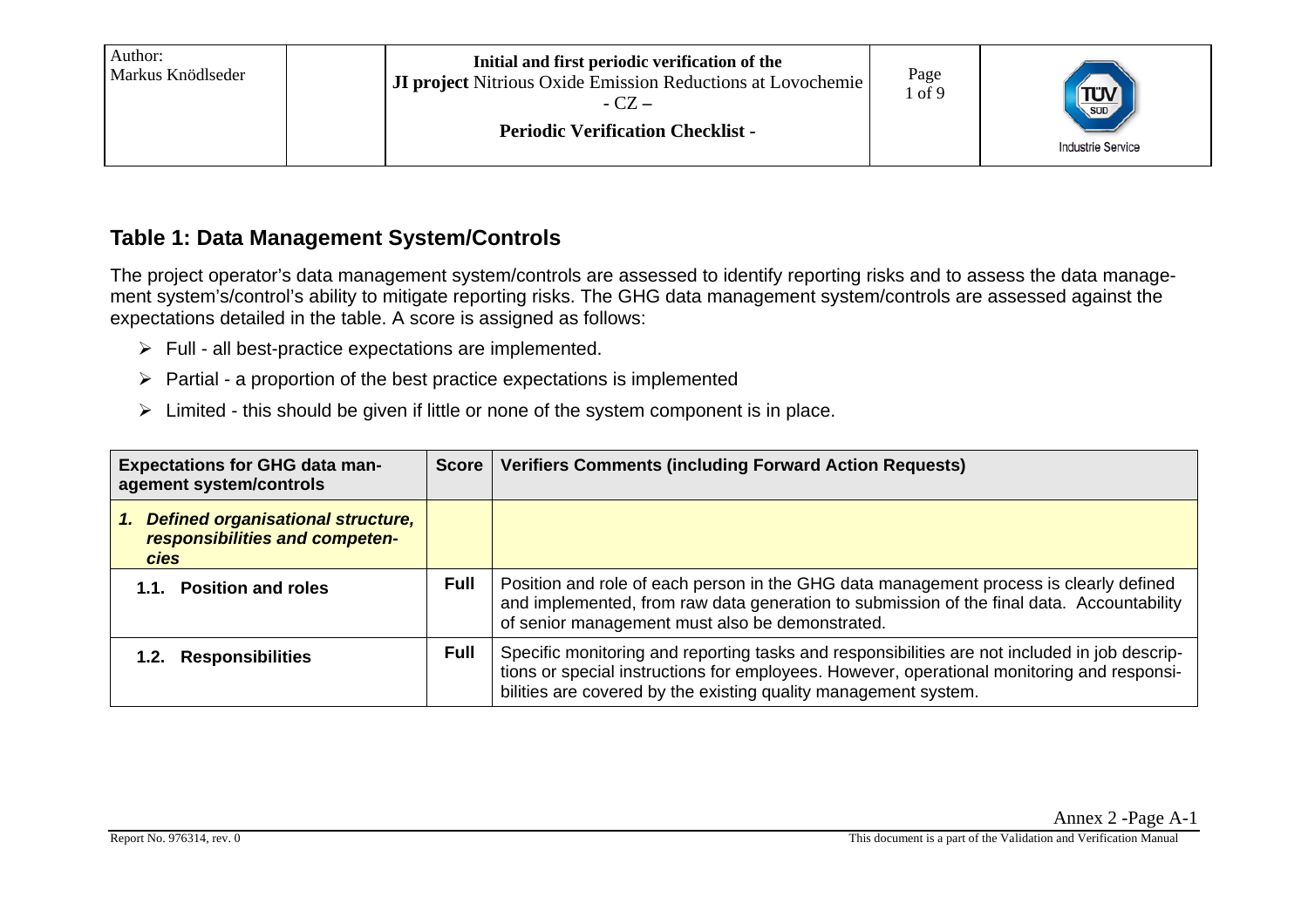| Author:<br>Markus Knödlseder | Initial and first periodic verification of the<br><b>JI project</b> Nitrious Oxide Emission Reductions at Lovochemie<br>$-CZ -$<br><b>Periodic Verification Checklist -</b> | Page<br>$2$ of $9$ | $\frac{100}{100}$<br><b>Industrie Service</b> |
|------------------------------|-----------------------------------------------------------------------------------------------------------------------------------------------------------------------------|--------------------|-----------------------------------------------|
|------------------------------|-----------------------------------------------------------------------------------------------------------------------------------------------------------------------------|--------------------|-----------------------------------------------|

| <b>Expectations for GHG data man-</b><br>agement system/controls | <b>Score</b> | <b>Verifiers Comments (including Forward Action Requests)</b>                                                                                                                                                                                                                                                                                                    |
|------------------------------------------------------------------|--------------|------------------------------------------------------------------------------------------------------------------------------------------------------------------------------------------------------------------------------------------------------------------------------------------------------------------------------------------------------------------|
| <b>Competencies needed</b><br>1.3.                               | <b>Full</b>  | Competencies needed for each aspect of the GHG determination process are analysed.<br>Personnel competencies are assessed and training programme implemented as required.                                                                                                                                                                                        |
|                                                                  |              | The involved people are enough qualified due to their specific education or specific train-<br>ings. In case that people participated in a special training it is documented according to the<br>quality management system. For example the internal calibration of the gas analyser is<br>preformed only by technicians that have been trained by the supplier. |
| 2. Conformance with monitoring<br>plan                           |              |                                                                                                                                                                                                                                                                                                                                                                  |
| <b>Reporting procedures</b><br>2.1.                              | <b>Full</b>  | Reporting procedures should reflect the monitoring plan content in the PDD. The validated<br>monitoring plan is part of the ERPA. Deviations from the monitoring plan can not be identi-<br>fied,; internal monitoring plan concretise the specific reporting                                                                                                    |
| 2.2. Necessary Changes                                           | <b>Full</b>  | Necessary changes to the monitoring plan are not identified.                                                                                                                                                                                                                                                                                                     |
| 3. Application of GHG determina-<br>tion methods                 |              |                                                                                                                                                                                                                                                                                                                                                                  |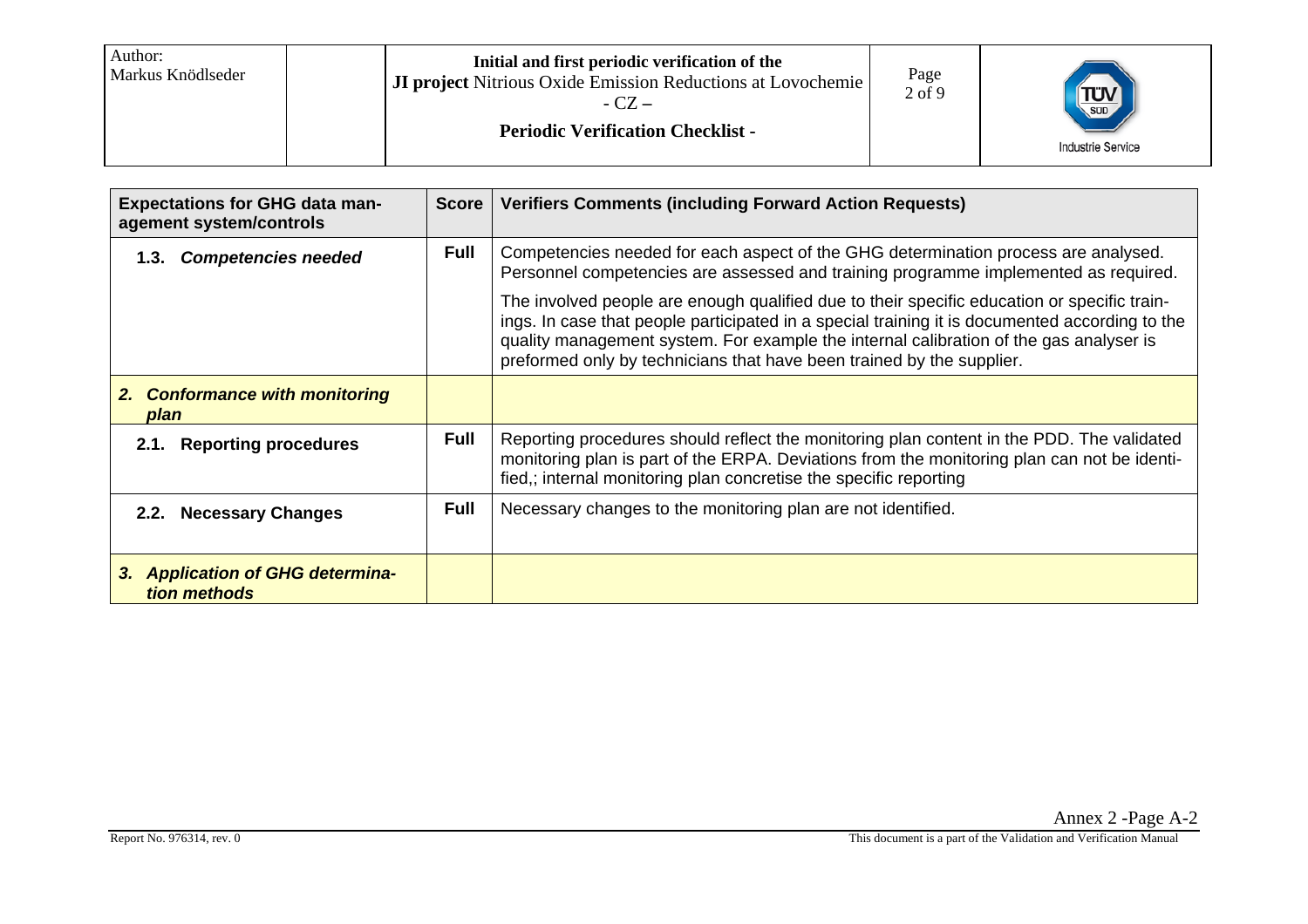| Author:<br>l Markus Knödlseder | Initial and first periodic verification of the<br><b>JI project</b> Nitrious Oxide Emission Reductions at Lovochemie<br>$-CZ -$<br><b>Periodic Verification Checklist -</b> | Page<br>3 of 9 | $\frac{1}{\sqrt{\frac{1}{50}}}$<br>Industrie Service |
|--------------------------------|-----------------------------------------------------------------------------------------------------------------------------------------------------------------------------|----------------|------------------------------------------------------|
|--------------------------------|-----------------------------------------------------------------------------------------------------------------------------------------------------------------------------|----------------|------------------------------------------------------|

| <b>Expectations for GHG data man-</b><br>agement system/controls | <b>Score</b> | <b>Verifiers Comments (including Forward Action Requests)</b>                                                                                                                                                                                                                    |
|------------------------------------------------------------------|--------------|----------------------------------------------------------------------------------------------------------------------------------------------------------------------------------------------------------------------------------------------------------------------------------|
| <b>Methods used</b><br>3.1.                                      | <b>Full</b>  | There are documented description of the methods used to determine GHG emissions and<br>justification for the chosen methods.                                                                                                                                                     |
|                                                                  |              | When the PDD was validated by DNV in 2005 the applied methodology was not finally ap-<br>proved by the UNFCCC CDM Executive Board. The applied methodology NM0111 divers<br>from the final approved methodology AM0028.                                                          |
|                                                                  |              | On the other hand the project does not fall under CDM, but rather on JI track one.                                                                                                                                                                                               |
|                                                                  |              | Since the validated PDD including the project specific monitoring plan is part of the ERPA<br>and considering that the project shall use track one, agreed by the Danish and Czech gov-<br>ernment any deviations from existing approved methodologies have not been considered. |
|                                                                  |              | The verification team confirms that Lovochemie a.s. respect the agreed monitoring method<br>described in the monitoring plan of validated PDD.                                                                                                                                   |
| 3.2. Information/process flow                                    | <b>Full</b>  | Monitored raw data are recorded automatically in three data base system. Nitric acid pro-<br>duction is reported from the shift leader daily for transferring the data into the controlling<br>system SAP.                                                                       |
|                                                                  |              | Pollution data are recorded by emission data system, called MiniTAL from Elidis s.r.o.<br>Amonia data are monitored and recorded in the operational control system, called DCS.                                                                                                  |
|                                                                  |              | For reporting of emission reductions data from the data base systems are exported and<br>calculated in Excel as attached in the monitoring report.                                                                                                                               |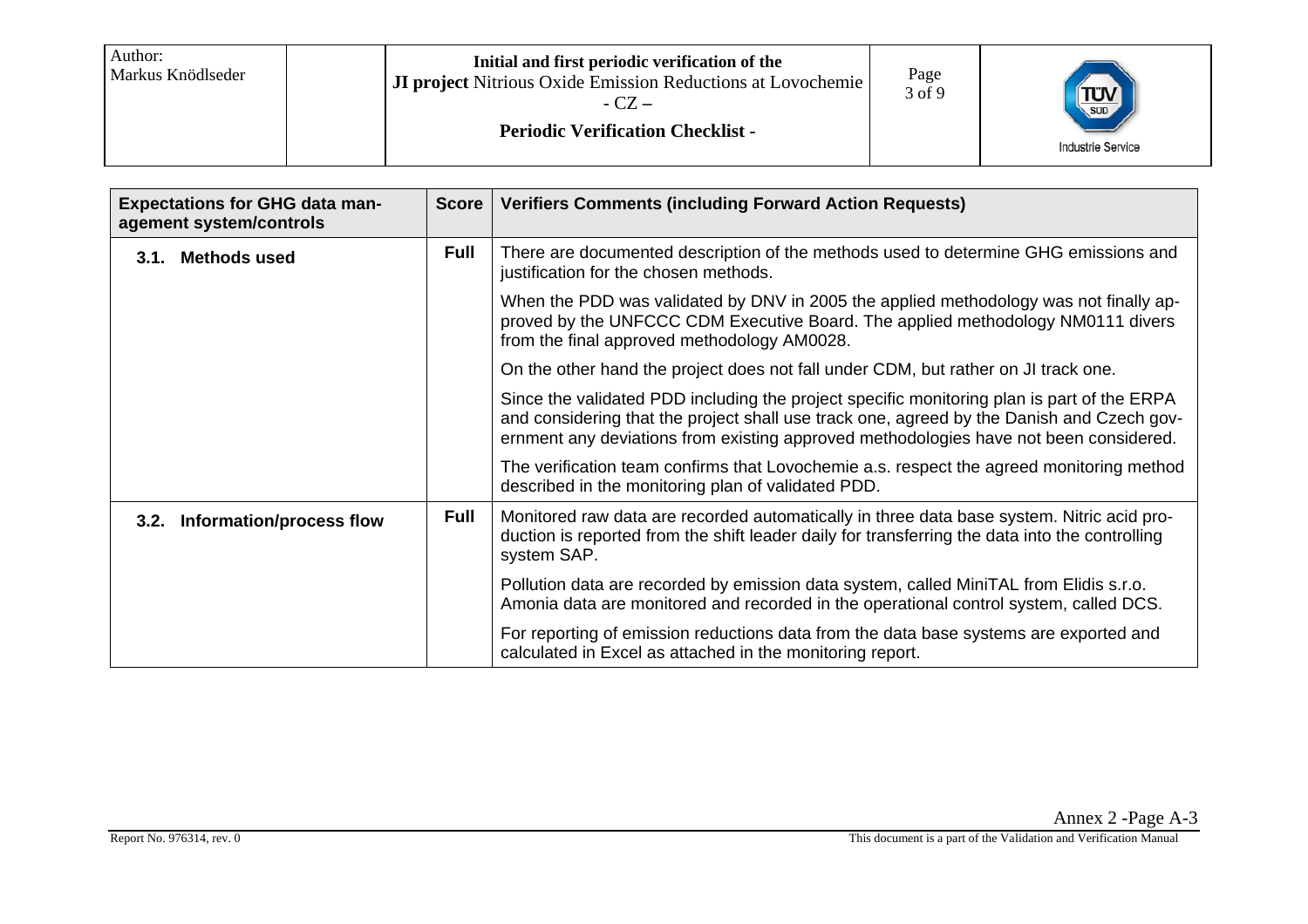| Author:<br>Initial and first periodic verification of the<br>Markus Knödlseder<br><b>JI project</b> Nitrious Oxide Emission Reductions at Lovochemie<br>$-CZ -$<br><b>Periodic Verification Checklist -</b> | Page<br>4 of 9 | $\frac{1}{\text{SUD}}$<br>Industrie Service |
|-------------------------------------------------------------------------------------------------------------------------------------------------------------------------------------------------------------|----------------|---------------------------------------------|
|-------------------------------------------------------------------------------------------------------------------------------------------------------------------------------------------------------------|----------------|---------------------------------------------|

| <b>Expectations for GHG data man-</b><br>agement system/controls         | <b>Score</b> | <b>Verifiers Comments (including Forward Action Requests)</b>                                                                                                                                                                                           |
|--------------------------------------------------------------------------|--------------|---------------------------------------------------------------------------------------------------------------------------------------------------------------------------------------------------------------------------------------------------------|
| Data transfer<br>3.3.                                                    | <b>Full</b>  | The data transfer is highly automated. Before manual records like nitric acid production will<br>be transferred into the SAP-system it will be checked and cross balanced from different<br>persons.                                                    |
|                                                                          |              | The second manual data transfer is by exporting stored data from the data bases into the<br>appropriate Excel sheet. Internal verification procedures shall ensure also, that this transfer<br>will be done correctly.                                  |
|                                                                          |              | The verification could not identify by random checks any wrong data transfers.                                                                                                                                                                          |
| 3.4. Data trails                                                         | <b>Full</b>  | See comments in 3.3 and 3.2 above as well as comments in the previous initial verification<br>checklist.                                                                                                                                                |
| <b>Identification and maintenance of</b><br>4.<br>key process parameters |              |                                                                                                                                                                                                                                                         |
| 4.1. Identification of key parame-<br>ters                               | <b>Full</b>  | The key parameters are defined clearly in the monitoring plan: Amount of produced nitric<br>acid, amount of ammonia, flow of total gas in the tail gas, concentration of N2O and oxy-<br>gen in the tail gas. The data are measured as described above. |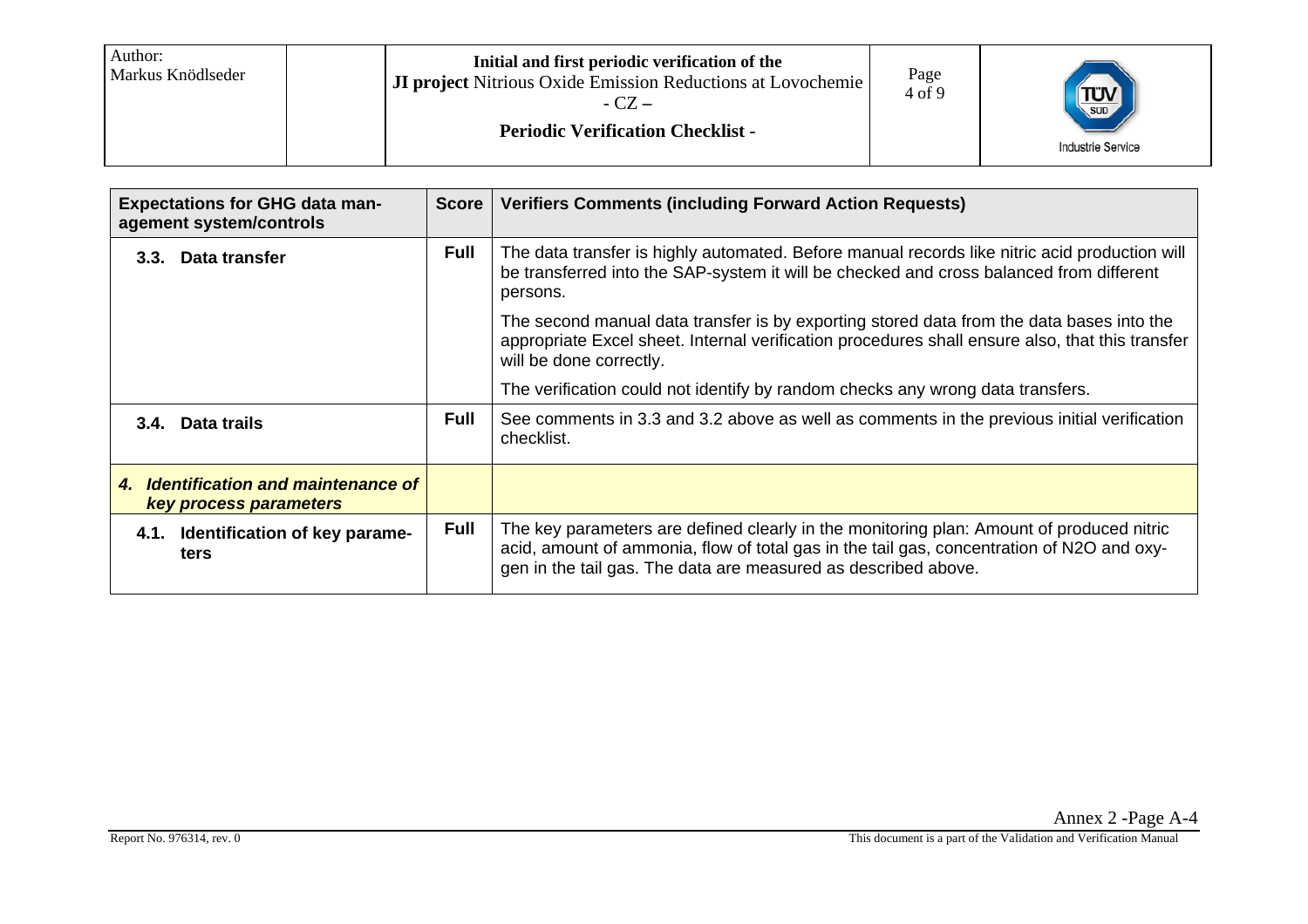| Author:<br>Initial and first periodic verification of the<br>Markus Knödlseder<br><b>JI project</b> Nitrious Oxide Emission Reductions at Lovochemie<br>$-CZ -$<br><b>Periodic Verification Checklist -</b> | Page<br>$5$ of $9$ | SUD<br>Industrie Service |
|-------------------------------------------------------------------------------------------------------------------------------------------------------------------------------------------------------------|--------------------|--------------------------|
|-------------------------------------------------------------------------------------------------------------------------------------------------------------------------------------------------------------|--------------------|--------------------------|

| <b>Expectations for GHG data man-</b><br>agement system/controls | <b>Score</b> | <b>Verifiers Comments (including Forward Action Requests)</b>                                                                                                                                                                                                                    |
|------------------------------------------------------------------|--------------|----------------------------------------------------------------------------------------------------------------------------------------------------------------------------------------------------------------------------------------------------------------------------------|
| 4.2. Calibration/maintenance                                     | <b>Full</b>  | Procedures for calibration and maintenance of used equipment are embedded in the certi-<br>fied quality management system. Lovochemie is certified by TÜV Nord against ISO 9000<br>and 14000 standard.                                                                           |
|                                                                  |              | Responsible for calibration and maintenance of used equipment is Ms. Plackova.                                                                                                                                                                                                   |
|                                                                  |              | It can be confirmed that calibration has been performed before and during project activity.<br>All equipment is calibrated by external companies according to a given period. Beyond that<br>the gas analyzer is calibrated internally by trained people at least once per week. |
|                                                                  |              | The established procedures minimize the risk that required calibrations will be missed.                                                                                                                                                                                          |
|                                                                  |              | <b>Clarification Request 1:</b>                                                                                                                                                                                                                                                  |
|                                                                  |              | During the onsite visit it could not be finally clarified according to which (inter-) national<br>standard the gas analyzer is calibrated by the external company a/o by the internal staff.<br>Appropriate information is requested.                                            |
|                                                                  |              | Further information is requested if the hired laboratoryatory for calibrating the analyzer is<br>certified according to ISO 17025.                                                                                                                                               |
| <b>5. GHG Calculations</b>                                       |              |                                                                                                                                                                                                                                                                                  |
| 5.1. Use of estimates and default<br>data                        | <b>Full</b>  | For estimating the emission reduction two estimates and default values are applied: Global<br>warming potential of $N_2O$ , which is 310 $CO_{2e}$ and the validated and agreed baseline factor<br>of 7,52 kg $N_2O / t$ HNO <sub>3</sub>                                        |
| 5.2. Guidance on checks and re-<br>views                         | <b>Full</b>  | Specific documented guidance on checks and reviews are not identified. However, general<br>established routines for internal verification as documented (ref. 2-4) ensures high reliable<br>calculation and reporting                                                            |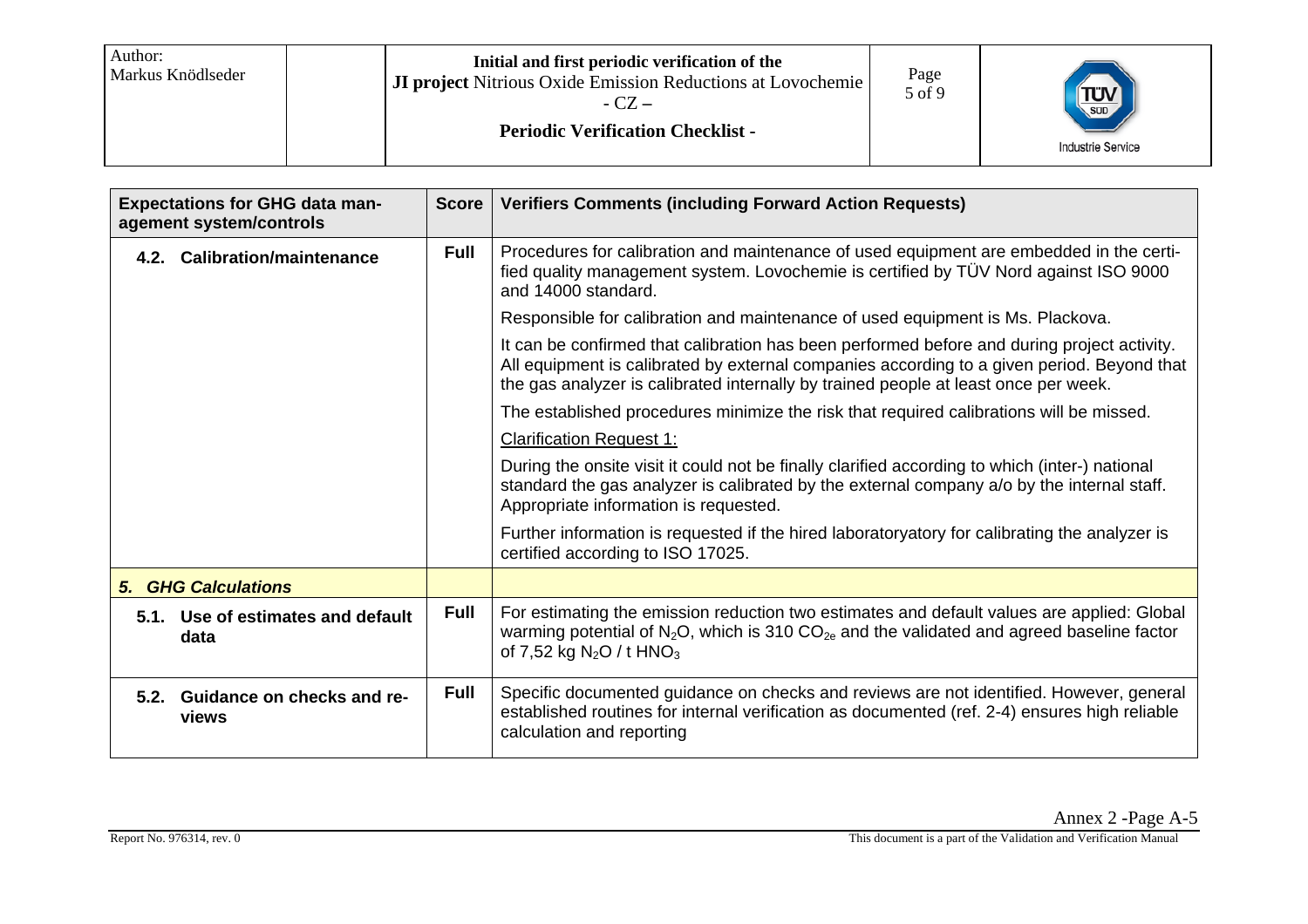| Author:<br>Markus Knödlseder | Initial and first periodic verification of the<br><b>JI project</b> Nitrious Oxide Emission Reductions at Lovochemie<br>$-CZ -$<br><b>Periodic Verification Checklist -</b> | Page<br>6 of 9 | SUD<br><b>Industrie Service</b> |
|------------------------------|-----------------------------------------------------------------------------------------------------------------------------------------------------------------------------|----------------|---------------------------------|
|------------------------------|-----------------------------------------------------------------------------------------------------------------------------------------------------------------------------|----------------|---------------------------------|

|      | <b>Expectations for GHG data man-</b><br>agement system/controls | <b>Score</b> | <b>Verifiers Comments (including Forward Action Requests)</b>                                                                                                                                                                                                                                                                 |  |
|------|------------------------------------------------------------------|--------------|-------------------------------------------------------------------------------------------------------------------------------------------------------------------------------------------------------------------------------------------------------------------------------------------------------------------------------|--|
| 5.3. | Internal verification / valida-<br>tion                          | <b>Full</b>  | See 5.2 and G.7 of initial verification checklist.                                                                                                                                                                                                                                                                            |  |
| 5.4. | <b>Data protection measures</b>                                  | <b>Full</b>  | The quality management system as well as the real handling demonstrated that each rele-<br>vant data save. On the one hand specific skills for using the data bases are required and<br>on the other hand defined quality assurance procedures are in place. Computer and elec-<br>tronic equipment are protected physically. |  |
|      |                                                                  |              | Different data back up systems of using CDs, hardcopies are an additional measure of<br>data protection.                                                                                                                                                                                                                      |  |
|      | 5.5. IT systems                                                  | <b>Full</b>  | Following IT systems and software solutions are used for data monitoring, recording and<br>reporting:                                                                                                                                                                                                                         |  |
|      |                                                                  |              | MSOffice (Microsoft),<br>$\circ$                                                                                                                                                                                                                                                                                              |  |
|      |                                                                  |              | MiniTAL by ELIDIS,<br>$\circ$                                                                                                                                                                                                                                                                                                 |  |
|      |                                                                  |              | Process control system DCS Delta V by Emerson<br>$\circ$                                                                                                                                                                                                                                                                      |  |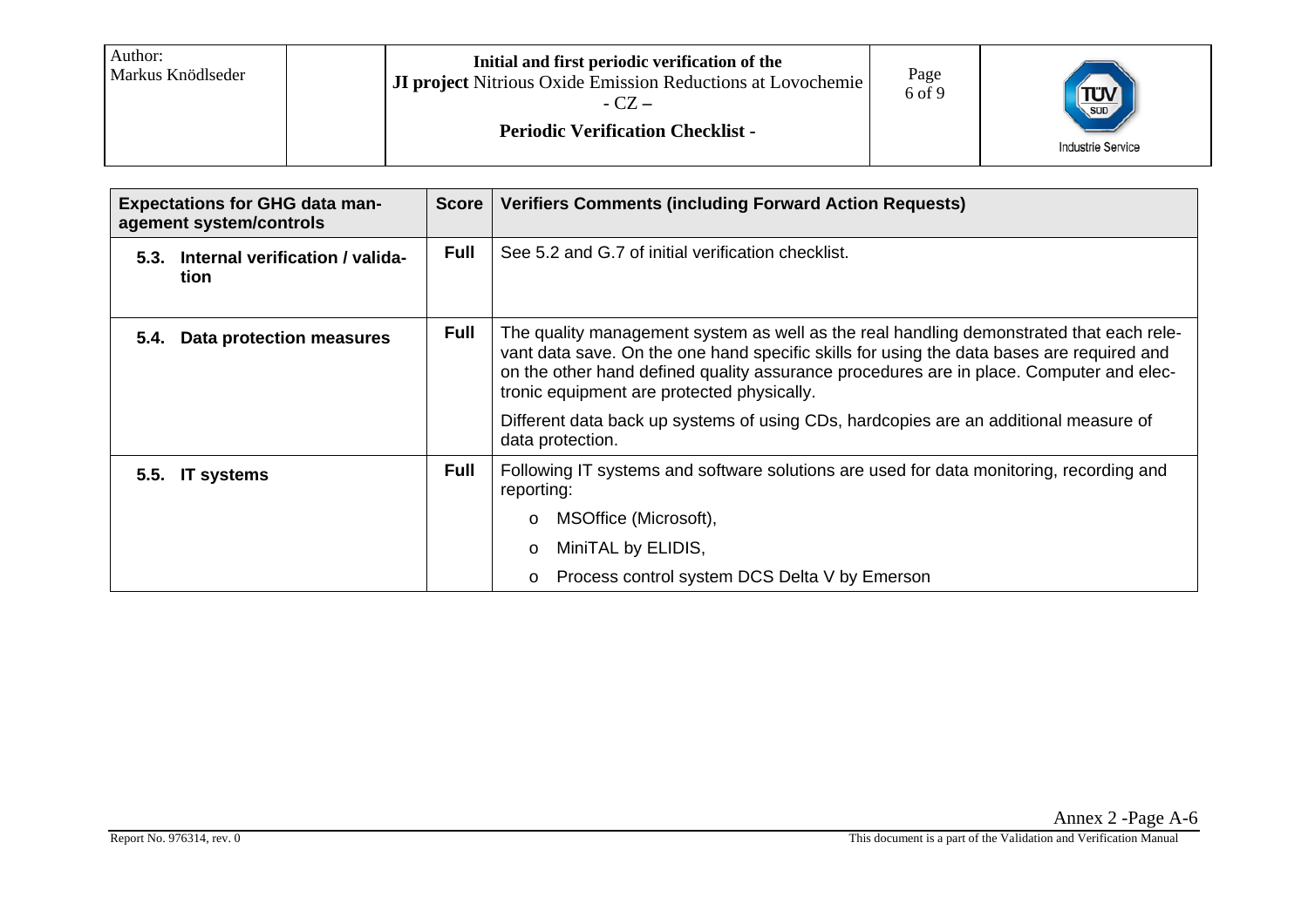| Author:<br>Markus Knödlseder | Initial and first periodic verification of the<br><b>JI project</b> Nitrious Oxide Emission Reductions at Lovochemie<br>- CZ –<br><b>Periodic Verification Checklist -</b> | Page<br>7 of 9 | SUD<br><b>Industrie Service</b> |
|------------------------------|----------------------------------------------------------------------------------------------------------------------------------------------------------------------------|----------------|---------------------------------|
|------------------------------|----------------------------------------------------------------------------------------------------------------------------------------------------------------------------|----------------|---------------------------------|

## **Table 2: GHG calculation procedures and management control testing**

| Identification of potential reporting risk                                                                                                                                                                                                                                                                   | Identification, assessment and testing of man-<br>agement controls                                                                                                                                                                                                                           | Areas of residual risks                                                                                                                                                                         |
|--------------------------------------------------------------------------------------------------------------------------------------------------------------------------------------------------------------------------------------------------------------------------------------------------------------|----------------------------------------------------------------------------------------------------------------------------------------------------------------------------------------------------------------------------------------------------------------------------------------------|-------------------------------------------------------------------------------------------------------------------------------------------------------------------------------------------------|
| According to the well documented procedures<br>and the well documented calibrations and main-<br>tenance of used equipment the residual main risk<br>can be identified in human errors in practise and<br>systematic errors. Reporting risks due to accu-<br>racy of used equipment seems not to be relevant | The systematic error because to different daily moni-<br>toring periods is considered as negligible, because<br>this time difference is effective only at the beginning<br>or in opposite at the end of reported monitoring pe-<br>riod; so in this verification it is 5 hours in 14 months. | As mentioned above and in the left<br>column: the data export is sensi-<br>tive. The wrong export of data for<br>the ammonia flow during second<br>half of December 2006 demon-<br>strate this. |
| as those uncertainties have been considered in<br>determination of the baseline factor of t $N_2O/t$                                                                                                                                                                                                         | Staffs that are responsible for internal have been<br>trained on the equipment by the equipment supplier.                                                                                                                                                                                    | <b>Corrective Action Request 1:</b>                                                                                                                                                             |
| HNO <sub>3</sub> . The applied equipment has not changed<br>since that time.                                                                                                                                                                                                                                 | Training documentation has been provided. The<br>documentation of conducted own calibrations indi-                                                                                                                                                                                           | The data has to be corrected. Fur-<br>thermore the verification team em-                                                                                                                        |
| Systematic error:<br>$\circ$                                                                                                                                                                                                                                                                                 | cates that it was done by the same trained persons.<br>Since the frequency of internal calibration is about                                                                                                                                                                                  | phasize the need for documented<br>procedures to ensure that data are                                                                                                                           |
| The submitted data records indicates that the<br>daily period of nitric acid production and flow<br>of ammonia dos not match with recorded data                                                                                                                                                              | every 2-3 days the staffs should have enough routine<br>to perform it professionally.                                                                                                                                                                                                        | exported correctly and always ac-<br>cording to the same procedure,<br>see CR1.                                                                                                                 |
| from tail gas measurements. The reason for<br>that is that the data of nitric acid is determined                                                                                                                                                                                                             | As mentioned above and expressed in FAR 1: the<br>export of data is not easy and needs special know                                                                                                                                                                                          |                                                                                                                                                                                                 |
| per each shift and is summarized for 3 shifts<br>running from 5 am to 5 am. The data from the                                                                                                                                                                                                                | how of the data base. For that reason the stored and<br>archived original data has been checked data and the                                                                                                                                                                                 |                                                                                                                                                                                                 |
| tail gas, however, are determined automati-<br>cally with the emission control system Mini-                                                                                                                                                                                                                  | process of exporting has been demonstrated.                                                                                                                                                                                                                                                  |                                                                                                                                                                                                 |
| TAL. For legal purposes the MiniTAL meas-<br>ures and submits data from 0:00 to 24:00. So                                                                                                                                                                                                                    | Human errors due to carelessness are tried mini-<br>mized due to internal check routines. Nevertheless                                                                                                                                                                                       |                                                                                                                                                                                                 |
| in total there is a 5 hours balance difference                                                                                                                                                                                                                                                               | the verification team verified randomly the original                                                                                                                                                                                                                                         |                                                                                                                                                                                                 |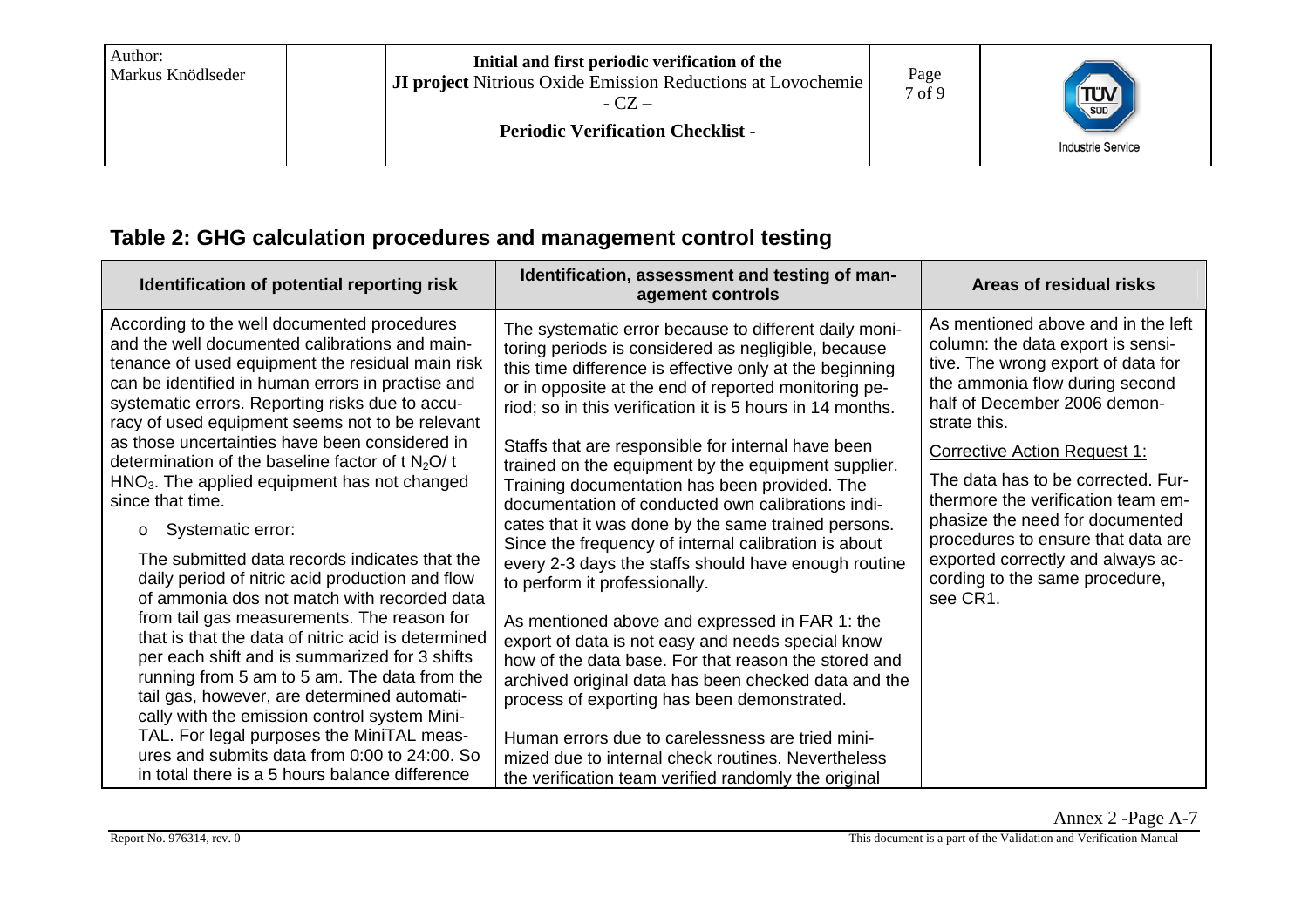| Author:<br>l Markus Knödlseder | Initial and first periodic verification of the<br><b>JI project</b> Nitrious Oxide Emission Reductions at Lovochemie<br>$-CZ -$<br><b>Periodic Verification Checklist -</b> | Page<br>8 of 9 | $\frac{1}{\sqrt{\frac{1}{500}}}$<br>Industrie Service |
|--------------------------------|-----------------------------------------------------------------------------------------------------------------------------------------------------------------------------|----------------|-------------------------------------------------------|
|--------------------------------|-----------------------------------------------------------------------------------------------------------------------------------------------------------------------------|----------------|-------------------------------------------------------|

| Identification of potential reporting risk                                                                    | Identification, assessment and testing of man-<br>agement controls                                                                                                                                                                                                                                                                                                                                                                            | Areas of residual risks |
|---------------------------------------------------------------------------------------------------------------|-----------------------------------------------------------------------------------------------------------------------------------------------------------------------------------------------------------------------------------------------------------------------------------------------------------------------------------------------------------------------------------------------------------------------------------------------|-------------------------|
| in the records.                                                                                               | measured and stored data and compared it with re-                                                                                                                                                                                                                                                                                                                                                                                             |                         |
| Human errors<br>$\Omega$                                                                                      | ported ones.                                                                                                                                                                                                                                                                                                                                                                                                                                  |                         |
| Human errors can be reasoned due to lack of<br>trainings, qualification or simply because of<br>carelessness. | The check of historical stored data has been per-<br>formed on a representative partly randomly partly risk<br>based. Risk based means periods of start ups and<br>shuts downs has been checked more detailed be-<br>cause of mentioned time shifts. From each variable at<br>least 25 values have been checked. All values are<br>correct reported except the ammonia flow during De-<br>cember 15 and 31 of 2006. It needs to be corrected. |                         |

## **Table 3: Detailed audit testing of residual risk areas and random testing**

| Areas of residual risks                                                                                                                                                                                                        | Additional verification testing performed | <b>Conclusions and Areas Requiring</b><br>Improvement<br>(including Forward Action Re-<br>quests)                                                                                              |
|--------------------------------------------------------------------------------------------------------------------------------------------------------------------------------------------------------------------------------|-------------------------------------------|------------------------------------------------------------------------------------------------------------------------------------------------------------------------------------------------|
| <b>Corrective Action Request 1:</b>                                                                                                                                                                                            | Revised data has been submitted.          | <b>Forward Action Request 1:</b>                                                                                                                                                               |
| The data has to be corrected. Furthermore the<br>verification team emphasize the need for docu-<br>mented procedures to ensure that data are ex-<br>ported correctly and always according to the<br>same procedure, see FAR 1. |                                           | The development of a documented<br>procedure and software manual for<br>the data export has to be completed<br>with in 4 months. Its implementation<br>shall be part of the next verification. |